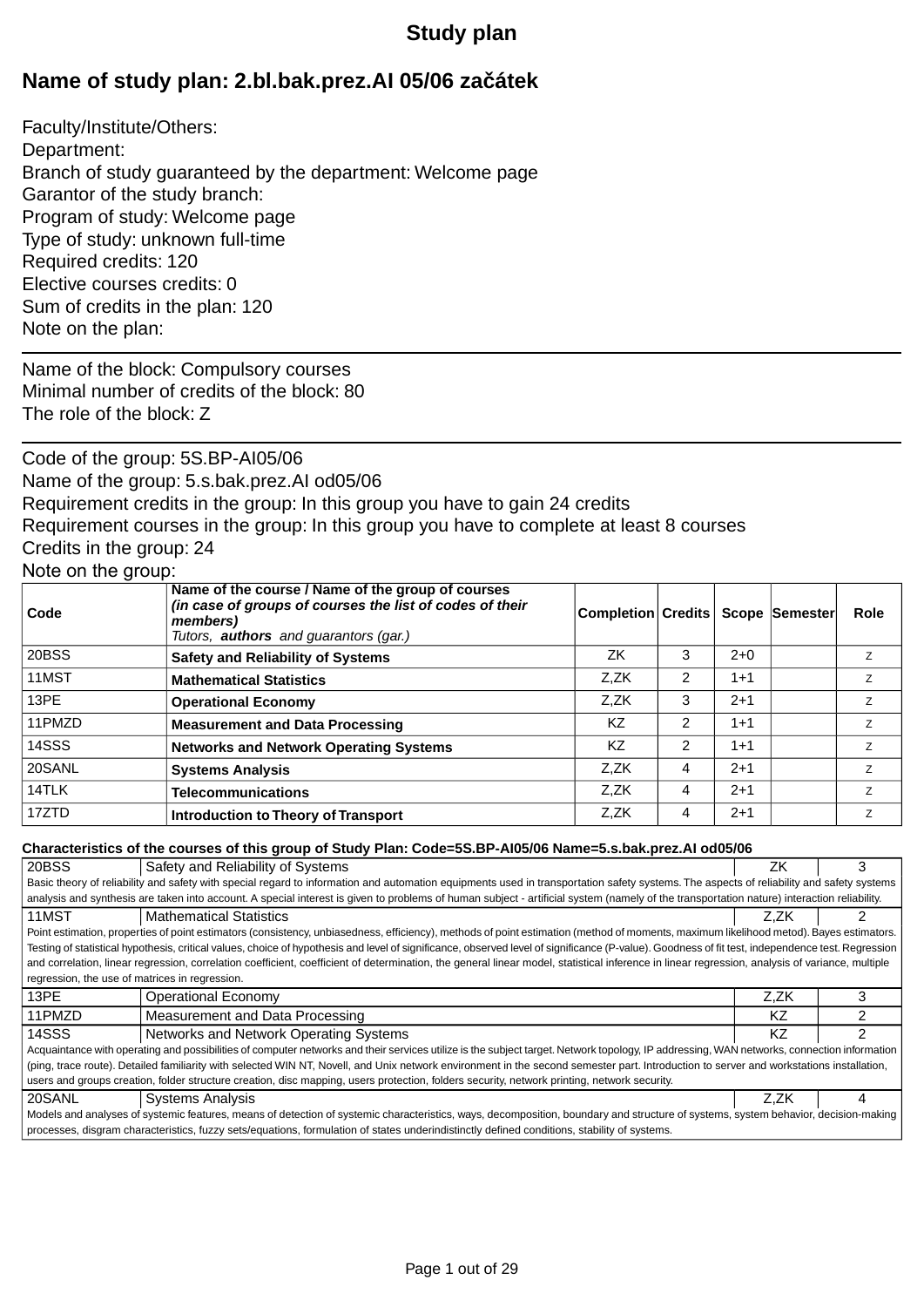| 14TLK                                                                                                                                                                                 | Telecommunications                                                                                                                                                                  | Z.ZK |  |  |  |  |  |
|---------------------------------------------------------------------------------------------------------------------------------------------------------------------------------------|-------------------------------------------------------------------------------------------------------------------------------------------------------------------------------------|------|--|--|--|--|--|
| Telecommunication bases as cross-section branch create the subject's contents. During introduction, basic legislative conditions forming telecommunication market consistent with the |                                                                                                                                                                                     |      |  |  |  |  |  |
|                                                                                                                                                                                       | EU rules (selected parts of legislative and sub legislative standards, regulation and regulation frame) and existing and perspective telecommunication services characteristics are |      |  |  |  |  |  |
|                                                                                                                                                                                       | lectured. In the second part, transmission and connecting system and terminal devices basic principles (analogue and digital systems, used modulations in view of PCM modulation    |      |  |  |  |  |  |
| and modulation predicative methods) and solution of modern connecting systems are explained. In the third part, network management principles from view of operational organization   |                                                                                                                                                                                     |      |  |  |  |  |  |
| are briefly described.                                                                                                                                                                |                                                                                                                                                                                     |      |  |  |  |  |  |
| 17ZTD                                                                                                                                                                                 | Introduction to Theory of Transport                                                                                                                                                 | Z.ZK |  |  |  |  |  |

# Code of the group: 6S.BP-AI05/06 Name of the group: 6.s.bak.prez.AI od05/06 Requirement credits in the group: In this group you have to gain 24 credits Requirement courses in the group: In this group you have to complete at least 7 courses Credits in the group: 24 Note on the group:

| ∣ Code | Name of the course / Name of the group of courses<br>(in case of groups of courses the list of codes of their<br>members)<br>Tutors, <b>authors</b> and guarantors (gar.) | Completion Credits   Scope  Semester |   |         | Role           |
|--------|---------------------------------------------------------------------------------------------------------------------------------------------------------------------------|--------------------------------------|---|---------|----------------|
| 14DAPS | <b>Database and Presentation Systems</b>                                                                                                                                  | ΚZ                                   |   | $1 + 1$ |                |
| 13EFI  | <b>Enterprise Economics</b>                                                                                                                                               | Z.ZK                                 | 3 | $2+1$   | Ζ              |
| 14IFS  | <b>Information Systems</b>                                                                                                                                                | ZK                                   | 4 | $2+0$   |                |
| 11MSAP | <b>Modeling of Systems and Processes</b>                                                                                                                                  | Z.ZK                                 | 4 | $2+1$   | $\overline{z}$ |
| 20OPM  | <b>Optimization and Modeling</b>                                                                                                                                          | Z.ZK                                 | 3 | $2+1$   | $\overline{z}$ |
| 14TKMS | <b>Telecommunication Systems</b>                                                                                                                                          | Z.ZK                                 | 4 | $3 + 1$ |                |
| 20ZT   | Railway Interlocking                                                                                                                                                      | ΚZ                                   | 4 | $2+1$   |                |

### **Characteristics of the courses of this group of Study Plan: Code=6S.BP-AI05/06 Name=6.s.bak.prez.AI od05/06**

| 14DAPS                                                                                                                                                                                     | Database and Presentation Systems                                                                                                                                                              | KZ   | 2 |  |  |  |  |  |
|--------------------------------------------------------------------------------------------------------------------------------------------------------------------------------------------|------------------------------------------------------------------------------------------------------------------------------------------------------------------------------------------------|------|---|--|--|--|--|--|
| Database systems. E-R data model, relational data model, relational databases. Creation of a simple database application in the MS ACCESS environment. Creation of presentations           |                                                                                                                                                                                                |      |   |  |  |  |  |  |
|                                                                                                                                                                                            | by help of the PowerPoint environment - static snaps, simple animations, linking with other applications.                                                                                      |      |   |  |  |  |  |  |
| 13EFI                                                                                                                                                                                      | <b>Enterprise Economics</b>                                                                                                                                                                    | Z.ZK | 3 |  |  |  |  |  |
| 14IFS                                                                                                                                                                                      | <b>Information Systems</b>                                                                                                                                                                     | ZK   |   |  |  |  |  |  |
|                                                                                                                                                                                            | The subject is specialized in theoretic and practical design resources and principles and information systems (IS) creation and realization. Students get knowledge of various information     |      |   |  |  |  |  |  |
|                                                                                                                                                                                            | systems terminology, classification and characterization (process, transaction, knowledge, metainformation, etc.), IS projecting procedures, data/information computer proceeding              |      |   |  |  |  |  |  |
|                                                                                                                                                                                            | technology by help of data structures, database systems and models. They obtain view of IS and information technologies technical infrastructure trends, understand IS architecture            |      |   |  |  |  |  |  |
|                                                                                                                                                                                            | principles and purposes, human role in IS and possibilities of IS evaluation. In brief, they acquaint themselves with creation principles, architecture and standards of the state information |      |   |  |  |  |  |  |
| system.                                                                                                                                                                                    |                                                                                                                                                                                                |      |   |  |  |  |  |  |
| 11MSAP                                                                                                                                                                                     | Modeling of Systems and Processes                                                                                                                                                              | Z.ZK | 4 |  |  |  |  |  |
|                                                                                                                                                                                            | The course introduces mathematical methods and algorithms providing an essential tool for system analysis. Methods and algorithms represent context in which the systems are                   |      |   |  |  |  |  |  |
|                                                                                                                                                                                            | modelled and evaluated in continuous and discrete time domain. The Laplace transform, z-transform, and the recursive algorithms are introduced in order to understand solution of              |      |   |  |  |  |  |  |
|                                                                                                                                                                                            | differential and difference equations, which are developed for system description. The course focuses on practical use of technical computing environment MATLAB.                              |      |   |  |  |  |  |  |
| 20OPM                                                                                                                                                                                      | Optimization and Modeling                                                                                                                                                                      | Z.ZK | 3 |  |  |  |  |  |
|                                                                                                                                                                                            | The concept of decision making. Linear and non-linear optimization, Structural, dynamic and stochastic programming. Definition of optimization task, problems arising within the bodies        |      |   |  |  |  |  |  |
| of economics and technology that results in the task of linear programming, classical transportation problem, geometric interpretation of the tasks of linear programming, simplex method, |                                                                                                                                                                                                |      |   |  |  |  |  |  |
| their concept and techniques. Complex decision making based on the metodologies of the theory of games, decision making in the situation of uncertainty and risk, basic methods of         |                                                                                                                                                                                                |      |   |  |  |  |  |  |
| the multicriteral decision making.                                                                                                                                                         |                                                                                                                                                                                                |      |   |  |  |  |  |  |
| 14TKMS                                                                                                                                                                                     | <b>Telecommunication Systems</b>                                                                                                                                                               | Z,ZK |   |  |  |  |  |  |
| 20ZT                                                                                                                                                                                       | Railway Interlocking                                                                                                                                                                           | K7   |   |  |  |  |  |  |
| Monolitic end composite materials. Development of composite materials. Particular, fibre end laminar composite. Mechanics of composite materials.                                          |                                                                                                                                                                                                |      |   |  |  |  |  |  |

# Code of the group: 7S.BP-AI06/07

Name of the group: 7.s.bak.prez.AI od06/07

Requirement credits in the group: In this group you have to gain 18 credits

Requirement courses in the group: In this group you have to complete at least 6 courses Credits in the group: 18

Note on the group:

| Code   | Name of the course / Name of the group of courses<br>(in case of groups of courses the list of codes of their<br>members)<br>Tutors, <b>authors</b> and guarantors (gar.) | Completion Credits   Scope  Semester |       | <b>Role</b> |
|--------|---------------------------------------------------------------------------------------------------------------------------------------------------------------------------|--------------------------------------|-------|-------------|
| 14IP1  | <b>Tutorial in Informatics 1</b>                                                                                                                                          |                                      | $0+2$ |             |
| 14RD   | <b>Robotics in Transportation</b>                                                                                                                                         | 7K                                   | $2+0$ |             |
| 20RSSD | <b>Road Transportation Control Systems</b>                                                                                                                                | Z.ZK                                 | $2+1$ |             |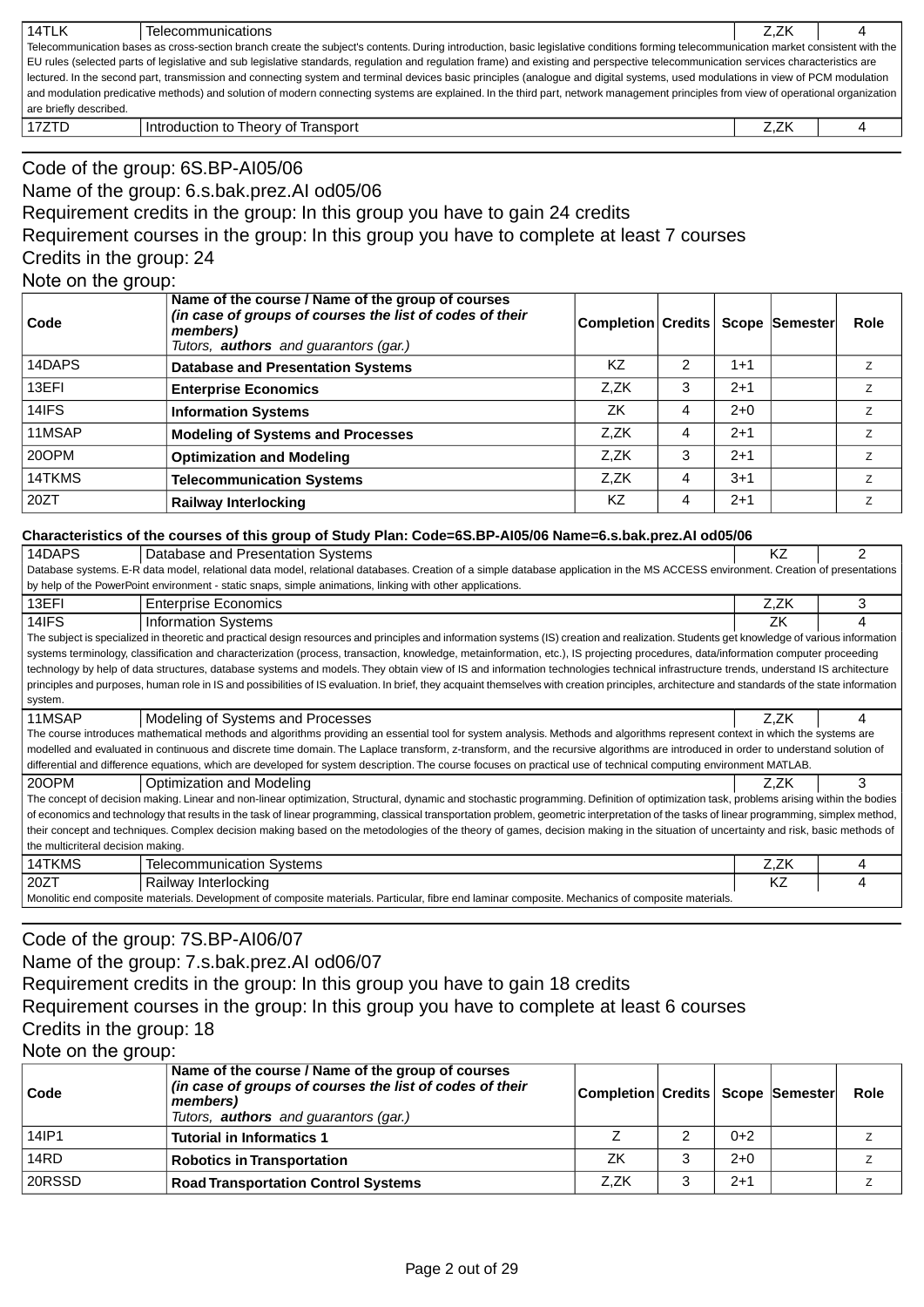| 20SRDP | <b>Vehicular Control Systems</b>    | ΖK   | 2+0     |  |
|--------|-------------------------------------|------|---------|--|
| 17TEC  | <b>Technology of Transport</b>      | Z.ZK | $2 + 1$ |  |
| 20ZS   | <b>Railway Interlocking Systems</b> | ΖK   | $2+0$   |  |

#### **Characteristics of the courses of this group of Study Plan: Code=7S.BP-AI06/07 Name=7.s.bak.prez.AI od06/07**

| Characteristics of the courses of this group of Study Fiam. Coue=73.BF-Alborof Name=7.S.Dak.prez.Al Ouvorof                                                                                    |      |   |  |  |  |  |
|------------------------------------------------------------------------------------------------------------------------------------------------------------------------------------------------|------|---|--|--|--|--|
| 14IP1<br>Tutorial in Informatics 1                                                                                                                                                             |      |   |  |  |  |  |
| The course involves introductory theoretical part (basic terminology from information technologies, information theory, computer terminology, data damage protection, theft and                |      |   |  |  |  |  |
| destruction, protection of computer network, security and legal problems relevant to information technologies, copyright and data protection law, computer criminality) and practical part     |      |   |  |  |  |  |
| according to the specialization.                                                                                                                                                               |      |   |  |  |  |  |
| 14RD<br>Robotics in Transportation                                                                                                                                                             | ΖK   | 3 |  |  |  |  |
| The subject is focused on elementary components and their relations in robotics systems. Lessons starts with discussion of terms robot, industrial robot and follows acros terms of            |      |   |  |  |  |  |
| robot progress generations, mobile robots, robot kinematics, sensors, actuators, tactile recognition, transmissions, control systems, the role of arificial intellingence in robotics, robot   |      |   |  |  |  |  |
| groups.                                                                                                                                                                                        |      |   |  |  |  |  |
| <b>Road Transportation Control Systems</b><br>20RSSD                                                                                                                                           | Z.ZK | 3 |  |  |  |  |
| The content of the subject is the complex of the traffic knot, line or area control. In the introduction to this problem the basic conceptions from the branch are being introduced. The       |      |   |  |  |  |  |
| princip of control by means of light signalisation equipments, princip of signal picture proposal basic transport characteristic are being discussed. The technical means of knot control      |      |   |  |  |  |  |
| and the corresponding software, princips and properties of traffic detectors and models of transport flow, methods of line control of transport flow, specifications of areas control, central |      |   |  |  |  |  |
| control, safety systems, modes of preferences in public transport and statistic component of transport (parking and parking systems etc) are always being gone through. The conception         |      |   |  |  |  |  |
| of the telematics is being introduced, its content and the spedific problems of traffic control in tunnels and their environment also discussed.                                               |      |   |  |  |  |  |
| 20SRDP<br><b>Vehicular Control Systems</b>                                                                                                                                                     | ΖK   | 3 |  |  |  |  |
| The aim of the course is to introduce fundamental principles of feedback control and to demonstrate their applications in different transport systems. Students are acquainted with            |      |   |  |  |  |  |
| fundamental concepts of linear control theory and discrete control. The fundamentals of nonlinear, adaptive and optimal control and their applications in transportation are also explained.   |      |   |  |  |  |  |
| 17TEC<br><b>Technology of Transport</b>                                                                                                                                                        | Z.ZK | 4 |  |  |  |  |
| Course deals with foundations of technology and management of transportation proceses. It is concerning mainly in way and organization transfer of persons and goods on the defined            |      |   |  |  |  |  |
| transport network by moving of transport means through the transport ways. It connects on knowledges of transport and handling tools from tke first period of                                  |      |   |  |  |  |  |
| study.<br><br>\r\nStudy is concerning on these questions from technology of single sorts of transportation:\r\n <ul>\r\n<li>most important terms of transfer process,</li></ul>                |      |   |  |  |  |  |
| particularities,and using indicators,\r\n <li>making and using of basing technologic plans and tools,\r\n<li>combination and integration of sorts of transportation into transport</li></li>   |      |   |  |  |  |  |
| systems,\r\n <li>using knowledges of system analyses and kybernetics in management of transportation process\r\n</li>                                                                          |      |   |  |  |  |  |
| 20ZS<br>Railway Interlocking Systems                                                                                                                                                           | ZK   | 3 |  |  |  |  |

# Code of the group: 8S.BP.AI06/07

## Name of the group: 8.s.bak.prez.AI od06/07

Requirement credits in the group: In this group you have to gain 14 credits

## Requirement courses in the group: In this group you have to complete at least 4 courses

### Credits in the group: 14

Note on the group:

| Code   | Name of the course / Name of the group of courses<br>(in case of groups of courses the list of codes of their<br>members)<br>Tutors, <b>authors</b> and guarantors (gar.) | Completion Credits   Scope  Semester |   |       | Role |
|--------|---------------------------------------------------------------------------------------------------------------------------------------------------------------------------|--------------------------------------|---|-------|------|
| 14ISVD | Information Systems in Transportation                                                                                                                                     | ΖK                                   |   | $2+0$ |      |
| 14IP2  | <b>Tutorial in Informatics 2</b>                                                                                                                                          | K7                                   |   | $0+2$ |      |
| 17LGS  | Logistics                                                                                                                                                                 | Z.ZK                                 | 4 | $2+1$ |      |
| 20TM   | Telematics                                                                                                                                                                | Z.ZK                                 | 4 | $2+1$ |      |

### **Characteristics of the courses of this group of Study Plan: Code=8S.BP.AI06/07 Name=8.s.bak.prez.AI od06/07**

| 14ISVD                                                                                                                                                                                    | Information Systems in Transportation                                                                                                                                                        | ΖK   | 4 |  |  |  |
|-------------------------------------------------------------------------------------------------------------------------------------------------------------------------------------------|----------------------------------------------------------------------------------------------------------------------------------------------------------------------------------------------|------|---|--|--|--|
|                                                                                                                                                                                           | The subject's contents: information transmission processes, transmission security and reliability problems. Information protection, access control, authentification. Specification of       |      |   |  |  |  |
|                                                                                                                                                                                           | database and expert systems in transportation and telecommunication. Problems of user comfort in relation to interaction human-machine security and reliability, optionally with functional  |      |   |  |  |  |
|                                                                                                                                                                                           | properties of complex social and technical systems.                                                                                                                                          |      |   |  |  |  |
| 14IP2                                                                                                                                                                                     | Tutorial in Informatics 2                                                                                                                                                                    | KZ.  |   |  |  |  |
|                                                                                                                                                                                           | Knowledge systems. Expert systems and programmes based on knowledge, their architecture, knowledge representation, basic derivation and implementation methods. Interface for                |      |   |  |  |  |
|                                                                                                                                                                                           | knowledge systems creation andt their design principles. Certainty and uncertainty in knowledge systems and different approaches to them. Common model of balances combination,              |      |   |  |  |  |
|                                                                                                                                                                                           | fuzzy logics. Knowledge base design methods. Database and knowledge systems and their rules.                                                                                                 |      |   |  |  |  |
| 17LGS                                                                                                                                                                                     | Logistics                                                                                                                                                                                    | Z.ZK | 4 |  |  |  |
|                                                                                                                                                                                           | As an integrated managerial system of circular and transfer flows, logistics form new ways of partnership between production and business organization on one hand, and material             |      |   |  |  |  |
|                                                                                                                                                                                           | and information carriers on the other hand. This subject is focused on:<br>\r\n <ul>\r\n<li>Concept of logistics, its development and principles\r\n<li>Logistics systems</li></li></ul>     |      |   |  |  |  |
|                                                                                                                                                                                           | units, logistics chain\r\n <li>Logistics coupling, logistics methods and technologies, decision making in the logistics managerial systems\r\n<li>Marketing as a basic tool in the</li></li> |      |   |  |  |  |
| logistics managerial systems, marketing survey, marketing offer, marketing evaluation techniques and completion marketing planning\r\n <li>Status of transportation in the logistics</li> |                                                                                                                                                                                              |      |   |  |  |  |
|                                                                                                                                                                                           | system\r\n <li>lnformation flows in the logistics chain\r\n</li>                                                                                                                             |      |   |  |  |  |
| 20TM                                                                                                                                                                                      | Telematics                                                                                                                                                                                   | Z.ZK | 4 |  |  |  |
| The subject Transport Telematics defines the basic principles of telematics in both theoretical and applicational areas. The user requirements are taking into account in telematics      |                                                                                                                                                                                              |      |   |  |  |  |
| system decomposition into the subsystems, modules, functions and processes. By chaining of strong processes the telematics applications are defined. The system parameters for            |                                                                                                                                                                                              |      |   |  |  |  |
| different telematics applications are determined e.g. on computer centers, telecommunication environment, etc. The main goal of subject Transport Telematics is to present the design     |                                                                                                                                                                                              |      |   |  |  |  |
| methodology of telematics systems in such way that the user requirements are fullfiled and the solution in close to optimality.                                                           |                                                                                                                                                                                              |      |   |  |  |  |

Name of the block: Semestrální projekt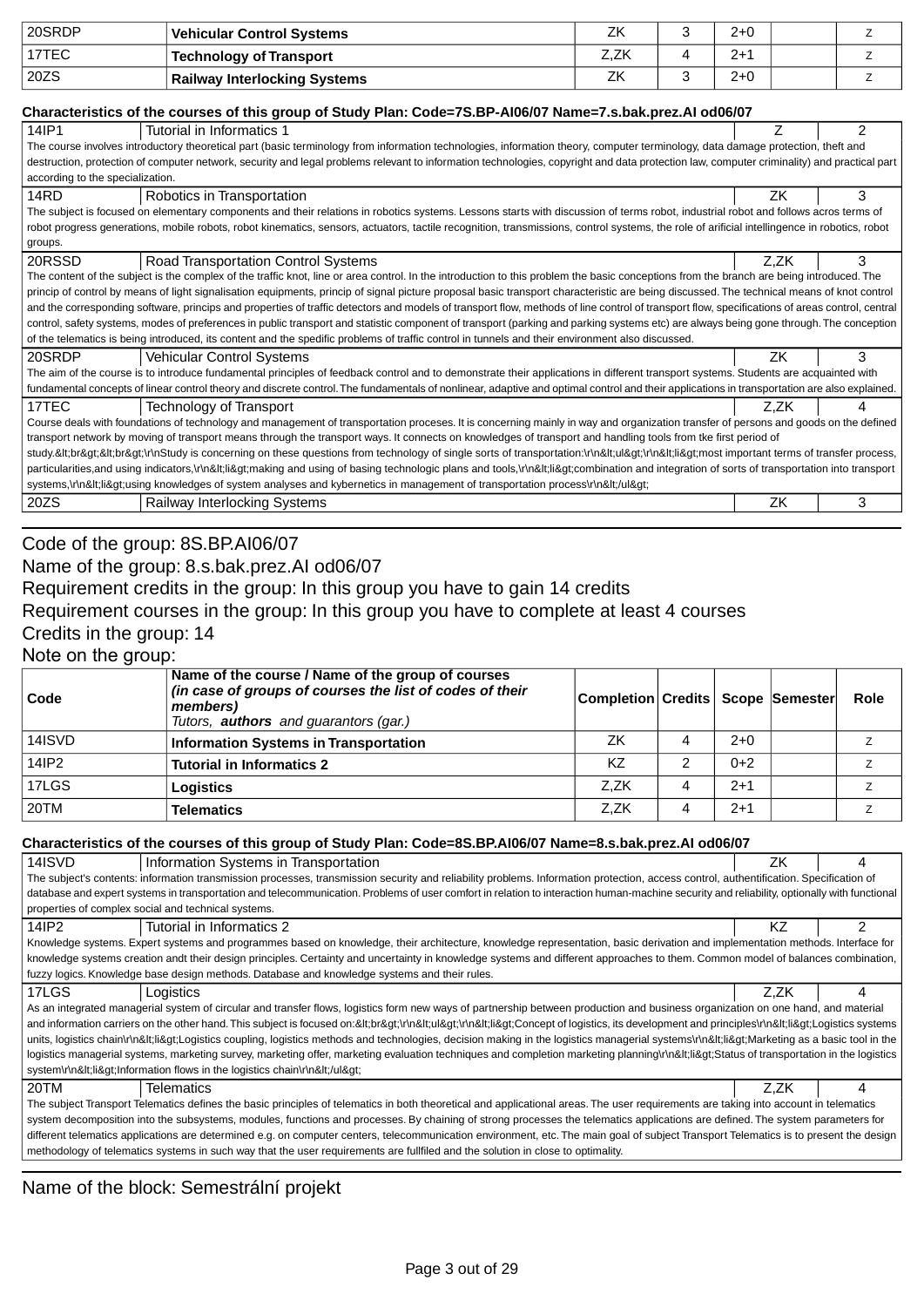Code of the group: P-BAK.5.SEM. Name of the group: Projekty 5.s.bak.AI,DS,ME od 05/06 Requirement credits in the group: In this group you have to gain 2 credits Requirement courses in the group: In this group you have to complete at least 1 course Credits in the group: 2 Note on the group:

| ັ<br>Code | Name of the course / Name of the group of courses<br>(in case of groups of courses the list of codes of their<br>members)<br>Tutors, <b>authors</b> and guarantors (gar.) | <b>Completion Credits</b> |                |         | Scope Semester | <b>Role</b> |
|-----------|---------------------------------------------------------------------------------------------------------------------------------------------------------------------------|---------------------------|----------------|---------|----------------|-------------|
| 11X15     | Project 5                                                                                                                                                                 | Z                         | $\overline{2}$ | $0+2$   |                | <b>ZP</b>   |
| 12X15     | Project 5                                                                                                                                                                 | Z                         | 2              | $0 + 2$ |                | ZP          |
| 13X15     | Project 5                                                                                                                                                                 | Z                         | $\overline{2}$ | $0 + 2$ |                | ZP          |
| 14X15     | Project 5                                                                                                                                                                 | Z                         | $\overline{2}$ | $0 + 2$ |                | <b>ZP</b>   |
| 15X15     | Project 5                                                                                                                                                                 | Ζ                         | $\overline{2}$ | $0+2$   |                | <b>ZP</b>   |
| 22X15     |                                                                                                                                                                           | Z                         | $\overline{2}$ | $0+2$   |                | <b>ZP</b>   |
| 17X15     | Project 5                                                                                                                                                                 | Z                         | $\overline{2}$ | $0 + 2$ |                | ZP          |
| 18X15     | Project 5                                                                                                                                                                 | Z                         | $\overline{2}$ | $0 + 2$ |                | <b>ZP</b>   |
| 20X15     | Project 5                                                                                                                                                                 | Z                         | $\overline{2}$ | $0 + 2$ |                | <b>ZP</b>   |
| 21X15     | Project 5                                                                                                                                                                 | Z                         | $\overline{2}$ | $0 + 2$ |                | ZP          |
| 16X15     | Project 5                                                                                                                                                                 | Z                         | $\overline{2}$ | $0 + 2$ |                | ZP          |

**Characteristics of the courses of this group of Study Plan: Code=P-BAK.5.SEM. Name=Projekty 5.s.bak.AI,DS,ME od 05/06**

| 11X15 | Project 5 | Z | ◠ |
|-------|-----------|---|---|
| 12X15 | Project 5 | ⇁ | ⌒ |
| 13X15 | Project 5 | 7 | ⌒ |
| 14X15 | Project 5 | ⇁ |   |
| 15X15 | Project 5 | ⇁ |   |
| 22X15 |           | 7 | ⌒ |
| 17X15 | Project 5 | ⇁ | ⌒ |
| 18X15 | Project 5 | 7 | ົ |
| 20X15 | Project 5 | 7 | ⌒ |
| 21X15 | Project 5 | ⇁ | ⌒ |
| 16X15 | Project 5 | 7 | ◠ |

Code of the group: P-BAK.6.SEM. Name of the group: Projekty 6.s.bak.AI,DS,ME od 05/06 Requirement credits in the group: In this group you have to gain 2 credits Requirement courses in the group: In this group you have to complete at least 1 course Credits in the group: 2 Note on the group:

| Code  | Name of the course / Name of the group of courses<br>(in case of groups of courses the list of codes of their<br>members)<br>Tutors, <b>authors</b> and quarantors (gar.) | <b>Completion Credits</b> |                |         | <b>Scope Semester</b> | <b>Role</b> |
|-------|---------------------------------------------------------------------------------------------------------------------------------------------------------------------------|---------------------------|----------------|---------|-----------------------|-------------|
| 13X16 | Project 6                                                                                                                                                                 | Z                         | 2              | $0+2$   |                       | <b>ZP</b>   |
| 14X16 | Project 6                                                                                                                                                                 | Z                         | 2              | $0+2$   |                       | <b>ZP</b>   |
| 15X16 | Project 6                                                                                                                                                                 | Z                         | $\overline{2}$ | $0+2$   |                       | <b>ZP</b>   |
| 16X16 | Project 6                                                                                                                                                                 | Z                         | $\overline{2}$ | $0 + 2$ |                       | <b>ZP</b>   |
| 17X16 | Project 6                                                                                                                                                                 | Ζ                         | $\overline{2}$ | $0+2$   |                       | <b>ZP</b>   |
| 22X16 | Project 6                                                                                                                                                                 | Z                         | 2              | $0 + 2$ |                       | <b>ZP</b>   |
| 20X16 | Project 6                                                                                                                                                                 | Z                         | $\overline{2}$ | $0 + 2$ |                       | <b>ZP</b>   |
| 21X16 | Project 6                                                                                                                                                                 | Z                         | $\overline{2}$ | $0 + 2$ |                       | <b>ZP</b>   |
| 11X16 | Project 6                                                                                                                                                                 | Ζ                         | $\overline{2}$ | $0 + 2$ |                       | <b>ZP</b>   |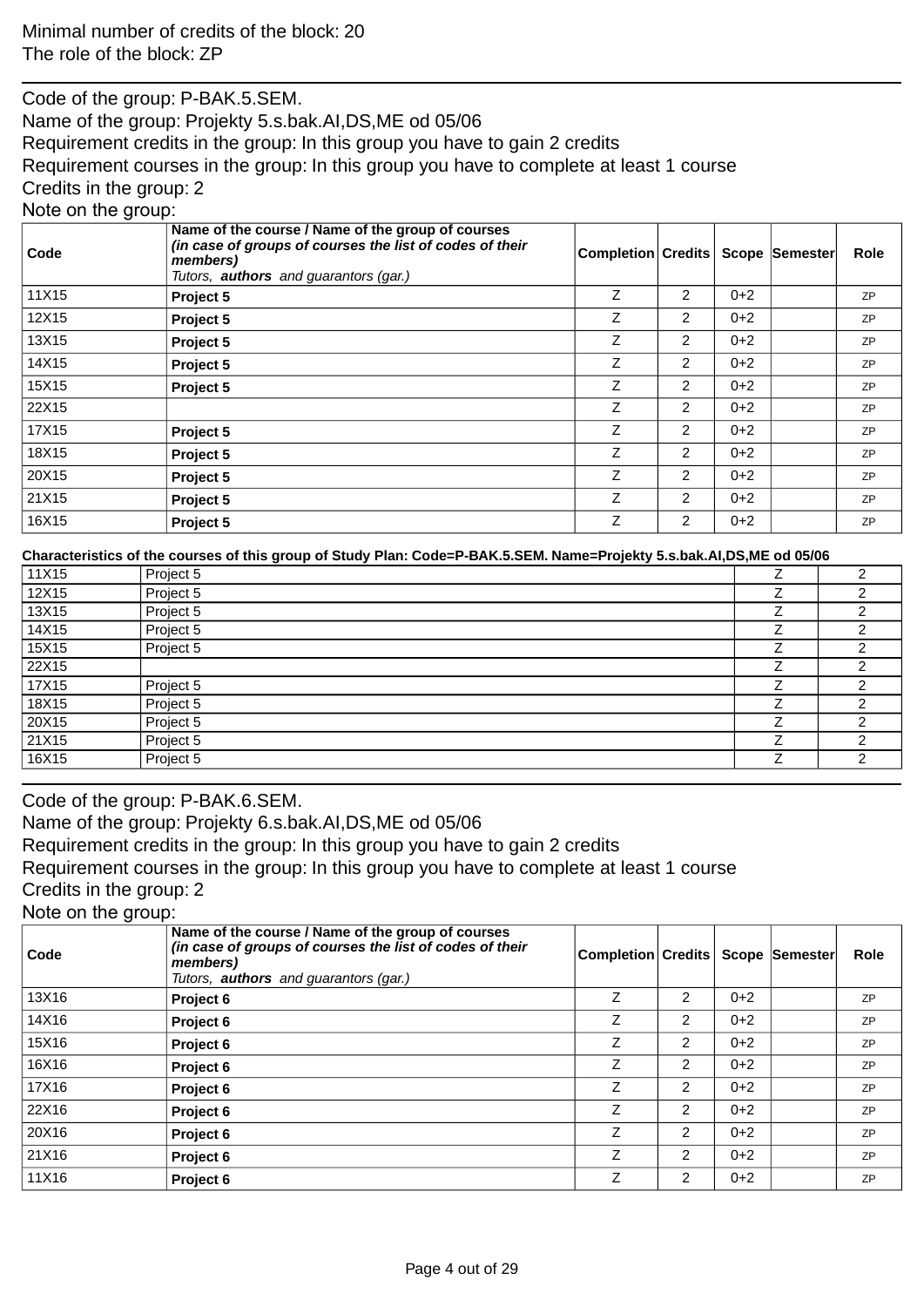| 12X16 | <b>Project f</b> | $\sim$<br>- | - | ∪+<br>. .<br>$\sim$ $\sim$ $\sim$ $\sim$ $\sim$ $\sim$ $\sim$ | $\overline{z}$<br>-        |
|-------|------------------|-------------|---|---------------------------------------------------------------|----------------------------|
| 18X16 | <b>Project 6</b> | -           | - | U+Z                                                           | $\overline{ }$<br><u>_</u> |

**Characteristics of the courses of this group of Study Plan: Code=P-BAK.6.SEM. Name=Projekty 6.s.bak.AI,DS,ME od 05/06**

| 13X16 | Project 6 | ⌒      |
|-------|-----------|--------|
| 14X16 | Project 6 |        |
| 15X16 | Project 6 |        |
| 16X16 | Project 6 |        |
| 17X16 | Project 6 |        |
| 22X16 | Project 6 |        |
| 20X16 | Project 6 |        |
| 21X16 | Project 6 | ົ<br>╭ |
| 11X16 | Project 6 | ⌒      |
| 12X16 | Project 6 |        |
| 18X16 | Project 6 |        |

Code of the group: P-BAK.7.SEM.

Name of the group: Projekty 7.s.bak.AI,DS,ME od 06/07

Requirement credits in the group: In this group you have to gain 6 credits

Requirement courses in the group: In this group you have to complete at least 1 course

Credits in the group: 6

Note on the group:

| Code  | Name of the course / Name of the group of courses<br>(in case of groups of courses the list of codes of their<br>members)<br>Tutors, <b>authors</b> and guarantors (gar.) | <b>Completion Credits</b> |   |         | Scope Semester | <b>Role</b> |
|-------|---------------------------------------------------------------------------------------------------------------------------------------------------------------------------|---------------------------|---|---------|----------------|-------------|
| 11X17 | Project 7                                                                                                                                                                 | Z                         | 6 | $0 + 6$ |                | ZP          |
| 12X17 | Project 7                                                                                                                                                                 | Z                         | 6 | $0 + 6$ |                | <b>ZP</b>   |
| 13X17 | Project 7                                                                                                                                                                 | Ζ                         | 6 | $0 + 6$ |                | <b>ZP</b>   |
| 14X17 | Project 7                                                                                                                                                                 | Ζ                         | 6 | $0 + 6$ |                | ZP          |
| 15X17 | Project 7                                                                                                                                                                 | Z                         | 6 | $0 + 6$ |                | ZP          |
| 22X17 |                                                                                                                                                                           | Z                         | 6 | $0 + 6$ |                | <b>ZP</b>   |
| 17X17 | Project 7                                                                                                                                                                 | Ζ                         | 6 | $0 + 6$ |                | ZP          |
| 18X17 | Project 7                                                                                                                                                                 | Z                         | 6 | $0 + 6$ |                | ZP          |
| 20X17 | Project 7                                                                                                                                                                 | Z                         | 6 | $0 + 6$ |                | <b>ZP</b>   |
| 21X17 | Project 7                                                                                                                                                                 | Ζ                         | 6 | 0+6     |                | <b>ZP</b>   |
| 16X17 | Project 7                                                                                                                                                                 | Z                         | 6 | $0 + 6$ |                | ZP          |

**Characteristics of the courses of this group of Study Plan: Code=P-BAK.7.SEM. Name=Projekty 7.s.bak.AI,DS,ME od 06/07**

| 11X17 | Project 7 | ⇁ | 6 |
|-------|-----------|---|---|
| 12X17 | Project 7 |   | 6 |
| 13X17 | Project 7 |   | 6 |
| 14X17 | Project 7 | ⇁ | 6 |
| 15X17 | Project 7 | ⇁ | 6 |
| 22X17 |           | ⇁ | 6 |
| 17X17 | Project 7 |   | 6 |
| 18X17 | Project 7 | ⇁ | 6 |
| 20X17 | Project 7 | ⇁ | 6 |
| 21X17 | Project 7 | ⇁ | 6 |
| 16X17 | Project 7 | ⇁ | 6 |

Code of the group: P-BAK.8.SEM Name of the group: Projekty 8.s.bak.AI,DS,ME od 06/07 Requirement credits in the group: In this group you have to gain 10 credits Requirement courses in the group: In this group you have to complete at least 1 course Credits in the group: 10 Note on the group: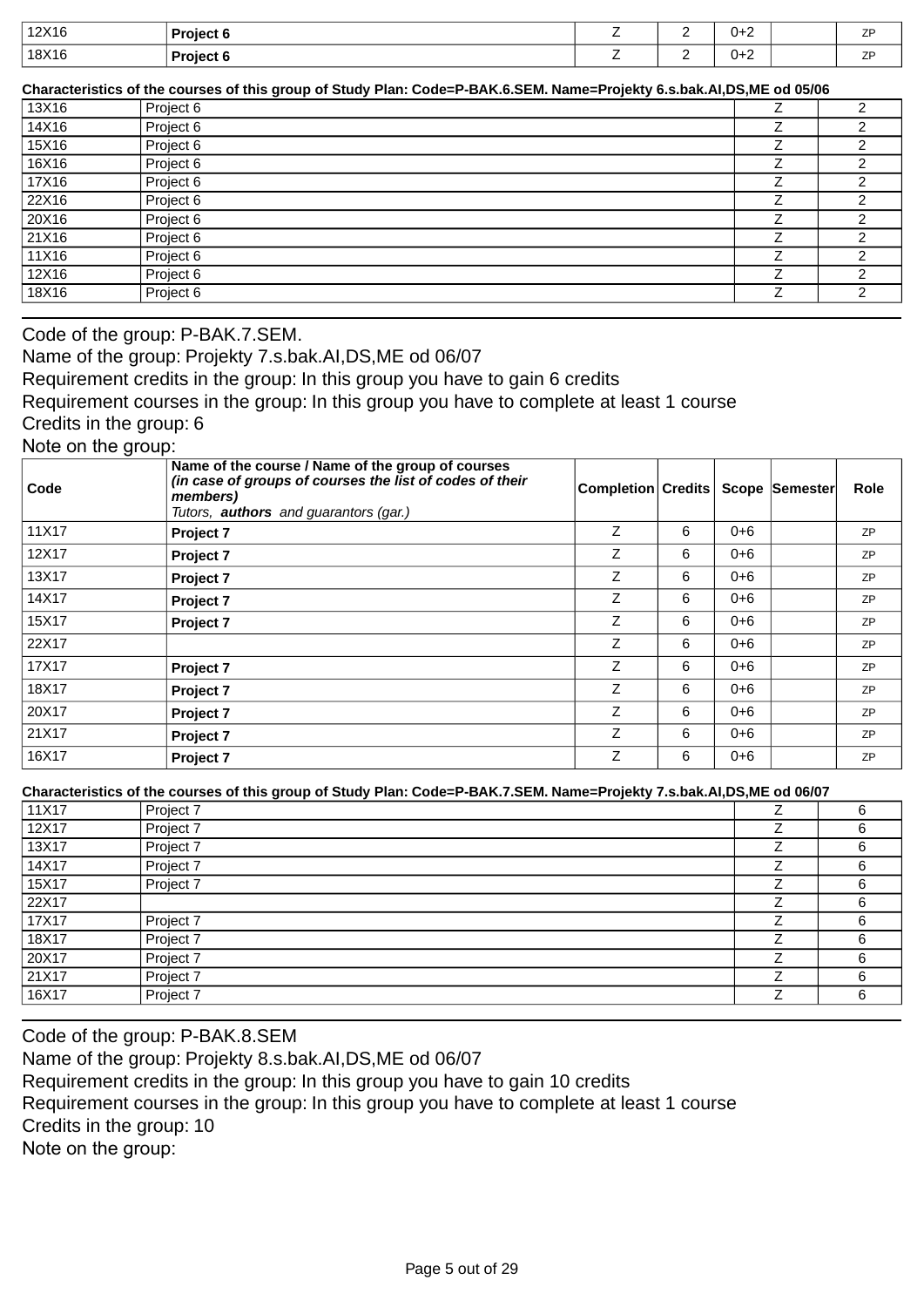| Code  | Name of the course / Name of the group of courses<br>(in case of groups of courses the list of codes of their<br>members)<br>Tutors, <b>authors</b> and guarantors (gar.) | <b>Completion Credits</b> |    |          | <b>Scope Semester</b> | <b>Role</b> |
|-------|---------------------------------------------------------------------------------------------------------------------------------------------------------------------------|---------------------------|----|----------|-----------------------|-------------|
| 11X18 | Project 8                                                                                                                                                                 | Z                         | 10 | $0 + 10$ |                       | <b>ZP</b>   |
| 12X18 | Project 8                                                                                                                                                                 | Z                         | 10 | $0 + 10$ |                       | <b>ZP</b>   |
| 13X18 | Project 8                                                                                                                                                                 | Z                         | 10 | $0 + 10$ |                       | <b>ZP</b>   |
| 14X18 | Project 8                                                                                                                                                                 | Z                         | 10 | $0 + 10$ |                       | <b>ZP</b>   |
| 15X18 | Project 8                                                                                                                                                                 | Z                         | 10 | $0 + 10$ |                       | <b>ZP</b>   |
| 22X18 | Project 8                                                                                                                                                                 | Z                         | 10 | $0 + 10$ |                       | <b>ZP</b>   |
| 17X18 | Project 8                                                                                                                                                                 | Z                         | 10 | $0 + 10$ |                       | <b>ZP</b>   |
| 18X18 | Project 8                                                                                                                                                                 | Z                         | 10 | $0 + 10$ |                       | <b>ZP</b>   |
| 20X18 | Project 8                                                                                                                                                                 | Z                         | 10 | $0+10$   |                       | <b>ZP</b>   |
| 21X18 | Project 8                                                                                                                                                                 | Z                         | 10 | $0 + 10$ |                       | <b>ZP</b>   |
| 16X18 | Project 8                                                                                                                                                                 | Z                         | 10 | $0 + 10$ |                       | <b>ZP</b>   |

### **Characteristics of the courses of this group of Study Plan: Code=P-BAK.8.SEM Name=Projekty 8.s.bak.AI,DS,ME od 06/07**

| 11X18 | Project 8 | ⇁ | 10 |
|-------|-----------|---|----|
| 12X18 | Project 8 |   | 10 |
| 13X18 | Project 8 |   | 10 |
| 14X18 | Project 8 |   | 10 |
| 15X18 | Project 8 |   | 10 |
| 22X18 | Project 8 |   | 10 |
| 17X18 | Project 8 |   | 10 |
| 18X18 | Project 8 |   | 10 |
| 20X18 | Project 8 |   | 10 |
| 21X18 | Project 8 | ⇁ | 10 |
| 16X18 | Project 8 |   | 10 |

Name of the block: Compulsory elective courses Minimal number of credits of the block: 12 The role of the block: S

Code of the group: VP-B-AI,DS,ME PREZ. Name of the group: VP-bak.prez.AI,ME,DS od 05/06 Requirement credits in the group: In this group you have to gain 12 credits Requirement courses in the group: In this group you have to complete at least 6 courses Credits in the group: 12

Note on the group:

| Code          | Name of the course / Name of the group of courses<br>(in case of groups of courses the list of codes of their<br>members)<br>Tutors, <b>authors</b> and guarantors (gar.) | Completion Credits   Scope Semester |                |         |   | Role |
|---------------|---------------------------------------------------------------------------------------------------------------------------------------------------------------------------|-------------------------------------|----------------|---------|---|------|
| 16Y1AV        | <b>Automobile Aerodynamics</b>                                                                                                                                            | KZ                                  | $\overline{2}$ | $2 + 0$ |   | S    |
| 17Y1AF        | <b>Alternative Forms of Transportation Project Financing</b>                                                                                                              | KZ                                  | 2              | $2 + 0$ | Ζ | S    |
| <b>18Y1AN</b> | <b>Traffic Accidents Analysis</b>                                                                                                                                         | KZ                                  | 2              | $2 + 0$ | Ζ | S    |
| 22Y1A1        | <b>Traffic Accidents Analysis 1</b>                                                                                                                                       | KZ                                  | $\overline{2}$ | $2+0$   | Ζ | S    |
| 22Y1A2        | <b>Traffic Accidents Analysis 2</b>                                                                                                                                       | KZ                                  | 2              | $2+0$   |   | S    |
| 18Y1AM        | Anatomy, Mobility and Safety of Man                                                                                                                                       | KZ                                  | $\overline{2}$ | $2P+0C$ | Z | S    |
| 14Y1AV        | <b>Animation and Visualization</b>                                                                                                                                        | KZ                                  | 2              | $2P+0C$ |   | S    |
| 14Y1AP        | <b>Automatization in Mail</b>                                                                                                                                             | KZ                                  | $\mathcal{P}$  | $2+0$   | Z | S    |
| 17Y1BB        | <b>Banks and Banking</b>                                                                                                                                                  | KZ                                  | 2              | $2+0$   | Z | S    |
| 14Y1BE        | <b>Barrierless Transport</b>                                                                                                                                              | KZ                                  | $\overline{2}$ | $2P+0C$ |   | S    |
| 21Y1BLD       | <b>Safety in Aviation</b>                                                                                                                                                 | KZ.                                 | $\overline{2}$ | $2+0$   |   | S    |
| 15Y1BO        | Work Safety and Health Protection in Transportation<br>Petr Musil, Eva Rezlerová                                                                                          | <b>KZ</b>                           | $\overline{2}$ | $2P+0C$ |   | S    |
| 13Y1BC        | <b>Bourse, Stock, Investment Comanies</b>                                                                                                                                 | KZ                                  | 2              | $2+0$   |   | S    |
| 17Y1BC        | <b>Bourse, Stock and Investment Companies</b>                                                                                                                             | <b>KZ</b>                           | 2              | $2+0$   |   | S    |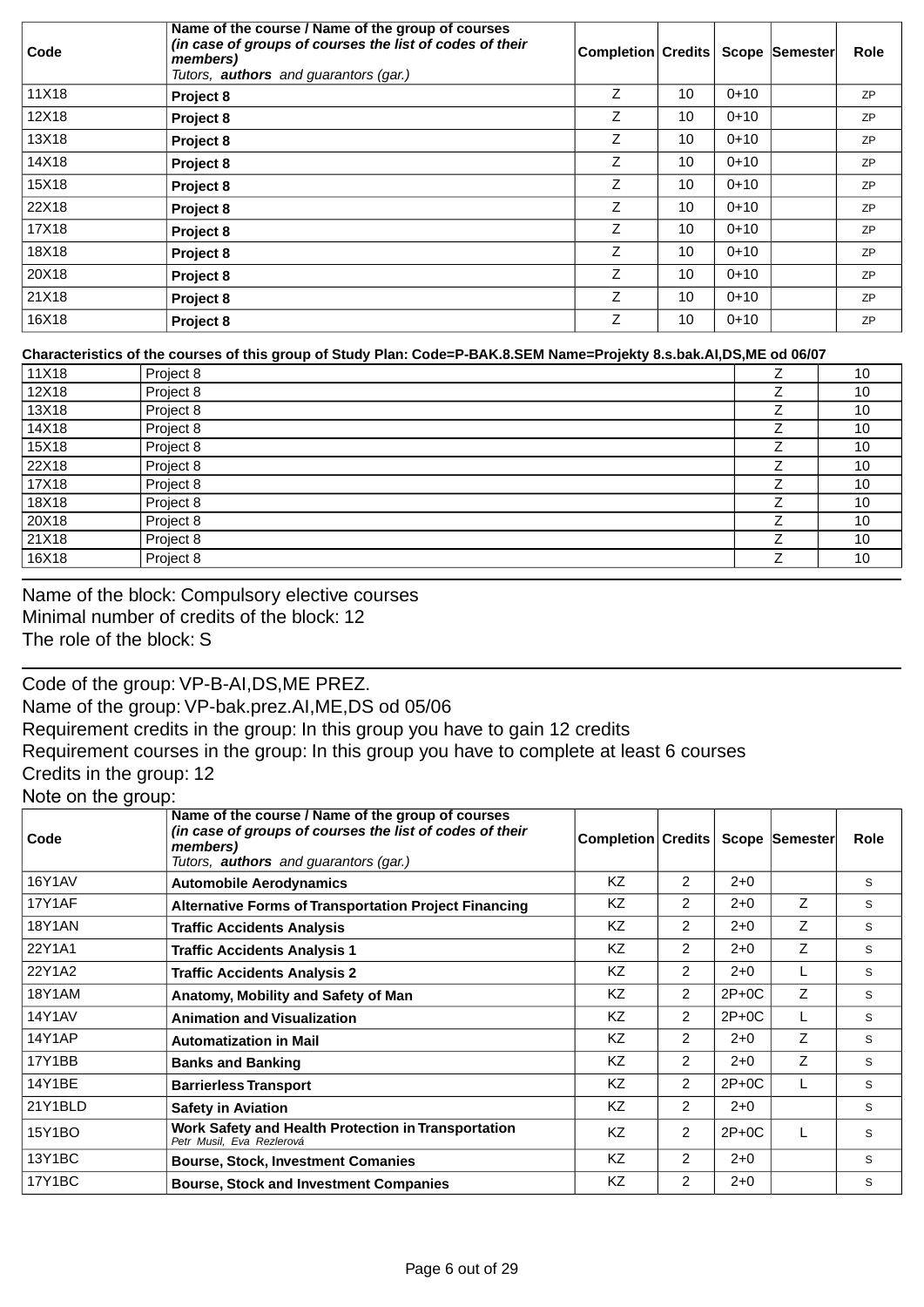| <b>15Y1DU</b> | <b>History of Art and Society</b>                                                | <b>KZ</b> | 2                | $2+0$   | Z           | S |
|---------------|----------------------------------------------------------------------------------|-----------|------------------|---------|-------------|---|
| 15Y1DZ        | <b>History of Railway</b><br>Eva Rezlerová, Martin Jacura                        | <b>KZ</b> | $\overline{2}$   | $2P+0C$ | L           | S |
| 17Y1DN        | <b>Transportation of Dangerous Goods</b>                                         | KZ        | $\overline{2}$   | $2 + 0$ | Z           | S |
| 17Y1DG        | <b>Transport Geography</b>                                                       | KZ        | $\overline{2}$   | $2 + 0$ | Z           | S |
| 12Y1DO        | <b>Transport Services of Settlements and Regions</b>                             | KZ        | $\overline{2}$   | $2 + 0$ | Z           | S |
| 17Y1DP        | <b>Transportation Policy and Strategy</b>                                        | KZ        | $\overline{2}$   | $2+0$   | L           | S |
| 15Y1DP        | <b>Transportation Psychology</b>                                                 | KZ        | $\overline{2}$   | $2 + 0$ |             | S |
| 17Y1DZ        | <b>Transported Commodities Cognization</b>                                       | KZ        | $\overline{2}$   | $2 + 0$ | L           | S |
| 18Y1D1        | <b>Dynamics of Routes and Vehicles 1</b>                                         | KZ        | 2                | $2+0$   | Z           | S |
| <b>13Y1EA</b> | <b>Economic - Energetic Analysis of Land Transport</b>                           | <b>KZ</b> | 2                | $2 + 0$ | Z           | S |
| 13Y1EP        | <b>Economics and Management of Postal Services</b>                               | KZ        | $\overline{2}$   | $2+0$   | L           | S |
| <b>13Y1EV</b> | <b>Public Sector Economy</b>                                                     | KZ        | $\overline{2}$   | $2 + 0$ | Z           | S |
| 15Y1EH        | <b>European Integration within Historical Context</b><br>Eva Rezlerová, Jan Feit | KZ        | $\overline{2}$   | $2P+0C$ | Z           | S |
| <b>18Y1EV</b> | <b>Experimental Methods and Numerical Modelling</b>                              | <b>KZ</b> | 2                | $2 + 0$ | L           | S |
| 18Y1EZ        | <b>Experimental Methods and Testing of Constructions</b>                         | KZ        | $\overline{2}$   | $2 + 0$ | Z           | S |
| 18Y1EM1       | <b>Experimental Methods 1</b>                                                    | <b>KZ</b> | $\overline{2}$   | $2+0$   |             | S |
| 18Y1EM2       | <b>Experimental Methods 2</b>                                                    | KZ        | $\overline{2}$   | $2 + 0$ |             | S |
| 15Y1FD        | <b>French Area Studies and Transportation</b><br>Eva Rezlerová, Irena Veselková  | KZ        | $\overline{2}$   | $2P+0C$ | L           | S |
| 15Y1FJ        | French as a foreign language                                                     | <b>KZ</b> | 2                | $2 + 0$ |             | S |
| 20Y1GI        | <b>Geographical Information Systems</b>                                          | KZ        | $\overline{2}$   | $2 + 0$ | L           | S |
| 14Y1GD        | <b>GIS and Maps Digitalization</b>                                               | <b>KZ</b> | 2                | $2+0$   | Z           | S |
| 14Y1HW        | <b>Computer Hardware</b>                                                         | <b>KZ</b> | $\overline{c}$   | $2P+0C$ | L           | S |
| <b>17Y1HO</b> | <b>Heuristic Methods in Optimization Problems</b>                                | KZ        | $\overline{2}$   | $2 + 0$ |             | S |
| <b>15Y1HL</b> | <b>History of Civil Aviation</b><br>Eva Rezlerová, Jakub Kraus, Vladimír Plos    | KZ        | 2                | $2P+0C$ | L           | S |
| 15Y1HD        | <b>History of City Mass Transport</b><br>Eva Rezlerová, Jan Feit, Milan Dont     | KZ        | $\overline{2}$   | $2P+OC$ | Z           | S |
| 12Y1HD        | <b>Traffic Noise</b><br>Libor Ládyš                                              | KZ        | $\overline{2}$   | $2P+0C$ | L           | S |
| 12Y1HZ        | Assesment of Impact of Investment Constructions on the<br><b>Environment</b>     | KZ        | 2                | $2+0$   | Z           | S |
| 13Y1HG        | <b>Economic Geography</b>                                                        | KZ        | $\overline{2}$   | $2+0$   | L           | S |
| 15Y1HE        | Work Hygiene and Ergonomics in Traffic<br>Petr Musil, Eva Rezlerová, Jan Feit    | KZ        | $\boldsymbol{2}$ | $2P+OC$ | $\mathsf Z$ | S |
| 20Y1IC        | <b>Human Machine Interaction</b>                                                 | KZ        | $\overline{2}$   | $2 + 0$ | L           | S |
| 15Y1IM        | Intercultural management                                                         | KZ        | $\overline{2}$   | $2 + 0$ |             | S |
| 16Y1KJ        | <b>Railroad Vehicles</b>                                                         | KZ        | 2                | $2 + 0$ | L           | S |
| <b>12Y1KN</b> | <b>Combined Transportation</b>                                                   | KZ        | $\overline{2}$   | 2P+0C   | Z           | S |
| <b>16Y1KA</b> | <b>Vehicle and Motorcycle Design</b>                                             | KZ        | 2                | $2 + 0$ | Z           | S |
| <b>16Y1KP</b> | Car Body Design with Respect to Passive Safety of Vehicles                       | KZ        | $\overline{2}$   | $2 + 0$ | L           | S |
| 14Y1K2        | Computer Aided Design 2 (AutoCAD, 3D, Map)                                       | KZ        | $\overline{2}$   | $2 + 0$ | Z           | S |
| 13Y1KM        | <b>Crisis Management in Transportation</b>                                       | KZ        | 2                | $2 + 0$ | Z           | S |
| <b>12Y1KB</b> | <b>Quality and Safety of Roads</b>                                               | KZ        | $\overline{2}$   | $2 + 0$ |             | S |
| 20Y1K         | <b>Cybernetics</b>                                                               | KZ        | $\overline{2}$   | $2 + 0$ | Z           | S |
| 16Y1LZ        | <b>Vehicle Testing and Legislation</b>                                           | KZ        | $\overline{2}$   | $2 + 0$ | L           | S |
| 21Y1LM        | <b>Aviation Meteorology</b>                                                      | KZ        | $\overline{2}$   | $2 + 0$ | L           | S |
| 21Y1LR        | <b>Radio Technology in Aviation</b>                                              | KZ        | $\boldsymbol{2}$ | $2 + 0$ | L           | S |
| 21Y1LP        | <b>Traffic and Requirements in Aviation</b>                                      | KZ        | $\overline{2}$   | $2 + 0$ |             | S |
| 21Y1L         | <b>Airports - Design and Operation</b>                                           | KZ        | $\overline{2}$   | $2 + 0$ | L           | S |
| 21Y1LC        | <b>Human Factor</b>                                                              | KZ        | $\overline{2}$   | $2 + 0$ | Z           | S |
| <b>11Y1LP</b> | <b>Linear Programming</b>                                                        | KZ        | $\overline{2}$   | $2 + 0$ | L           | S |
| <b>15Y1LU</b> | <b>Logics of Engineer's Judgement</b>                                            | KZ        | $\overline{2}$   | 2+0     | Z           | S |
| 17Y1LL        | Logistics of Passenger and Freight Air Transport<br>Petra Skolilová              | KZ        | $\overline{2}$   | $2P+0C$ | L           | S |
| 13Y1MZ        | <b>Management of the Environment</b>                                             | KZ        | $\overline{2}$   | $2 + 0$ |             | S |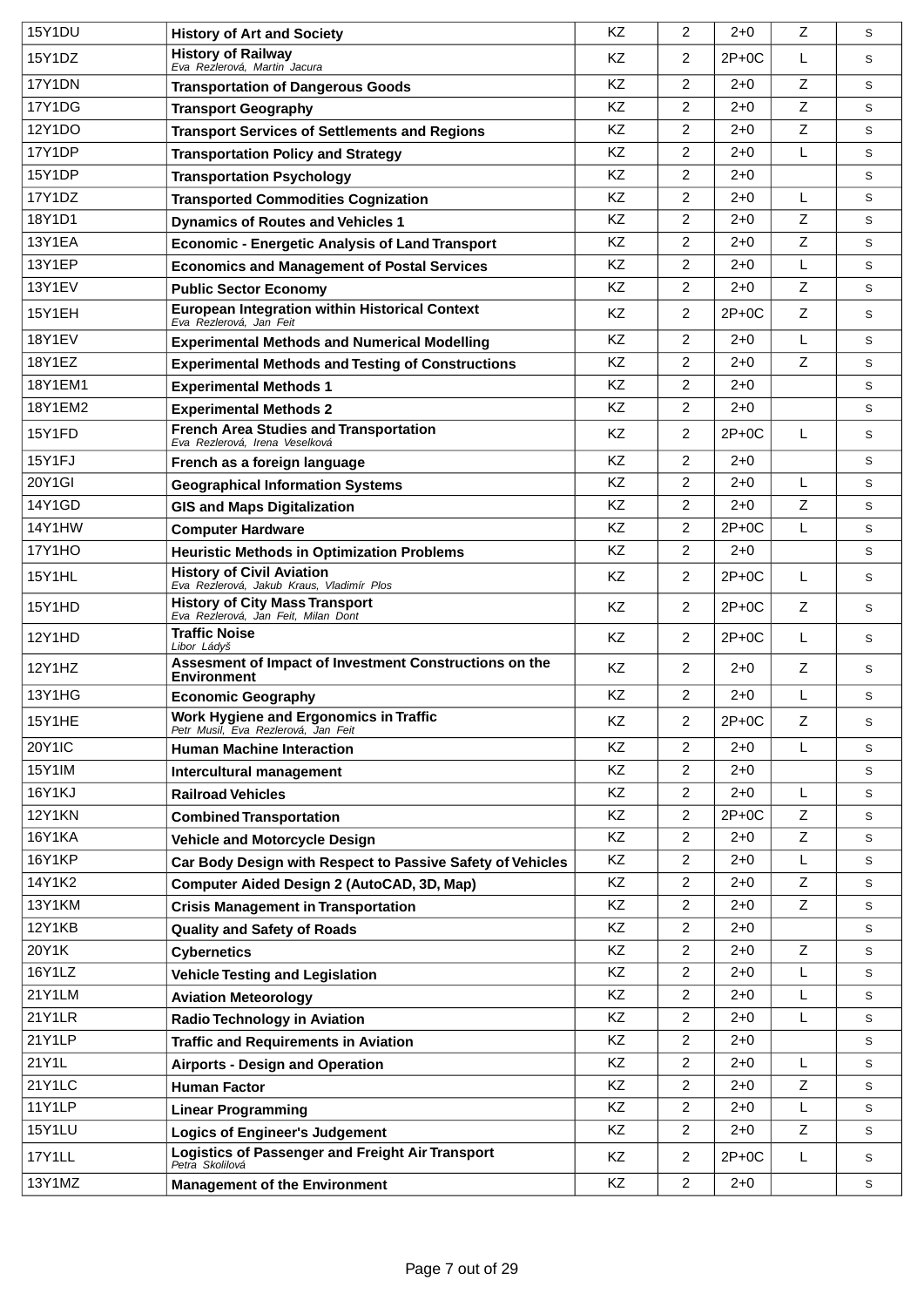| <b>13Y1MR</b> | <b>Managerial Decision-making</b>                                                                 | KZ        | $\overline{2}$ | $2 + 0$ | Z           | S           |
|---------------|---------------------------------------------------------------------------------------------------|-----------|----------------|---------|-------------|-------------|
| 12Y1MA        | <b>Marketing</b>                                                                                  | KZ        | $\overline{2}$ | $2+0$   |             | S           |
| <b>13Y1MS</b> | <b>Marketing Strategies</b>                                                                       | KZ        | $\overline{2}$ | $2 + 0$ |             | S           |
| 11Y1MM        | <b>Mathematical Models in Economy</b>                                                             | KZ        | $\overline{2}$ | $2P+0C$ | Z           | S           |
| 16Y1MV        | <b>Material Application in Industry</b>                                                           | KZ        | $\overline{2}$ | $2 + 0$ |             | S           |
| 18Y1MT        | <b>Engineering Materials</b><br>Jaroslav Valach                                                   | KZ        | 2              | 2P+0C   | L           | S           |
| <b>18Y1MK</b> | <b>Finite Element Method and Its Application</b>                                                  | KZ        | $\overline{2}$ | $2+0$   | Z           | S           |
| 20Y1MK        | <b>Quality Tools in the Development Phase</b>                                                     | KZ        | $\overline{2}$ | $2 + 0$ |             | S           |
| <b>11Y1MS</b> | <b>Systems Modelling From Data</b>                                                                | KZ        | $\overline{2}$ | $2 + 0$ |             | S           |
| 17Y1ND        | <b>Maritime Transportation</b>                                                                    | KZ        | $\overline{2}$ | $2 + 0$ | Z           | S           |
| <b>14Y1ND</b> | <b>Databases Design and Programming</b>                                                           | KZ        | $\overline{2}$ | $2+0$   | L           | S           |
| <b>14Y1NH</b> | <b>Databases Design and Programming</b>                                                           | KZ        | $\overline{2}$ | $2+0$   | L           | S           |
| <b>20Y1NE</b> | Designing and Evalution of Experiments in the Procedures<br>and the Quality Operation of Vehicles | KZ        | $\overline{2}$ | $2 + 0$ |             | S           |
| <b>16Y1NV</b> | <b>Configuration and Calculation of Vehicle Structures</b>                                        | <b>KZ</b> | 2              | $2 + 0$ |             | S           |
| <b>14Y1NP</b> | Non-parametric 3D Modelling                                                                       | KZ        | $\overline{2}$ | $2 + 0$ | Z           | S           |
| <b>20Y1NS</b> | <b>Neural Networks</b>                                                                            | <b>KZ</b> | $\overline{2}$ | $2+0$   | Z           | S           |
| <b>18Y1NM</b> | <b>Numerical Modelling</b>                                                                        | KZ        | $\overline{2}$ | $2 + 0$ | $\mathsf Z$ | S           |
| 20Y1OI        | <b>Fare Collection and Information Systems</b><br>Milan Sliacky, Patrik Horaž ovský               | KZ        | $\overline{2}$ | $2P+0C$ | L           | S           |
| 14Y1OL        | <b>Linux Operating System</b>                                                                     | KZ        | 2              | $2+0$   | Z           | S           |
| 14Y1OS        | <b>Operating Systems</b>                                                                          | KZ        | $\overline{2}$ | $2+0$   | Z           | S           |
| 11Y1OS        | Image systems                                                                                     | KZ        | $\overline{2}$ | $2 + 0$ |             | S           |
| 15Y1OC        | <b>Crucial Moments of Czechs</b>                                                                  | KZ        | $\overline{2}$ | $2 + 0$ | $\star$     | S           |
| <b>11Y1PV</b> | <b>Parametrical and Multicriterial Programming</b><br>Olga Vraštilová Olga Vraštilová (Gar.)      | KZ        | $\overline{2}$ | $2P+OC$ | Z           | S           |
| 16Y1PB        | <b>Vehicle Passive Safety</b>                                                                     | <b>KZ</b> | $\overline{2}$ | $2+0$   |             | S           |
| 13Y1PM        | <b>Personal Management</b>                                                                        | KZ        | $\overline{c}$ | $2 + 0$ | L           | S           |
| 13Y1PM2       | <b>Personal Management 2</b>                                                                      | KZ        | $\overline{2}$ | $2 + 0$ |             | S           |
| <b>12Y1PC</b> | <b>Pedestrian and Cycling Transport</b><br>Denis Liutov                                           | KZ        | $\overline{2}$ | $2P+0C$ | L           | S           |
| <b>12Y1PN</b> | Planning and design roads                                                                         | KZ        | $\overline{2}$ | $2 + 0$ |             | S           |
| <b>14Y1PG</b> | <b>Computer Graphics</b>                                                                          | <b>KZ</b> | $\overline{2}$ | $2P+0C$ | L           | S           |
| <b>11Y1PE</b> | <b>Computer Controlled Experiments</b>                                                            | KZ        | 2              | $2 + 0$ | L           | $\mathbb S$ |
| 18Y1PA        | <b>Computer Simulations and Road Traffic Accident Analysis</b>                                    | KZ        | $\overline{2}$ | $2 + 0$ | L           | S           |
| 13Y1PD        | The Participation of Transport in Tourist Trade Management                                        | KZ        | $\overline{2}$ | $2 + 0$ | L           | S           |
| 16Y1PD        | <b>Traction Elements of Vehicles</b>                                                              | KZ        | $\overline{2}$ | $2 + 0$ | Z           | S           |
| 14Y1PM        | <b>Advanced Methods of Parametric Programming</b>                                                 | KZ        | $\overline{2}$ | $2 + 0$ | L           | S           |
| 21Y1PU        | <b>Aircraft Maintenance Technology</b>                                                            | KZ        | $\overline{2}$ | $2 + 0$ | L           | S           |
| 12Y1PD        | <b>Assessment of Transport Structures</b><br>Kristýna Neubergová                                  | ΚZ        | $\overline{2}$ | $2P+0C$ | Z           | S           |
| <b>18Y1PN</b> | <b>Prevention of Road Traffic Accidents</b>                                                       | KZ        | $\overline{2}$ | $2 + 0$ | L           | S           |
| 22Y1PN        | <b>Prevention of Road Traffic Accidents</b>                                                       | KZ        | 2              | $2 + 0$ | L           | S           |
| 14Y1PJ        | <b>C Programming Language</b><br>Vít Fábera Vít Fábera (Gar.)                                     | KZ        | $\overline{2}$ | 2P+0C   | Z           | S           |
| 14Y1PVJ       | Programming in Java                                                                               | KZ        | 2              | $2 + 0$ |             | S           |
| 12Y1PJ        | <b>Road Planning in Civil 3D</b>                                                                  | KZ        | $\overline{2}$ | $2P+0C$ | Z           | S           |
| <b>12Y1PT</b> | Road Planning in Civil 3D - Project                                                               | KZ        | $\overline{2}$ | $2 + 0$ |             | S           |
| 12Y1C1        | Designing Roads in Civil 3D I<br>Tomáš Honc                                                       | KZ        | 2              | $2P+0C$ | L           | S           |
| 12Y1C2        | Designing Roads in Civil 3D II<br>Tomáš Honc                                                      | KZ        | $\overline{2}$ | $2P+OC$ | Z           | S           |
| <b>12Y1PM</b> | <b>Road Planning in MX Road Environment</b>                                                       | KZ        | $\overline{2}$ | $2+0$   | Z           | S           |
| <b>12Y1PP</b> | Road Planning in MX Road Environment - Project Processing                                         | KZ        | $\overline{2}$ | $2 + 0$ | L           | S           |
| <b>18Y1PK</b> | <b>Projection of Structures</b>                                                                   | KZ        | $\overline{2}$ | $2 + 0$ | $\mathsf Z$ | S           |
| 18Y1P1        | <b>Design of Structures 1</b>                                                                     | KZ        | 2              | $2 + 0$ | L           | S           |
| 12Y1PZ        | <b>Railway Lines Design</b>                                                                       | KZ        | $\overline{2}$ | $2 + 0$ |             | S           |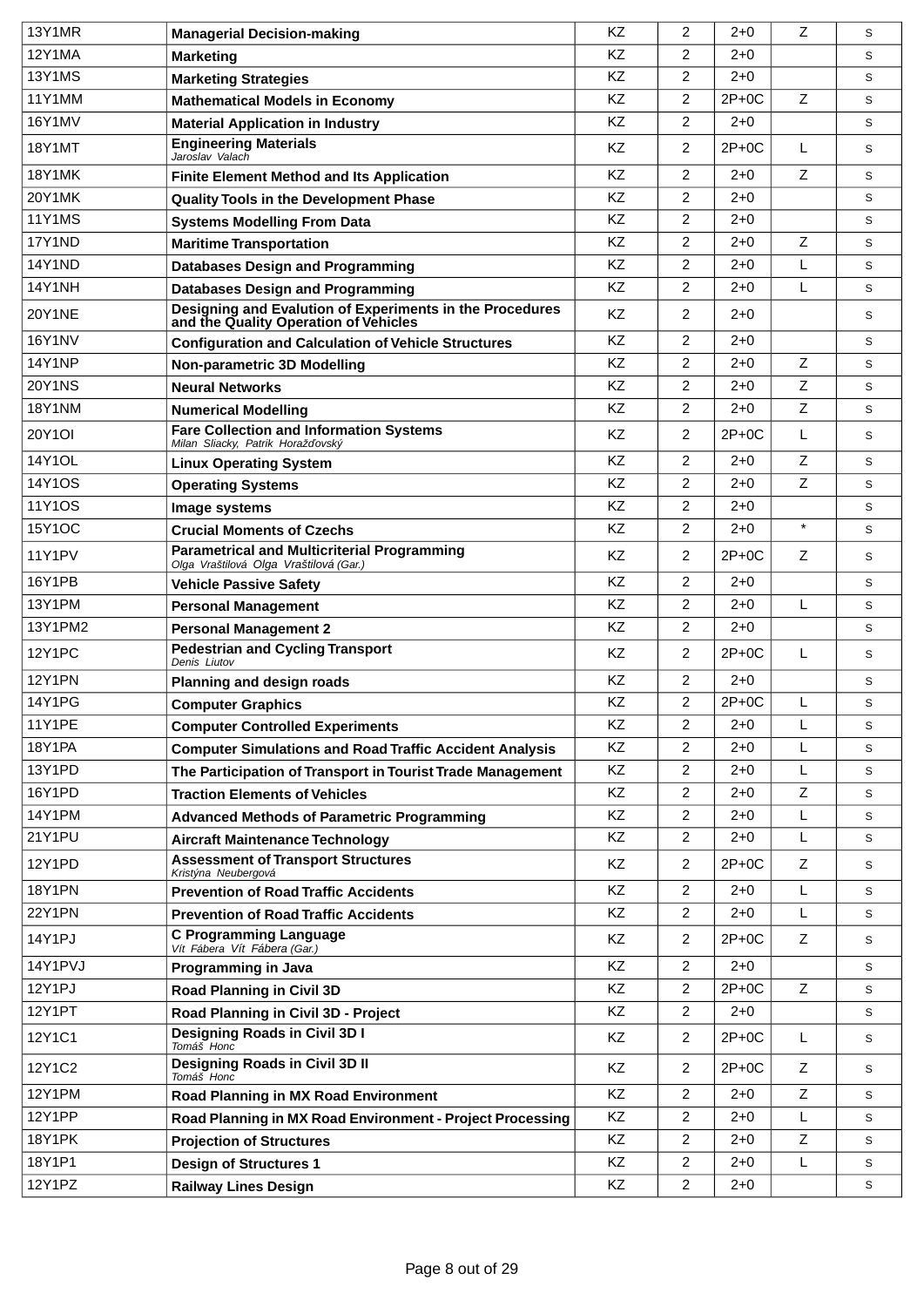| 16Y1PV        | <b>Operation, Construction and Maintenance of Vehicles</b>                                   | <b>KZ</b> | 2              | $2P+OC$ | L | S |
|---------------|----------------------------------------------------------------------------------------------|-----------|----------------|---------|---|---|
| <b>12Y1PU</b> | <b>Organization Disposition of Railway Stations</b><br>Martin Jacura                         | <b>KZ</b> | 2              | $2P+0C$ | L | S |
| <b>16Y1PR</b> | <b>Industrial Design</b>                                                                     | KZ        | 2              | $2 + 0$ |   | S |
| <b>15Y1PF</b> | French as a foreign language, Improvers level                                                | KZ        | 2              | $2 + 0$ |   | S |
| <b>12Y1RS</b> | <b>Reconstruction and Maintenance of Roads</b>                                               | <b>KZ</b> | $\overline{2}$ | $2 + 0$ | L | S |
| <b>12Y1RZ</b> | <b>Railway Lines Reconstruction</b>                                                          | KZ        | $\overline{2}$ | 2+0     | Z | S |
| <b>15Y1RE</b> | <b>Oral Communication</b>                                                                    | <b>KZ</b> | $\overline{2}$ | $2 + 0$ |   | S |
| <b>16Y1RE</b> | <b>Control and Electronic Vehicle Systems</b><br>P emysl Toman, Ji í First, Josef Mík        | KZ        | $\overline{2}$ | $2P+OC$ | Z | S |
| <b>16Y1RV</b> | <b>Railroad Vehicles Driving</b>                                                             | <b>KZ</b> | $\overline{2}$ | $2 + 0$ | L | S |
| 21Y1RL        | <b>Air Traffic Control</b>                                                                   | KZ        | $\overline{2}$ | $2 + 0$ | L | S |
| <b>12Y1SF</b> | <b>Road Software</b>                                                                         | KZ        | $\overline{2}$ | $2 + 0$ |   | S |
| 20Y1SC        | <b>Sensors and Actuators</b><br>Pavel Hrubeš                                                 | KZ        | $\overline{2}$ | $2P+OC$ | L | S |
| <b>15Y1SN</b> | <b>Sociology of Violence</b>                                                                 | <b>KZ</b> | $\overline{2}$ | $2 + 0$ |   | S |
| <b>11Y1SI</b> | Transportation Software Engineering<br>Martin P ni ka Martin P ni ka (Gar.)                  | KZ        | $\overline{2}$ | $2P+0C$ | Ζ | S |
| <b>12Y1SU</b> | <b>Road Management and Maintenance</b>                                                       | <b>KZ</b> | $\overline{2}$ | $2P+0C$ | L | S |
| <b>18Y1SN</b> | <b>Statically Nondeterminated Structures</b>                                                 | KZ        | $\overline{2}$ | $2 + 0$ | Z | S |
| <b>14Y1SP</b> | <b>Strategic Planning for E-Business</b>                                                     | KZ        | 2              | $2 + 0$ |   | S |
| 13Y1TC        | <b>Techniques of Travel Services</b>                                                         | <b>KZ</b> | $\overline{2}$ | $2 + 0$ | Z | S |
| 16Y1TJ        | <b>Technological Quality Aspects</b>                                                         | KZ        | $\overline{2}$ | $2 + 0$ | Z | S |
| 20Y1TE        | <b>Technology of Electronic Systems</b>                                                      | KZ        | 2              | $2 + 0$ | L | S |
| 14Y1TD        | <b>Design Theory</b>                                                                         | KZ        | $\overline{2}$ | $2 + 0$ |   | S |
| <b>11Y1TG</b> | <b>Graph Theory</b><br>Lucie Kárná Lucie Kárná                                               | KZ        | 2              | $2P+0C$ | L | S |
| <b>18Y1TK</b> | <b>Theory of Structures</b>                                                                  | KZ        | $\overline{2}$ | $2 + 0$ | L | S |
| <b>16Y1TR</b> | <b>Theory of Railroad Vehicle Driving</b>                                                    | KZ        | $\overline{2}$ | $2 + 0$ | Z | S |
| 16Y1TZ        | <b>Transporting Devices</b>                                                                  | KZ        | 2              | $2 + 0$ | L | S |
| <b>14Y1TI</b> | <b>Creating Interactive Internet Applications</b>                                            | KZ        | $\overline{2}$ | $2P+0C$ | L | S |
| <b>14Y1TF</b> | <b>Technical Documentation</b>                                                               | KZ        | 2              | $2 + 0$ |   | S |
| 21Y1ULE       | Aircraft Maintenance                                                                         | KZ        | 2              | $2 + 0$ |   | S |
| <b>18Y1UK</b> | <b>Introduction of Rail Vehicles</b><br>Josef Kolá                                           | KZ        | $\overline{2}$ | $2P+0C$ | L | S |
| <b>22Y1UN</b> | <b>Traffic Accidents Introduction</b>                                                        | KZ        | 2              | $2 + 0$ |   | S |
| 14Y1VB        | <b>Visual Basic</b>                                                                          | KZ        | 2              | $2+0$   | L | S |
| <b>12Y1VC</b> | <b>Waterways and Shipping</b>                                                                | KZ        | $\overline{2}$ | $2P+0C$ | Z | S |
| 12Y1VD        | <b>Water Transport and Transportation</b>                                                    | KZ        | $\overline{2}$ | $2 + 0$ | L | S |
| <b>18Y1VF</b> | Numerical and Experimental Modelling in Transportation                                       | KZ        | $\overline{2}$ | $2+0$   | L | S |
| 14Y1VM        | <b>Development of Applications for Mobile Devices</b>                                        | KZ        | $\overline{2}$ | $2P+OC$ | Ζ | S |
| 15Y1VV        | <b>Origins and Development of Cars</b>                                                       | KZ        | $\overline{2}$ | $2 + 0$ | L | S |
| 21Y1ZT        | <b>ATM Systems</b>                                                                           | KZ        | $\overline{2}$ | $2 + 0$ | Ζ | S |
| 17Y1ZC        | <b>Transportation in Tourism</b>                                                             | KZ        | $\overline{2}$ | $2 + 0$ | L | S |
| 14Y1ZA        | <b>Basics of Animation and Visualization</b>                                                 | KZ        | $\overline{2}$ | $2 + 0$ | Z | S |
| 20Y1ZG        | <b>Fundamentals of Applied Computer Graphics</b>                                             | KZ        | $\overline{2}$ | $2 + 0$ | L | S |
| 16Y1ZG        | Introduction into Applied Computer Graphics<br>Adam Orlický, Stanislav Novotný, Ond ej Piksa | KZ        | $\overline{2}$ | $2P+0C$ | L | S |
| 18Y1ZD        | <b>Basics of Two-Dimensional Design</b>                                                      | KZ        | $\overline{2}$ | $2 + 0$ | Z | S |
| 11Y1ZF        | <b>Introduction to Solid State Physics</b>                                                   | KZ        | $\overline{2}$ | $2 + 0$ | Z | S |
| 14Y1ZM        | Fundamentals of parametric and adaptive modeling                                             | KZ        | $\overline{2}$ | $2P+OC$ | L | S |
| 16Y1ZR        | <b>Principles of Transportation Machinery Control</b>                                        | KZ        | $\overline{2}$ | $2 + 0$ | L | S |
| 18Y1ZT        | <b>Basics of Three-Dimensional Design</b>                                                    | KZ        | $\overline{2}$ | $2 + 0$ | L | S |
| 12Y1ZU        | <b>Principles of Urbanism</b><br>Karel Hájek                                                 | KZ        | $\overline{2}$ | $2P+0C$ | Z | S |
| 15Y1ZD        | <b>Radiation in Traffic</b>                                                                  | KZ        | $\overline{2}$ | $2 + 0$ | Ζ | S |
| 16Y1ZL        | Vehicle Testing, Legislation and Construction                                                | KZ        | $\overline{2}$ | $2P+0C$ | Z | S |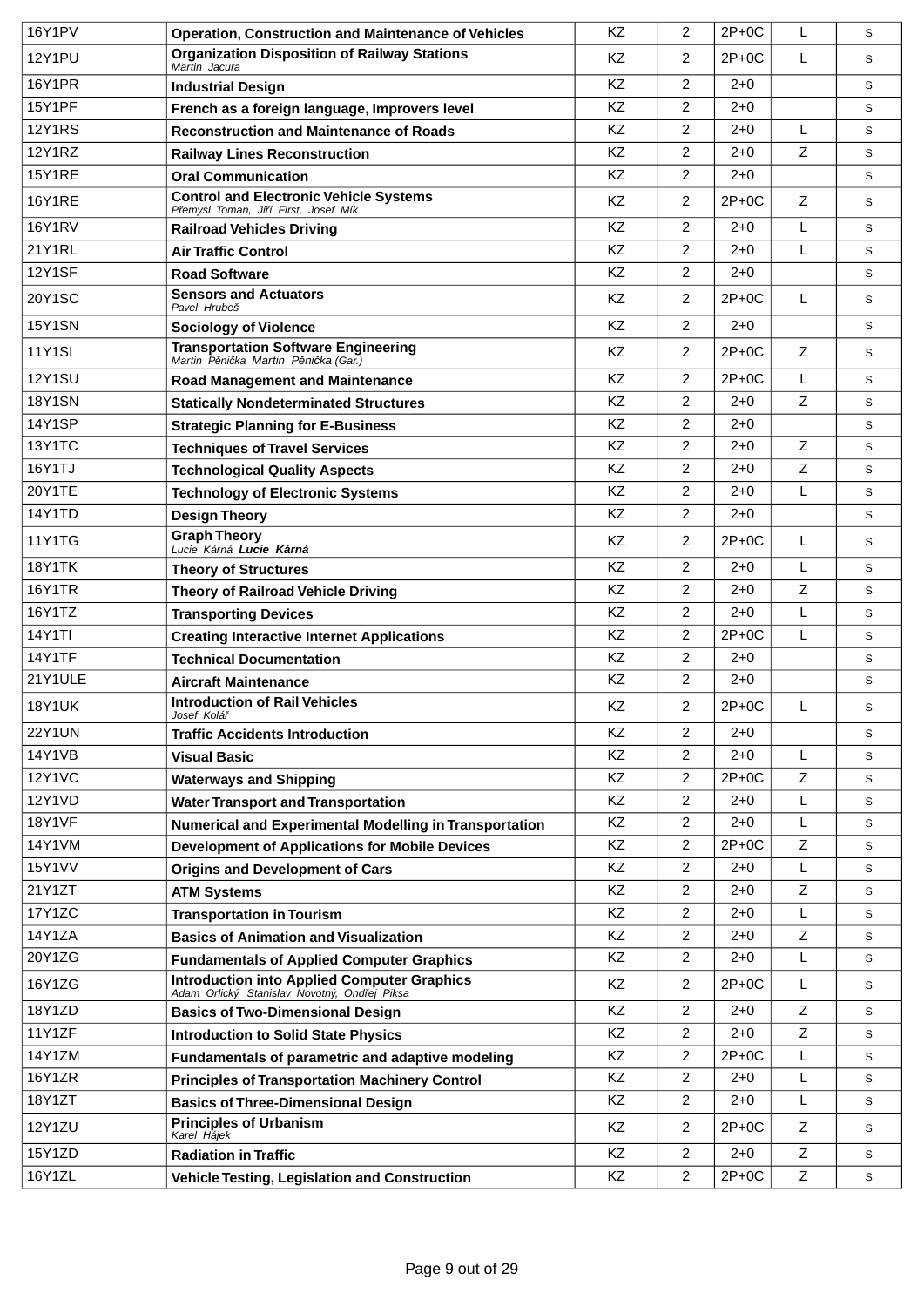| 12Y1ZV                                   | <b>Rail Vehicles</b>                                                                                                                                                                                                                                                                                                                                                       | KZ. | 2 | $2+0$ |                 | S                   |
|------------------------------------------|----------------------------------------------------------------------------------------------------------------------------------------------------------------------------------------------------------------------------------------------------------------------------------------------------------------------------------------------------------------------------|-----|---|-------|-----------------|---------------------|
|                                          | Characteristics of the courses of this group of Study Plan: Code=VP-B-AI,DS,ME PREZ. Name=VP-bak.prez.AI,ME,DS od 05/06                                                                                                                                                                                                                                                    |     |   |       |                 |                     |
| 16Y1AV                                   | Automobile Aerodynamics                                                                                                                                                                                                                                                                                                                                                    |     |   |       | KZ.             | $\overline{c}$      |
| 17Y1AF                                   | Alternative Forms of Transportation Project Financing                                                                                                                                                                                                                                                                                                                      |     |   |       | KZ              | $\overline{2}$      |
|                                          | There will be specifed such forms of financing in transportation, where the public sector body perform the final debtor, i. e. debtor payments come from its budget, but the final debtor                                                                                                                                                                                  |     |   |       |                 |                     |
|                                          | is not a direct participant of the transaction and it is not the counterparty of the financial institute which provides the funding. Issue of securities as an alternative source of transportation                                                                                                                                                                        |     |   |       |                 |                     |
| project.                                 |                                                                                                                                                                                                                                                                                                                                                                            |     |   |       |                 |                     |
| <b>18Y1AN</b>                            | <b>Traffic Accidents Analysis</b><br>Analysis a road traffic accident as a physical process with its own regularities, quantities and applications. Basic types of accidents in terms of analytical approach. Preparing documents                                                                                                                                          |     |   |       | KZ              | 2                   |
|                                          | for analysis. Vehicle road-holding. Tyre adhesion. Conditions of car collisions. Analysis of wheel traces. Basic analysis of road traffic accident processes in space and time.                                                                                                                                                                                            |     |   |       |                 |                     |
| 22Y1A1                                   | Traffic Accidents Analysis 1                                                                                                                                                                                                                                                                                                                                               |     |   |       | ΚZ              | $\overline{2}$      |
|                                          | The subject analysis the road traffic accident as a physical process with its own regularities, quantities and their applications. Basic types of accidents in terms of analytical approach.                                                                                                                                                                               |     |   |       |                 |                     |
|                                          | How to prepare documents for analysis. Vehicle road-holding. Tyre adhesion. Conditions of car collision. Analysis of wheel traces. Basic analysis of road traffic accident processes in<br>space and time.<br><br>\r\n\r\nThis subject will be continued in the summer term by the "Prevention of road traffic accidents".                                                 |     |   |       |                 |                     |
| 22Y1A2                                   | Traffic Accidents Analysis 2                                                                                                                                                                                                                                                                                                                                               |     |   |       | <b>KZ</b>       | $\overline{2}$      |
|                                          | The subject analysis the road traffic accident as a physical process with its own regularities, quantities and their applications. Basic types of accidents in terms of analytical approach.                                                                                                                                                                               |     |   |       |                 |                     |
|                                          | How to prepare documents for analysis. Vehicle road-holding. Tyre adhesion. Conditions of car collision. Analysis of wheel traces. Basic analysis of road traffic accident processes in                                                                                                                                                                                    |     |   |       |                 |                     |
|                                          | space and time.<br><br>\r\n\r\nThis subject will be continued in the summer term by the "Prevention of road traffic accidents".                                                                                                                                                                                                                                            |     |   |       |                 |                     |
| <b>18Y1AM</b>                            | Anatomy, Mobility and Safety of Man<br>Survey of tissues. Anatomical structure and growth of bones. Articular joint. Remodelling of bone tissue. Anatomical structure of muscles. Blood circulation and nervous system. Structure                                                                                                                                          |     |   |       | KZ              | $\overline{2}$      |
|                                          | and biomechanics of muscular-skeletal system. Injury of human organs and musculo-skeletal system during traffic accidents. Mobility of ill and injured man and his treatment. Human                                                                                                                                                                                        |     |   |       |                 |                     |
|                                          | joint prostheses. Protective means and traffic safety regulations.                                                                                                                                                                                                                                                                                                         |     |   |       |                 |                     |
| 14Y1AV                                   | Animation and Visualization                                                                                                                                                                                                                                                                                                                                                |     |   |       | <b>KZ</b>       | $\overline{2}$      |
|                                          | Advanced modifications and modeling of NURBS, Patch objects, selection of objects (according to filter and properties). 3D Studio MAX systems and Space Warp objects. Atmospheric<br>and other effects, rendering filters, Motion blur, advanced animations, Motion panel. Modeling for morphing and animation, bone formation, animation using Inverse Kinematics.        |     |   |       |                 |                     |
| <b>14Y1AP</b>                            | Automatization in Mail                                                                                                                                                                                                                                                                                                                                                     |     |   |       | ΚZ              | $\overline{c}$      |
|                                          | Technology of post shipment submission, transport, and delivery via physic and electronic way, virtual post operation. Technology of information transmission by electronic way,                                                                                                                                                                                           |     |   |       |                 |                     |
|                                          | application of new information and communication technologies in an offer of permanent, mobile, and NGN e-communication networks, solutions to e-communication network interfaces,                                                                                                                                                                                         |     |   |       |                 |                     |
|                                          | technological principles of end telecommunication devices.                                                                                                                                                                                                                                                                                                                 |     |   |       |                 |                     |
| 17Y1BB                                   | Banks and Banking                                                                                                                                                                                                                                                                                                                                                          |     |   |       | <b>KZ</b>       | $\overline{2}$      |
|                                          | Banks and banking system. Balance sheet, income statement, bank's capital and its functions. Banking risks. Banking products. Interest types, pay-off and loan securing, financial loan<br>products. Banking deposit products. Banking payment-clearing products. Financial intermediation, open-end and closed-end funds, collective investment schemes. Central bank and |     |   |       |                 |                     |
|                                          | its role. Bank regulation and supervision. International banking.                                                                                                                                                                                                                                                                                                          |     |   |       |                 |                     |
| 14Y1BE                                   | <b>Barrierless Transport</b>                                                                                                                                                                                                                                                                                                                                               |     |   |       | KZ.             | 2                   |
|                                          | The issue of barrierless accessible public transportation in terms of architectural barriers and also for transportation-technological point of view. Students will gain theoretical knowledge                                                                                                                                                                             |     |   |       |                 |                     |
|                                          | of barrierless environment roads, railway stations, public transport stops, terminal buildings, vehicles, public transport, information and orientation systems and transportation technology.<br>Theoretical knowledge will be supplemented by practical examples.                                                                                                        |     |   |       |                 |                     |
| 21Y1BLD                                  | Safety in Aviation                                                                                                                                                                                                                                                                                                                                                         |     |   |       | KZ              | 2                   |
| 15Y1BO                                   | Work Safety and Health Protection in Transportation                                                                                                                                                                                                                                                                                                                        |     |   |       | KZ              | $\overline{2}$      |
|                                          | Fundamental legislative, definition of terms, risks and possible health damage, working conditions and health protection with focus on transportation. Health protection programmes,                                                                                                                                                                                       |     |   |       |                 |                     |
|                                          | health insurance of home and foreign business trips, statistics, working practice.                                                                                                                                                                                                                                                                                         |     |   |       |                 |                     |
| 13Y1BC                                   | Bourse, Stock, Investment Comanies                                                                                                                                                                                                                                                                                                                                         |     |   |       | KZ              | 2                   |
| 17Y1BC<br>15Y1DU                         | Bourse, Stock and Investment Companies                                                                                                                                                                                                                                                                                                                                     |     |   |       | KZ<br><b>KZ</b> | $\overline{2}$      |
|                                          | History of Art and Society<br>History of art - definitions, terminology, division into periods. Architecture, fine arts, design. Situation in Central Europe, today in the Czech Republic. Stations, bridges, industrial                                                                                                                                                   |     |   |       |                 | 2                   |
| buildings. Design of transport vehicles. |                                                                                                                                                                                                                                                                                                                                                                            |     |   |       |                 |                     |
| 15Y1DZ                                   | History of Railway                                                                                                                                                                                                                                                                                                                                                         |     |   |       | KZ.             | 2                   |
|                                          | Horse-drawn railways, steam railways, railway network development in the 2nd half of 19th century, regional railways epoch, railways of the "First Republic", electric traction, World                                                                                                                                                                                     |     |   |       |                 |                     |
|                                          | War II railways, railway development in the 2nd half of 20th century, high-speed railway origins, railway lines closing, important long-distance train connections, railway lines construction,<br>railway accidents, railway junctions. Excursions and projections.                                                                                                       |     |   |       |                 |                     |
| 17Y1DN                                   | <b>Transportation of Dangerous Goods</b>                                                                                                                                                                                                                                                                                                                                   |     |   |       | ΚZ              | $\overline{2}$      |
|                                          | Classification, filling, packing, marking, sending, carrying and receiving dangerous goods, technical requirements and certification for transport means and drivers; safety requirements.                                                                                                                                                                                 |     |   |       |                 |                     |
| 17Y1DG                                   | <b>Transport Geography</b>                                                                                                                                                                                                                                                                                                                                                 |     |   |       | <b>KZ</b>       | $\overline{2}$      |
|                                          | Transport and reciprocal relations between economical development and the transport system. Arrangement of transport infrastructure as a result of long-term relationship. Railway,                                                                                                                                                                                        |     |   |       |                 |                     |
|                                          | road, water, air and combined transportation, cooperatiom betwen them; services offered.                                                                                                                                                                                                                                                                                   |     |   |       |                 |                     |
| 12Y1DO<br>17Y1DP                         | Transport Services of Settlements and Regions<br><b>Transportation Policy and Strategy</b>                                                                                                                                                                                                                                                                                 |     |   |       | KZ<br>KZ        | 2<br>$\overline{2}$ |
|                                          | Current state of transportation as a system; development of transport infrastructure, mobile technical platforms, transport law, transport financing, transport territory services, transport                                                                                                                                                                              |     |   |       |                 |                     |
|                                          | safety and security, social development and research - all in the context of EU.                                                                                                                                                                                                                                                                                           |     |   |       |                 |                     |
| 15Y1DP                                   | <b>Transportation Psychology</b>                                                                                                                                                                                                                                                                                                                                           |     |   |       | KZ              | 2                   |
| 17Y1DZ                                   | <b>Transported Commodities Cognization</b>                                                                                                                                                                                                                                                                                                                                 |     |   |       | ΚZ              | $\overline{2}$      |
|                                          | Useful features. Quality. Testing. Standardization. Features relevant for the transport. Packing. Stress. Protection of goods and damage prevention during the carriage. Optimization                                                                                                                                                                                      |     |   |       |                 |                     |
| 18Y1D1                                   | of the choice and effective transport means utility.<br>Dynamics of Routes and Vehicles 1                                                                                                                                                                                                                                                                                  |     |   |       | <b>KZ</b>       | $\overline{2}$      |
|                                          | Theory and analysis of vibration of multimass systems. Dynamical model of vehicle and interaction with transport structure. Assessment of structure vibration and allowable criteria.                                                                                                                                                                                      |     |   |       |                 |                     |
|                                          | Vibroisolation and absorbers of dynamical effects. Methods of experimental dynamics. FEM in structure dynamics.                                                                                                                                                                                                                                                            |     |   |       |                 |                     |
| <b>13Y1EA</b>                            | Economic - Energetic Analysis of Land Transport                                                                                                                                                                                                                                                                                                                            |     |   |       | <b>KZ</b>       | $\overline{2}$      |
|                                          | Vehicle traction systems, traction-energetic properties, laws of vehicle motion, assessment of energy demands, traction-energetic conceptions, technical, economical and social aspects.                                                                                                                                                                                   |     |   |       |                 |                     |
| <b>13Y1EP</b>                            | Economics and Management of Postal Services<br>Special character of postal service and its impact on economic activity and company management. The position of the state as a regulator of liberalisation of postal service.                                                                                                                                               |     |   |       | ΚZ              | 2                   |
|                                          |                                                                                                                                                                                                                                                                                                                                                                            |     |   |       |                 |                     |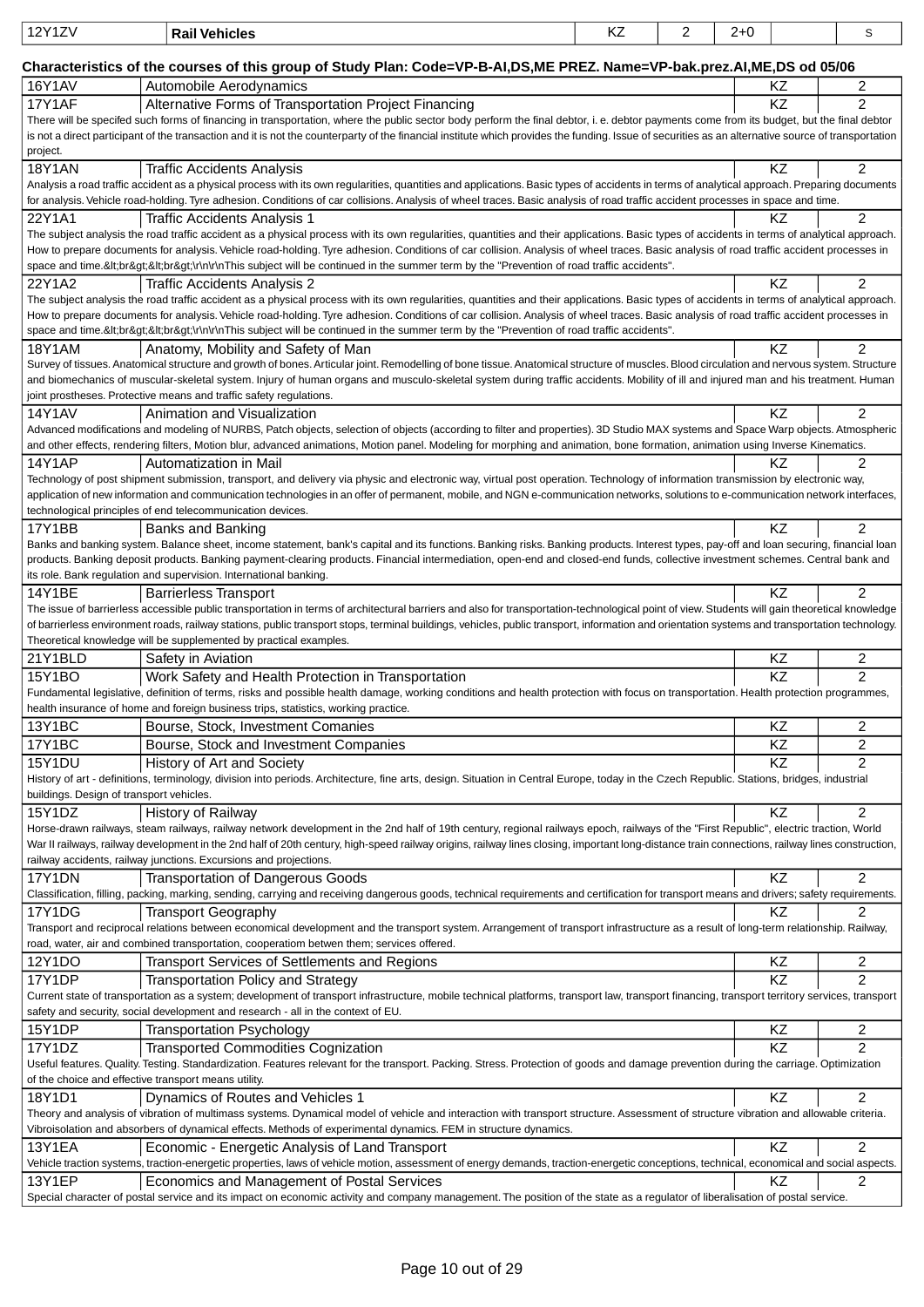| 13Y1EV                                       | <b>Public Sector Economy</b>                                                                                                                                                                                                                                                                                                                                           | KZ        | $\overline{2}$ |
|----------------------------------------------|------------------------------------------------------------------------------------------------------------------------------------------------------------------------------------------------------------------------------------------------------------------------------------------------------------------------------------------------------------------------|-----------|----------------|
|                                              | Summary of basic economic findings, public goods - definition, public sector domains, state budget, taxes, public goods and externalities, externalities in transportation and their                                                                                                                                                                                   |           |                |
|                                              | treatment, methods of assessment of public projects, transport projects and their funding, benefits of transport projects, the assessment of transport projects by the CBA method,                                                                                                                                                                                     |           |                |
| HDM-4, CSHS.                                 |                                                                                                                                                                                                                                                                                                                                                                        |           |                |
| 15Y1EH                                       | European Integration within Historical Context                                                                                                                                                                                                                                                                                                                         | <b>KZ</b> | $\overline{2}$ |
|                                              | Versailles system, formation of new states. Europe and the powers, League of Nations. European policy in the 1920s. Fascism, nacism, communism. Little Entente, its principles and<br>goals. Europe after Hitler's getting to power, system of bilateral agreements. Decline of the LN. Rearrangement of powers during WWII. Cold war and its consequences for Europe. |           |                |
|                                              | New quality of French-German relationship - a driving power of starting European integration.                                                                                                                                                                                                                                                                          |           |                |
| <b>18Y1EV</b>                                | <b>Experimental Methods and Numerical Modelling</b>                                                                                                                                                                                                                                                                                                                    | KZ.       | $\overline{2}$ |
|                                              | Physical properties measured in structural mechanics and dynamics. Principles of strain gauge measurement. Theory of photoelasticimetry, experimental methods in structural dynamics.                                                                                                                                                                                  |           |                |
|                                              | Basic principles of numerical methods in structural mechanics and dynamics. Finite element method in statics and dynamics. Geometry development, discretization to elements, types                                                                                                                                                                                     |           |                |
|                                              | of structural elements. Boundary conditions. Material models. Solution of problems.                                                                                                                                                                                                                                                                                    |           |                |
| 18Y1EZ                                       | <b>Experimental Methods and Testing of Constructions</b>                                                                                                                                                                                                                                                                                                               | KZ.       | 2              |
| 18Y1EM1                                      | <b>Experimental Methods 1</b>                                                                                                                                                                                                                                                                                                                                          | <b>KZ</b> | 2              |
| 18Y1EM2                                      | <b>Experimental Methods 2</b>                                                                                                                                                                                                                                                                                                                                          | <b>KZ</b> | 2              |
| 15Y1FD                                       | French Area Studies and Transportation                                                                                                                                                                                                                                                                                                                                 | KZ        | $\overline{2}$ |
|                                              | France - geography and regions, transport infrastructure. Paris and its sights, city public transport. Road traffic, motorways, railway traffic, TGV, air traffic, specialised terminology.                                                                                                                                                                            |           |                |
|                                              | French society and culture. Current political system. System of education, studying in France. Selected authors of French literature. French gastronomy.                                                                                                                                                                                                               |           |                |
| 15Y1FJ                                       | French as a foreign language                                                                                                                                                                                                                                                                                                                                           | KZ        | 2              |
| $20Y1$ GI                                    | <b>Geographical Information Systems</b>                                                                                                                                                                                                                                                                                                                                | <b>KZ</b> | $\overline{2}$ |
|                                              | Introduction to geographical information systems, creating real-world model, data models, storage of geographical data, methods of data entry, digitization, geographical coordinate<br>systems, map projections, raster and vector representation, spatial algorithms and operations, and general transport roles in GIS.                                             |           |                |
| 14Y1GD                                       | GIS and Maps Digitalization                                                                                                                                                                                                                                                                                                                                            | <b>KZ</b> | $\overline{2}$ |
|                                              | Work with map sources and their creating. Maps digitalization and creation. Use and creation of other (non-graphic) information with use of databases. Interlinking external references                                                                                                                                                                                |           |                |
| with drawings containing maps.               |                                                                                                                                                                                                                                                                                                                                                                        |           |                |
| 14Y1HW                                       | <b>Computer Hardware</b>                                                                                                                                                                                                                                                                                                                                               | <b>KZ</b> | 2              |
|                                              | Computer architecture, basics of logical circuits design and their realization using FPGA. In detail, description of computer architecture and separate parts designing - controllers,                                                                                                                                                                                 |           |                |
| arithmetic and logical units, I/O subsystem. |                                                                                                                                                                                                                                                                                                                                                                        |           |                |
| 17Y1HO                                       | Heuristic Methods in Optimization Problems                                                                                                                                                                                                                                                                                                                             | KZ        | 2              |
|                                              | Introduction and overview of heuristic methods, exact approaches for solving the Traveling Salesman Problem (TSP), Lagrangean approach, assignment problem, algorithm of Little,                                                                                                                                                                                       |           |                |
|                                              | vehicle routing problem (VRP) - derivation from the TSP, classical heuristics solving the VRP, local search methods, Tabu Search method, genetic algorithms in location problems and                                                                                                                                                                                   |           |                |
| its enhancements.                            |                                                                                                                                                                                                                                                                                                                                                                        |           |                |
| 15Y1HL                                       | History of Civil Aviation<br>Beginnings of flying, development of aircrafts lighter than air. Beginnings of aircrafts heavier than air. Czechoslovak aviation pioneers. Development of airports in the Czech Republic.                                                                                                                                                 | <b>KZ</b> | 2              |
|                                              | World airports. Famous aviators. Helicopters. CSA airplanes. Development of aircrafts in Czechoslovakia between the years 1945-1989. Classic era of aviation. Golden era of civil                                                                                                                                                                                      |           |                |
|                                              | aviation. Modern era of civil aviation. Airline companies. Supersonic flying.                                                                                                                                                                                                                                                                                          |           |                |
| <b>15Y1HD</b>                                | History of City Mass Transport                                                                                                                                                                                                                                                                                                                                         | KZ        | 2              |
|                                              | History of city mass transport in the world, development of tram, bus and trolley-bus systems. History of transport networks in the world, current trends and developments of tariff and                                                                                                                                                                               |           |                |
|                                              | clearance systems. History of city transport in Prague and Brno. History of tram, bus and trolley-bus operation systems in the Czech Republic and Slovakia.                                                                                                                                                                                                            |           |                |
|                                              |                                                                                                                                                                                                                                                                                                                                                                        |           |                |
| 12Y1HD                                       | <b>Traffic Noise</b>                                                                                                                                                                                                                                                                                                                                                   | KZ.       | 2              |
|                                              | Acoustic introduction, basic terms, quantities. Basics of physiological acoustic, noise impacts on human body. Acoustic legislation, standarts, regulations. Creation acoustic climate in                                                                                                                                                                              |           |                |
|                                              | area, principles of urban acoustic, noise transmission, soundproofing. Types of noise sources in area. Determination of acoustic situation in the area of interest. Methodology of                                                                                                                                                                                     |           |                |
|                                              | computing and measurement of transport noise. Acoustic studies, measuring protocol.                                                                                                                                                                                                                                                                                    |           |                |
| 12Y1HZ                                       | Assesment of Impact of Investment Constructions on the Environment                                                                                                                                                                                                                                                                                                     | KZ        | $\overline{2}$ |
|                                              | Systematic research of the consequences of assumed intentions, projects, plans and political interests with regard to the environment; negative and undesirable effects in terms of                                                                                                                                                                                    |           |                |
|                                              | E.I.A. (Environmental Impact Assessment) process.                                                                                                                                                                                                                                                                                                                      |           |                |
| 13Y1HG                                       | <b>Economic Geography</b><br>Basic concepts of economic geography. Economy and territorial relations. Rules of functioning and development of socio-economic spheres as the standpoint of understanding the                                                                                                                                                            | KZ        | $\overline{2}$ |
| world economy.                               |                                                                                                                                                                                                                                                                                                                                                                        |           |                |
| <b>15Y1HE</b>                                | Work Hygiene and Ergonomics in Traffic                                                                                                                                                                                                                                                                                                                                 | KZ.       | $\overline{2}$ |
|                                              | Basic knowledge of occupational hygiene and ergonomics, and their application in transport. Working environment factors, and the influence of these factors on health of workers.                                                                                                                                                                                      |           |                |
|                                              | Creation and protection of working conditions that do not damage public health. Mutual links: man-machine-environment. Adaptation of technology to possibilities and skills of a man.                                                                                                                                                                                  |           |                |
|                                              | Practical examples from the field of transportation; relevant legislature.                                                                                                                                                                                                                                                                                             |           |                |
| <b>20Y1IC</b>                                | Human Machine Interaction                                                                                                                                                                                                                                                                                                                                              | KZ        | $\overline{c}$ |
|                                              | Interaction of human-system. Methods and procedures for detecting decrease in attention. Used software and hardware tools. Bio-feedback, EEG measurements.                                                                                                                                                                                                             |           |                |
| 15Y1IM                                       | Intercultural management                                                                                                                                                                                                                                                                                                                                               | KZ        | 2              |
| 16Y1KJ                                       | <b>Railroad Vehicles</b>                                                                                                                                                                                                                                                                                                                                               | KZ        | 2              |
|                                              | 21st century mobility. Recent construction of railroad, city and intercity public vehicles, future and present situation, speed as a solution, maglev. From principle to design and construction;                                                                                                                                                                      |           |                |
|                                              | some realization in the world. Division and ways of drive, efficient electronics, changers, railroad traction, energetic calculation. Railroad safety signalling systems, railroad vehicle and<br>infrastructure compliance (interference). Testing.                                                                                                                   |           |                |
| <b>12Y1KN</b>                                | <b>Combined Transportation</b>                                                                                                                                                                                                                                                                                                                                         | KZ        | 2              |
|                                              | Combined transport strategy and legislation. Load units. Means of transport in combined transport. Combined transport systems. Transshipping areas. Multimodal logistic centres.                                                                                                                                                                                       |           |                |
| <b>16Y1KA</b>                                | Vehicle and Motorcycle Design                                                                                                                                                                                                                                                                                                                                          | ΚZ        | 2              |
|                                              | Inputs for decission-making on vehicle concept type and character, description of project procedure. Vehicle construction and its computer back up. Possibilities of vehicle concepts,                                                                                                                                                                                 |           |                |
|                                              | concept of power units. Legislative preconditions of vehicle projection, legislation. Preconditions of the construction of motorcycles, passenger vehicles, lorries, and buses.                                                                                                                                                                                        |           |                |
| 16Y1KP                                       | Car Body Design with Respect to Passive Safety of Vehicles                                                                                                                                                                                                                                                                                                             | KZ        | 2              |
|                                              | This subject concerns principles of car body design with respect to passve safety, deformation zones' properties within accidents and legislative. Car body frames and integral body                                                                                                                                                                                   |           |                |
|                                              | frame design, construction of apportionable body parts and their juncture, variation of forces in operation mode, bending and torsion, body dynamics, principles of controlled deformation,                                                                                                                                                                            |           |                |
|                                              | restraint systems, biomechanics of injury, injury mechanisms and injury seriousness.                                                                                                                                                                                                                                                                                   |           |                |
| 14Y1K2                                       | Computer Aided Design 2 (AutoCAD, 3D, Map)<br>3D space handling, user setting creation, object sets creation, digitalization and filtering of map backgrounds, data work linked with external database and following map data analysis.                                                                                                                                | <b>KZ</b> | 2              |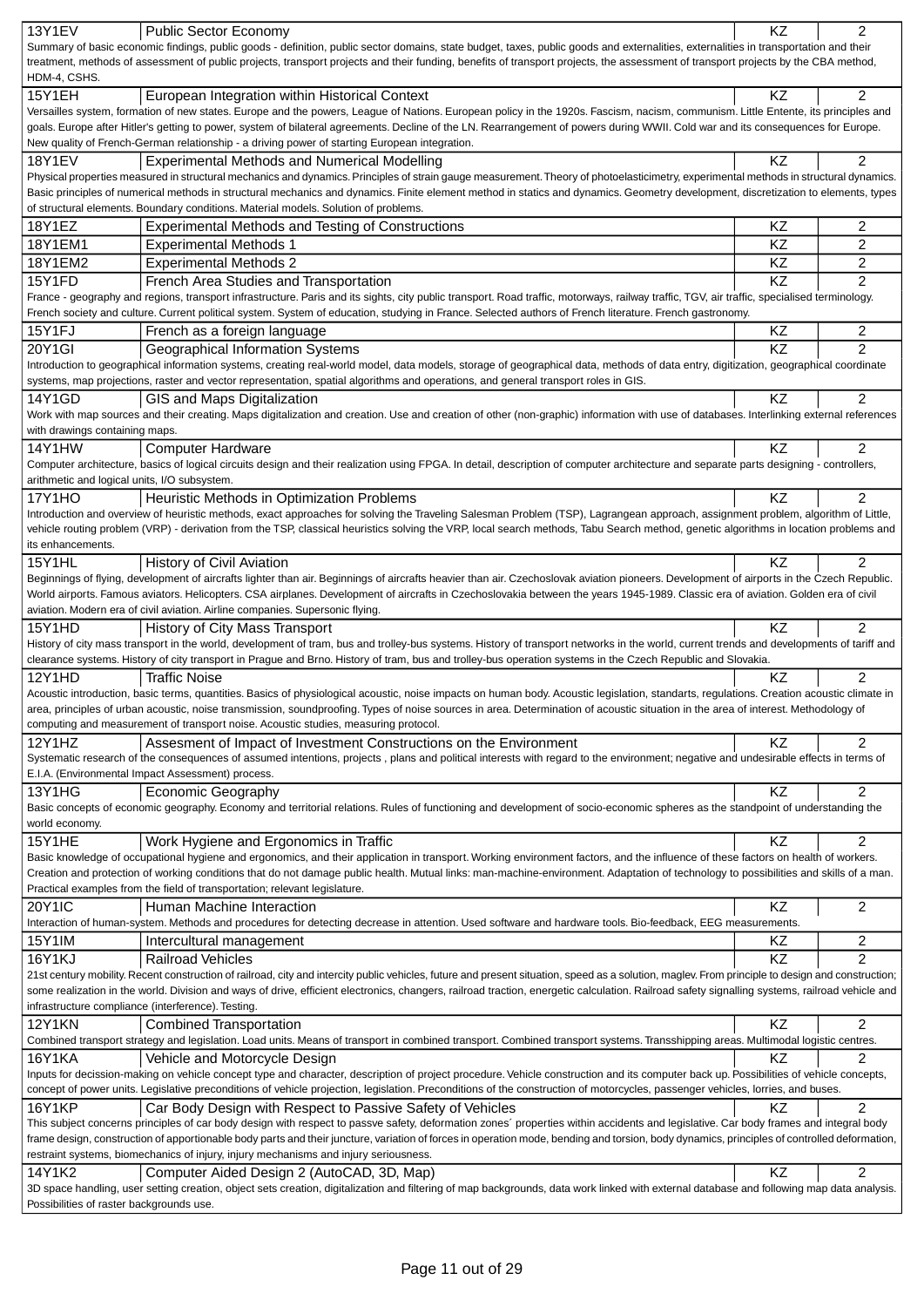| <b>13Y1KM</b>                                 | Crisis Management in Transportation                                                                                                                                                                                                                                                                                                                      | KZ              | $\overline{2}$ |
|-----------------------------------------------|----------------------------------------------------------------------------------------------------------------------------------------------------------------------------------------------------------------------------------------------------------------------------------------------------------------------------------------------------------|-----------------|----------------|
|                                               | Crisis situations in transport. Risk of extraordinary events in relation to transport. Measures in the case of the state economic mobilisation in the sphere of transport and telecommunications.                                                                                                                                                        |                 |                |
|                                               | Organisation prerequisites for crisis solution in transportation. Technical means for liquidation of the consequences of extraordinary events in transport. Crisis management.                                                                                                                                                                           |                 |                |
| <b>12Y1KB</b>                                 | Quality and Safety of Roads                                                                                                                                                                                                                                                                                                                              | ΚZ              | 2              |
| 20Y1K                                         | Cybernetics                                                                                                                                                                                                                                                                                                                                              | KZ              | $\overline{2}$ |
|                                               | Fundamentals of information theory, dynamic systems, the principle of feedback, logical systems. Finite automata as a special case of dynamical systems. Relations between languages                                                                                                                                                                     |                 |                |
| and automata.                                 |                                                                                                                                                                                                                                                                                                                                                          |                 |                |
| 16Y1LZ                                        | Vehicle Testing and Legislation                                                                                                                                                                                                                                                                                                                          | KZ              | $\overline{2}$ |
|                                               | National and international legislation concerning technical roadworthiness of vehicles. Procedures of homologation. Types of testing according to the stage of development (prototype,                                                                                                                                                                   |                 |                |
|                                               | type, homologation and operating life). Types of testing according to function (brakes, noise, exhalation, passive safety, driving properties, power). Types of testing according to                                                                                                                                                                     |                 |                |
|                                               | compatibility (components, sets, units). Testing methodologies and ways of evaluation.                                                                                                                                                                                                                                                                   |                 |                |
| 21Y1LM                                        | <b>Aviation Meteorology</b>                                                                                                                                                                                                                                                                                                                              | KZ              | $\overline{2}$ |
|                                               | Structure of atmosphere. Vertical stratification. Pressures QNH, QFE, QFF, QME. Instability. Atmospherical fronts. Atmospherical precipitation, origin & categorisation. Turbulence.                                                                                                                                                                     |                 |                |
|                                               | Forces producing wind. Cyclone and anticyclone. Gradient wind. Geostrofical and geocyclostrophical wind. Visibilities in air transport. Dangerous meteorological aspects. Meteorological                                                                                                                                                                 |                 |                |
|                                               | maps. Climatology. Circulation. Intertropical front. Meteorological information.                                                                                                                                                                                                                                                                         |                 |                |
| 21Y1LR                                        | Radio Technology in Aviation                                                                                                                                                                                                                                                                                                                             | KZ              | $\overline{2}$ |
|                                               | Electric signals and the wave spectrum. Analog and digital modulations. Noises. Filters. Resonance circuits. Electromagnetic field. Electromagnetic wave propagation. Wave ranges                                                                                                                                                                        |                 |                |
|                                               | in aviation, radiation and reception of electromagnetic field. Antennas in aviation, receivers and transmitters.                                                                                                                                                                                                                                         |                 |                |
| 21Y1LP                                        | Traffic and Requirements in Aviation                                                                                                                                                                                                                                                                                                                     | ΚZ              | 2              |
| 21Y1L                                         | Airports - Design and Operation                                                                                                                                                                                                                                                                                                                          | $\overline{KZ}$ | $\overline{2}$ |
|                                               | Introductory conditions for development of planning of runway systems and terminal facilities. Road construction, approximate analysis of RWY distance. Investment planning - operator                                                                                                                                                                   |                 |                |
|                                               | activities. Certification of international airports - standard checking. Unexpected events and their handling.                                                                                                                                                                                                                                           |                 |                |
| 21Y1LC                                        | Human Factor                                                                                                                                                                                                                                                                                                                                             | KZ              | 2              |
|                                               | Human performace & limitations, ability & competence, accident statistics, flight safety, basics of flight physiology, individuals & environment, breathing & circulation,                                                                                                                                                                               |                 |                |
|                                               | sensory system, health & hygiene, health preservation, intoxication, incapacitation, basics of flight psychology, human information processing, memory & learning, theory                                                                                                                                                                                |                 |                |
|                                               | & model of human error, biorhythms & sleep, stress, fatigue, working methods.                                                                                                                                                                                                                                                                            |                 |                |
| <b>11Y1LP</b>                                 | Linear Programming                                                                                                                                                                                                                                                                                                                                       | KZ              | 2              |
|                                               | Definition of the optimization problem of linear programming, application of the linear programming on economic and technical problems, normal traffic problems and traffic problems                                                                                                                                                                     |                 |                |
|                                               | with constrains. Geometrical interpretation of linear programming problems, simplex method, duality principle.                                                                                                                                                                                                                                           |                 |                |
| <b>15Y1LU</b>                                 | Logics of Engineer's Judgement                                                                                                                                                                                                                                                                                                                           | KZ              | $\overline{2}$ |
|                                               | Logical structure of engineer's judgement, its propositional and predicative logical base. Solutions of logical tasks through the methods of truthfulness and semantic analysis charts.                                                                                                                                                                  |                 |                |
|                                               | Venn's diagram method. Logical basis for network design for the solution of technical tasks.                                                                                                                                                                                                                                                             |                 |                |
| 17Y1LL                                        | Logistics of Passenger and Freight Air Transport                                                                                                                                                                                                                                                                                                         | KZ              | $\overline{2}$ |
|                                               | Logistics airline passenger and cargo. Aircraft and airport terminals for passenger and cargo transport. Airlines in terms of logistics systems. Aerial transport process passengers and                                                                                                                                                                 |                 |                |
|                                               | air cargo. Information systems in air transport. Global distribution systems.                                                                                                                                                                                                                                                                            |                 |                |
| 13Y1MZ                                        | Management of the Environment                                                                                                                                                                                                                                                                                                                            | ΚZ              | 2              |
| <b>13Y1MR</b>                                 | Managerial Decision-making                                                                                                                                                                                                                                                                                                                               | KZ              | $\overline{2}$ |
|                                               | Solution of decision-making issues. Basic concepts of decision-making theory, rational logistics for solution of decision-making issues in organisations - from identification of                                                                                                                                                                        |                 |                |
|                                               | decision-making problems to assesment of different variants. Procedures of multi-criteria decision-making, choice of decision-making methods under risk and uncertainty. Choice of a                                                                                                                                                                     |                 |                |
| successful type of decision-making procedure. |                                                                                                                                                                                                                                                                                                                                                          |                 |                |
| 12Y1MA                                        | Marketing                                                                                                                                                                                                                                                                                                                                                | ΚZ              | 2              |
| <b>13Y1MS</b>                                 | <b>Marketing Strategies</b>                                                                                                                                                                                                                                                                                                                              | KZ              | $\overline{2}$ |
| 11Y1MM                                        | Mathematical Models in Economy                                                                                                                                                                                                                                                                                                                           | KZ              | $\overline{2}$ |
|                                               | The goal of the course is to teach selected methods of linear programming, with theoretical procedures applicable for individual tasks and their program implementation. The outcom                                                                                                                                                                      |                 |                |
|                                               | of the course is the ability to implement and solve basic tasks from the queue theory, graph theory and both free and constrained optimization.                                                                                                                                                                                                          |                 |                |
| 16Y1MV                                        | Material Application in Industry                                                                                                                                                                                                                                                                                                                         | ΚZ              | 2              |
|                                               |                                                                                                                                                                                                                                                                                                                                                          |                 |                |
| <b>18Y1MT</b>                                 | <b>Engineering Materials</b>                                                                                                                                                                                                                                                                                                                             | KZ              | $\overline{2}$ |
|                                               | Systematic overview of main classes of materials used in technical design. In addition to main classes of materials, i. e. metals, ceramics, polymers and composites, attention is paid<br>to biological materials and to biomimetics. Integral approach to material selection process is also demonstrated based on so called Ashby's selection charts. |                 |                |
|                                               |                                                                                                                                                                                                                                                                                                                                                          |                 |                |
| <b>18Y1MK</b>                                 | Finite Element Method and Its Application                                                                                                                                                                                                                                                                                                                | KZ              | $\overline{2}$ |
|                                               | Variational principles of solid mechanics used in finite element method. Types of finite elements and their applicability in different problems. Shape functions for selected elements.                                                                                                                                                                  |                 |                |
|                                               | Direct generation, meshing of solid models. Boundary conditions and loads. Methods for solving large systems of algebraic equations. Preprocessor, solution pass, postprocessor.                                                                                                                                                                         |                 |                |
| 20Y1MK                                        | Quality Tools in the Development Phase                                                                                                                                                                                                                                                                                                                   | ΚZ              | 2              |
| <b>11Y1MS</b>                                 | Systems Modelling From Data                                                                                                                                                                                                                                                                                                                              | ΚZ              | $\overline{c}$ |
| 17Y1ND                                        | <b>Maritime Transportation</b>                                                                                                                                                                                                                                                                                                                           | KZ              | $\overline{2}$ |
|                                               | History and importance of the maritime transportation, theoretical discipline in maritime transportation, seafaring vessels, maritime ports and their utilization, inland logistic centre and                                                                                                                                                            |                 |                |
|                                               | maritime ports, transport corridors and link by maritime, river and rail transport I and II, global maritime corridors, logistics of maritime transportation, maritime transportation and smart                                                                                                                                                          |                 |                |
| containers, ITS in maritime transport.        |                                                                                                                                                                                                                                                                                                                                                          |                 |                |
| 14Y1ND                                        | Databases Design and Programming                                                                                                                                                                                                                                                                                                                         | KZ              | 2              |
|                                               | Creation and sustaining of DB application, i.e. database design, basic graphical interface creation, and programming of requested application behaviour. Introduction to DB engine                                                                                                                                                                       |                 |                |
|                                               | Jet, basics of programming in Visual Basic for Application language, DAO object models, and their use for programme-controlled database.                                                                                                                                                                                                                 |                 |                |
| <b>14Y1NH</b>                                 | Databases Design and Programming                                                                                                                                                                                                                                                                                                                         | KZ              | $\overline{2}$ |
|                                               | Students in this course will deepen their knowledge and skills in database design and learn the procedural extension of SQL, PL/SQL, which makes it possible to ensure data integrity                                                                                                                                                                    |                 |                |
| on the level of the database engine.          |                                                                                                                                                                                                                                                                                                                                                          |                 |                |
| <b>20Y1NE</b>                                 | Designing and Evalution of Experiments in the Procedures and the Quality Operation of Vehicles                                                                                                                                                                                                                                                           | ΚZ              | 2              |
| <b>16Y1NV</b>                                 | Configuration and Calculation of Vehicle Structures                                                                                                                                                                                                                                                                                                      | KZ              | 2              |
| <b>14Y1NP</b>                                 | Non-parametric 3D Modelling                                                                                                                                                                                                                                                                                                                              | KZ              | $\overline{2}$ |
|                                               | Work in 3D non-parametricmodeller (AutoCAD) environment, scenes rendering, creation of planar and volumetric objects, user setup creation, object data creation, work with data                                                                                                                                                                          |                 |                |
|                                               | connected with external database. Basic definition of work with lights, materials and reflexes. Models presentation.                                                                                                                                                                                                                                     |                 |                |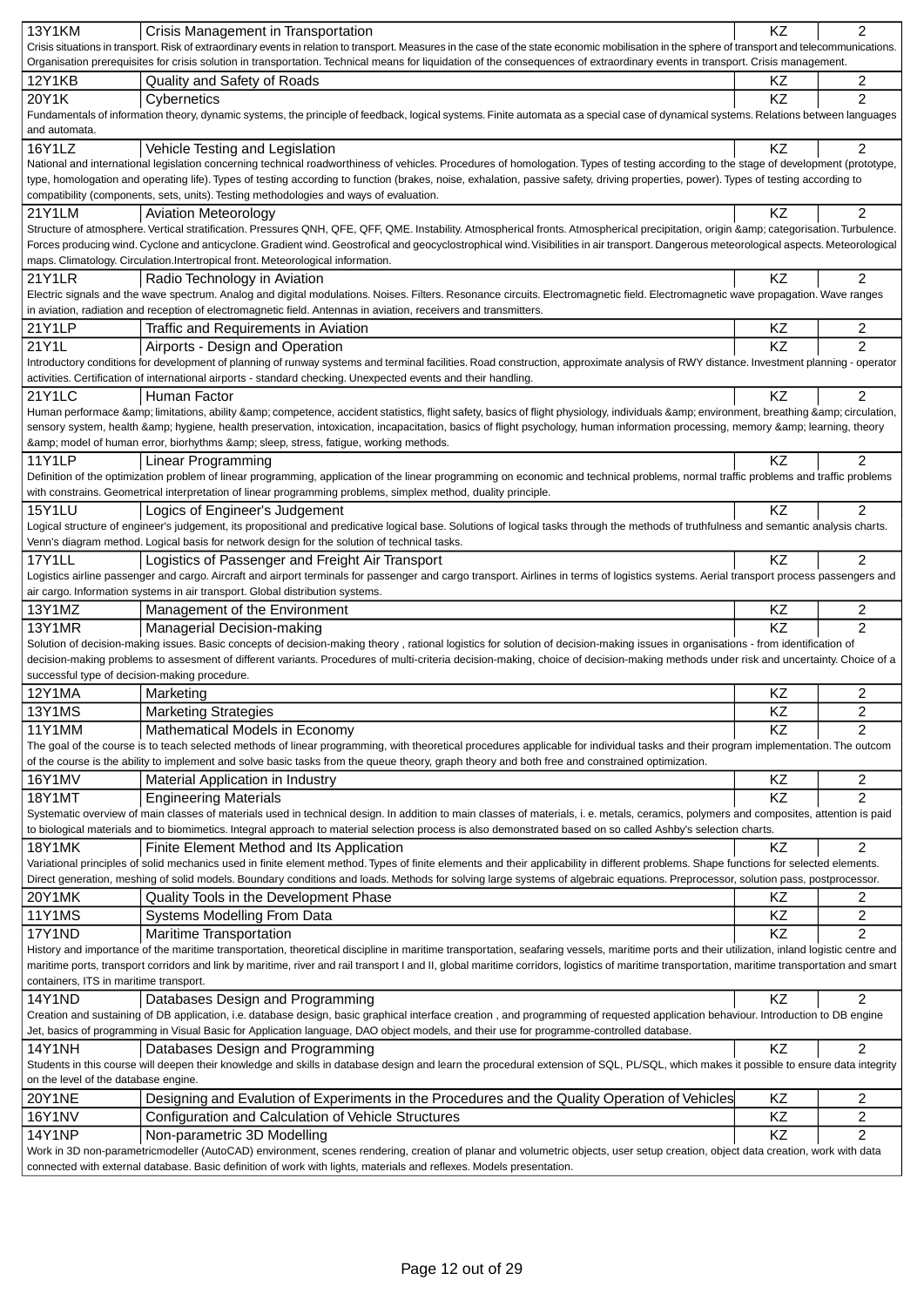| <b>20Y1NS</b>                                      | <b>Neural Networks</b>                                                                                                                                                                                                                                                                                                                | KZ        | $\overline{2}$ |
|----------------------------------------------------|---------------------------------------------------------------------------------------------------------------------------------------------------------------------------------------------------------------------------------------------------------------------------------------------------------------------------------------|-----------|----------------|
|                                                    | The basic structure and function of human brain and its main functional blocks and building elements - neurons. Models of neurons, modelling their networks and the basic paradigms                                                                                                                                                   |           |                |
| of artificial neural networks.                     |                                                                                                                                                                                                                                                                                                                                       |           |                |
| <b>18Y1NM</b>                                      | <b>Numerical Modelling</b>                                                                                                                                                                                                                                                                                                            | <b>KZ</b> | $\overline{2}$ |
|                                                    | Introduction to Finite Element Method computational software in general. Philosophy behind the ANSYS software package. Development of the model geometry. Modification and                                                                                                                                                            |           |                |
|                                                    | Boolean operations with basic geometrical primitives. Import and cleanup of geometry imported from other CAE systems. Definition of material properties. Element types. From                                                                                                                                                          |           |                |
|                                                    | geometrical model to finite element model (mesh generation). Loading and boundary conditions. Selected basic problems (statical analysis, mode shapes and frequency analysis).                                                                                                                                                        |           |                |
|                                                    | Introduction to nonlinear problems (contact analysis, plasticity).                                                                                                                                                                                                                                                                    |           |                |
| 20Y1OI                                             | Fare Collection and Information Systems                                                                                                                                                                                                                                                                                               | KZ        | 2              |
|                                                    | Fare collection systems in public transport and their components (on-board units, validators, turnstiles, ). Information systems and their components for users (timetables, maps,                                                                                                                                                    |           |                |
|                                                    | panels ) and operators (cycles, location or current delay of vehicles, ). The issue of tariff systems. Other examples of clearance systems (parking).                                                                                                                                                                                 |           |                |
| 14Y1OL                                             | <b>Linux Operating System</b>                                                                                                                                                                                                                                                                                                         | KZ        | $\overline{c}$ |
|                                                    | Distributions. GNU/Linux system installation. X-window system. Rights - Users and Groups, ACL rights. Filesystems and file attributes. Programs and processes. Boot of OS, runlevels.                                                                                                                                                 |           |                |
|                                                    | Basic console commands. Configuration files. Managing SW system. Programs in graphic mode - tools for text, graphics, sound, video, communication. Services management. Principles                                                                                                                                                    |           |                |
|                                                    | of OS secure configuration. Remote administration.                                                                                                                                                                                                                                                                                    |           |                |
| 14Y1OS                                             |                                                                                                                                                                                                                                                                                                                                       | KZ        | $\overline{2}$ |
|                                                    | <b>Operating Systems</b><br>Operating systems, their function and architecture, process and memory management, virtual memory, threads, interprocess communication, synchronization, file systems, architecture                                                                                                                       |           |                |
|                                                    | of operating systems Win and Linux, start of PC and operating systems, networking, safety in OS, terminals in MS Win and Linux, batch files. Domains and workgroups in MS Win,                                                                                                                                                        |           |                |
|                                                    |                                                                                                                                                                                                                                                                                                                                       |           |                |
|                                                    | users and their rights, configuration of networks, Windows registry, remote desktop.                                                                                                                                                                                                                                                  |           |                |
| 11Y1OS                                             | Image systems                                                                                                                                                                                                                                                                                                                         | ΚZ        | 2              |
| 15Y1OC                                             | <b>Crucial Moments of Czechs</b>                                                                                                                                                                                                                                                                                                      | KZ        | $\overline{2}$ |
|                                                    | The contemporary view of crucial moments of the more than a thousand-year long history of western Slavs in Central Europe stressing the relations with bordering nations and with                                                                                                                                                     |           |                |
|                                                    | Europe as a whole. Formation and strengthening of the P emysl state. The lands of the Czech Crown as a part of the Habsburgh monarchy. Political programmes in the 19th century                                                                                                                                                       |           |                |
|                                                    | and formation of Czechoslovakia. Disputes over the sense of Czech history. Changes of the power structure of Europe in the 20th century regarding the position of our lands.                                                                                                                                                          |           |                |
| <b>11Y1PV</b>                                      | Parametrical and Multicriterial Programming                                                                                                                                                                                                                                                                                           | ΚZ        | 2              |
|                                                    | Solution to the problem of linear programming with a parameter in objective function, on right sides and in the matrix of coeficients of linear constraints. Computation of efficient solution.                                                                                                                                       |           |                |
| 16Y1PB                                             | <b>Vehicle Passive Safety</b>                                                                                                                                                                                                                                                                                                         | ΚZ        | 2              |
| 13Y1PM                                             | Personal Management                                                                                                                                                                                                                                                                                                                   | <b>KZ</b> | $\overline{2}$ |
|                                                    | Basic overview of leadership issue from the viewpoint of an employee as well as a manager. The accent at the experience of basic situations through a simulation game. Systemic                                                                                                                                                       |           |                |
|                                                    | approach to the personal management, the assessment as a process, SWOT analysis, basic principles of personal management, theory and practice of motivation, managerial leadership                                                                                                                                                    |           |                |
| styles.                                            |                                                                                                                                                                                                                                                                                                                                       |           |                |
| 13Y1PM2                                            | Personal Management 2                                                                                                                                                                                                                                                                                                                 | KZ        | 2              |
| <b>12Y1PC</b>                                      |                                                                                                                                                                                                                                                                                                                                       | KZ        | $\overline{2}$ |
|                                                    | Pedestrian and Cycling Transport<br>Routes for pedestrians. Pedestrian crossings. Modifications for blind, dim-sighted and disabled people. Design of cycle routes network. Ways of cycle route layout and design parameters                                                                                                          |           |                |
|                                                    | for cyclists. Separation of cyclists from other transport modes. Cycle tracks and its design - one way streets, reserved traffic lanes, bus stops, crossings with other transport modes,                                                                                                                                              |           |                |
|                                                    |                                                                                                                                                                                                                                                                                                                                       |           |                |
|                                                    |                                                                                                                                                                                                                                                                                                                                       |           |                |
|                                                    | crossroads. Traffic signs and road marking for cyclists.                                                                                                                                                                                                                                                                              |           |                |
| <b>12Y1PN</b>                                      | Planning and design roads                                                                                                                                                                                                                                                                                                             | KZ        | $\overline{c}$ |
| <b>14Y1PG</b>                                      | <b>Computer Graphics</b>                                                                                                                                                                                                                                                                                                              | KZ        | $\overline{2}$ |
|                                                    | Basic formats of graphic and possibilities of their editing and mutual conversion. Use of individual types according to character of work. Work with editing programs (within the user                                                                                                                                                |           |                |
|                                                    | level scope) using layers, DPI, colors. Basics of digital photography, scanning and computer technology like monitors and graphics cards.                                                                                                                                                                                             |           |                |
| <b>11Y1PE</b>                                      | <b>Computer Controlled Experiments</b>                                                                                                                                                                                                                                                                                                | <b>KZ</b> | $\overline{2}$ |
|                                                    | Implementation of experiment consisting of designing, measurement method selection according to required results accuracy and available measurement devices, selection of                                                                                                                                                             |           |                |
|                                                    | computer-recorded parameters, data acquisition and results calculation. Evaluation of measurement method accuracy and result uncertainty.                                                                                                                                                                                             |           |                |
| 18Y1PA                                             | <b>Computer Simulations and Road Traffic Accident Analysis</b>                                                                                                                                                                                                                                                                        | KZ        | $\overline{2}$ |
|                                                    | Analysis of traffic accidents by means of PC-Crash and Impulz Expert 2000 applications. Introduction to principles and mathematic models used in basic tasks solutions within computing                                                                                                                                               |           |                |
|                                                    | systems. Vehicle movement simulation. Kinematic versus dynamic models. Basics of software use for analysis of road tolls and their reconstruction, model solutions of particular tasks,                                                                                                                                               |           |                |
| problems of boundary conditions.                   |                                                                                                                                                                                                                                                                                                                                       |           |                |
| 13Y1PD                                             | The Participation of Transport in Tourist Trade Management                                                                                                                                                                                                                                                                            | <b>KZ</b> | $\overline{2}$ |
|                                                    |                                                                                                                                                                                                                                                                                                                                       |           |                |
| carriers, IATA, ICAO, road, water, rail transport. | Tourist trade, transport, typology, market, marketing mix, transport service providers, contract cooperation, reservation systems, transport valuables, standard air carriers, low cost air                                                                                                                                           |           |                |
|                                                    |                                                                                                                                                                                                                                                                                                                                       |           |                |
| 16Y1PD                                             | <b>Traction Elements of Vehicles</b>                                                                                                                                                                                                                                                                                                  | KZ        | 2              |
|                                                    | Principal characteristics of combustion engines. Principal characteristics of blade jet engines. Traction characteristics of surface devices output tranfer. Mechanical tranfer of output.                                                                                                                                            |           |                |
|                                                    | Hydraulic transfer of output, hydrostatic, hydrodynamic with different coupling settings. Dieselelectric tranfer of output.                                                                                                                                                                                                           |           |                |
| <b>14Y1PM</b>                                      | Advanced Methods of Parametric Programming                                                                                                                                                                                                                                                                                            | KZ        | 2              |
|                                                    | Assemblies programming - tools and methodology of working subassemblies and assemblies, sheet metal parts modelling, welded assemblies, pipelines, and distribution lines.                                                                                                                                                            |           |                |
|                                                    | Photorealistic output rendering - physical and material properties, lighting sources. MKP - visual example.                                                                                                                                                                                                                           |           |                |
| 21Y1PU                                             | Aircraft Maintenance Technology                                                                                                                                                                                                                                                                                                       | KZ        | $\overline{c}$ |
|                                                    | Basics of aircraft maintenance technology, legislation, aircraft release into operation, safety, equipment.                                                                                                                                                                                                                           |           |                |
| 12Y1PD                                             | Assessment of Transport Structures                                                                                                                                                                                                                                                                                                    | KZ        | $\overline{2}$ |
|                                                    | Assessment of transport structures, the EIA process. Multicriteria assessment methods, risk analysis, SWOT analysis. Landscape character, possibilities of its protection and assessment                                                                                                                                              |           |                |
|                                                    | transport structures on the landscape. Rating fragmentation and landscape connectivity in the preparation of linear structures. Practical examples of assessment of traffic buildings on                                                                                                                                              |           |                |
| the environment.                                   |                                                                                                                                                                                                                                                                                                                                       |           |                |
| <b>18Y1PN</b>                                      | Prevention of Road Traffic Accidents                                                                                                                                                                                                                                                                                                  | KZ        | 2              |
|                                                    | Systematic accident causes with focus on education. Typical examples of unsuitable street pattern creating places of frequent road accidents. Car defects causing road accidents;                                                                                                                                                     |           |                |
|                                                    | possibilities to reduce the risk of accidents. Influence of speed. Pedestrians. Visibility.                                                                                                                                                                                                                                           |           |                |
| <b>22Y1PN</b>                                      | Prevention of Road Traffic Accidents                                                                                                                                                                                                                                                                                                  | KZ.       | $\overline{2}$ |
|                                                    | Students will learn about systematic accident causes with emphasis on education, about typical examples of unsuitable street pattern creating places of frequent road accidents, about                                                                                                                                                |           |                |
|                                                    | car defects causing road accidents and about possibilities to reduce the risk of accidents.\r\nThis course is an optional continuation of the subject "Analysis of road traffic accidents" in                                                                                                                                         |           |                |
|                                                    | logical sequence: causes-analysis-prevention. That's why students who have completed the "Analysis of road accidents" in the winter term will be enrolled in preference.                                                                                                                                                              |           |                |
| 14Y1PJ                                             | C Programming Language                                                                                                                                                                                                                                                                                                                | KZ.       | $\overline{2}$ |
|                                                    | C programming language. Preprocessor, basics of the C language (data types, syntax, commands), functions, pointes, dynamical memory allocation, string, files, structures and unions.<br>Implementations of abstract data types (FIFO, LIFO, list), programming techniques (sorting, searching, recursion), using bitwise oprerators. |           |                |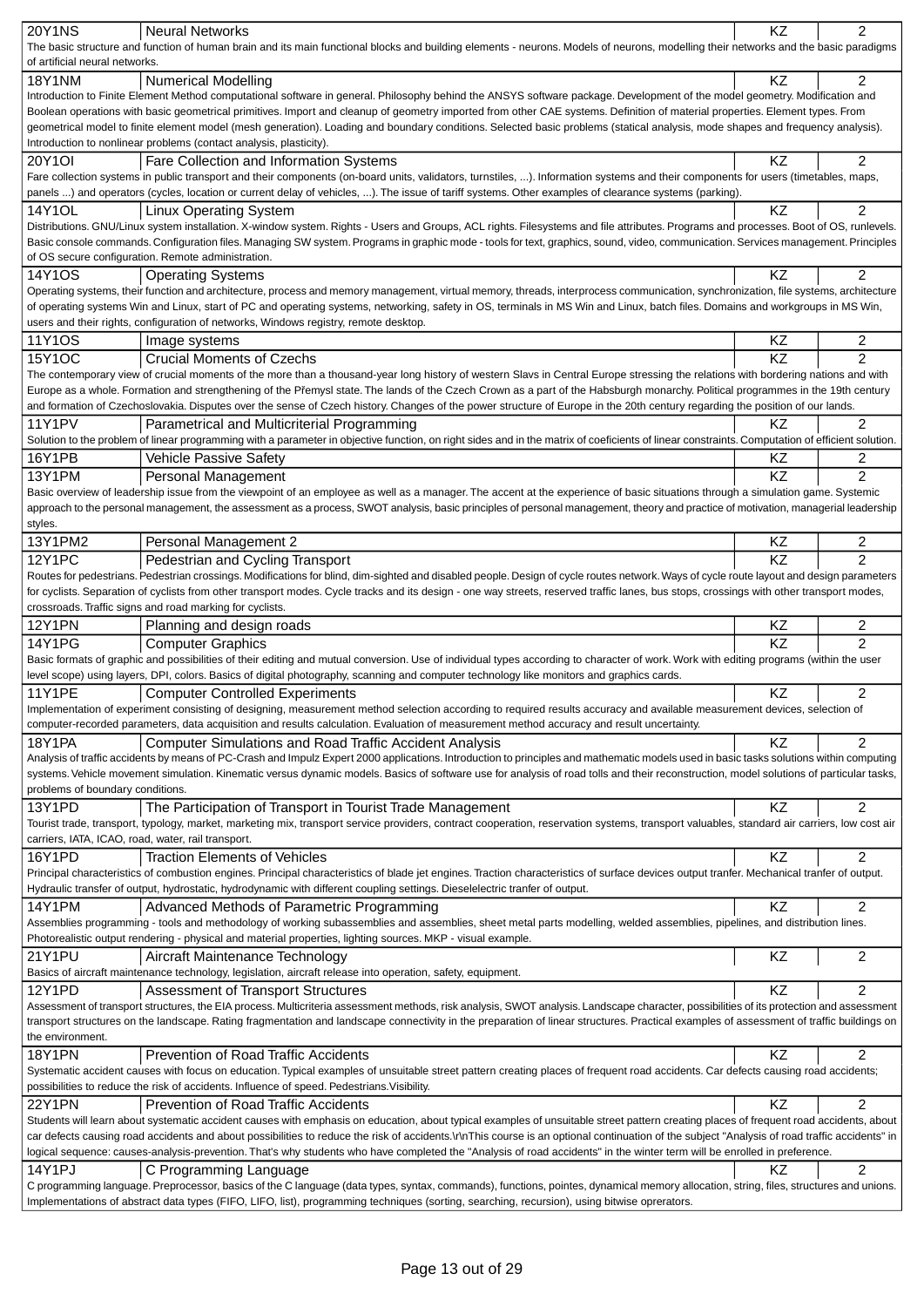| 14Y1PVJ                                   | Programming in Java                                                                                                                                                                                                                                                                                                                     | KZ       | $\overline{c}$      |
|-------------------------------------------|-----------------------------------------------------------------------------------------------------------------------------------------------------------------------------------------------------------------------------------------------------------------------------------------------------------------------------------------|----------|---------------------|
| <b>12Y1PJ</b>                             | Road Planning in Civil 3D                                                                                                                                                                                                                                                                                                               | KZ       | $\overline{c}$      |
|                                           | Basic course for Autodesk Civil 3D. Work with fundamental commands, prezentation of differences between Civil and Autocad. Depiciton of terrain model, path, koridor, crossections.                                                                                                                                                     |          |                     |
| <b>12Y1PT</b>                             | Road Planning in Civil 3D - Project                                                                                                                                                                                                                                                                                                     | ΚZ       | 2                   |
|                                           | Advanced course for work with Autodesk Civil 3D. Enhancement of laying - out skills, count of cubage, latiny - out pipe lines in project, vizualization. Work with terrain and with its                                                                                                                                                 |          |                     |
|                                           | schneme, methods of terrain analyses. Team work on project.                                                                                                                                                                                                                                                                             |          |                     |
| 12Y1C1                                    | Designing Roads in Civil 3D I                                                                                                                                                                                                                                                                                                           | KZ       | $\overline{2}$      |
|                                           | The course is devoted to the traffic buildings design field, specifically the design of roads as such, by the means of a 3D software. Students go through the complete design of this                                                                                                                                                   |          |                     |
|                                           | particular linear building, from the initial situation, over the longitudinal section, to the model and work sections and the cubic capacity calculation. The course also includes a basic                                                                                                                                              |          |                     |
|                                           | explanation of the traffic building design in the real-life profession.                                                                                                                                                                                                                                                                 |          |                     |
| 12Y1C2                                    | Designing Roads in Civil 3D II                                                                                                                                                                                                                                                                                                          | KZ       | 2                   |
|                                           | The course is devoted to the traffic buildings design field, specifically the design of roads as such, by the means of a 3D software. Students go through the complete design of this                                                                                                                                                   |          |                     |
|                                           | particular linear building, from the initial situation, over the longitudinal section, to the model and work sections and the cubic capacity calculation. The previously acquired skills are<br>improved and developed. Students learn to design intersections.                                                                         |          |                     |
| 12Y1PM                                    | Road Planning in MX Road Environment                                                                                                                                                                                                                                                                                                    | KZ       | 2                   |
|                                           | Basic course of MX environment. Review of MX environment further to AutoCAD. Introduction to work with projects, standard procedures at design conduit. Model drawing, changes                                                                                                                                                          |          |                     |
|                                           | in database, triangulation, routing, design methods, grade line design, bottom layers and plain design, cross-sections editor.                                                                                                                                                                                                          |          |                     |
| <b>12Y1PP</b>                             | Road Planning in MX Road Environment - Project Processing                                                                                                                                                                                                                                                                               | ΚZ       | $\overline{2}$      |
|                                           | Design and analysis of cross-roads. MXRenew - design model preparation, data conversion (dwg, dxf, dgn). Loading of points ASCII file. Use of VBA techniques. Work on particular                                                                                                                                                        |          |                     |
|                                           | performance jobs in designer teams, processing of project documentation.                                                                                                                                                                                                                                                                |          |                     |
| <b>18Y1PK</b>                             | <b>Projection of Structures</b>                                                                                                                                                                                                                                                                                                         | KZ       | $\overline{2}$      |
|                                           | Regulations and laws in project planning. Basic construction material and elements used in systems of structures. Loading of structures. Static function of basic structure elements.                                                                                                                                                   |          |                     |
|                                           | Construction systems. Concrete, steel and wooden constructions. Ground and foundation. Civil engineering and engineering structures. Transporting pipelines systems. Numerical                                                                                                                                                          |          |                     |
| analysis. of structures using computers.  |                                                                                                                                                                                                                                                                                                                                         |          |                     |
| 18Y1P1                                    | Design of Structures 1                                                                                                                                                                                                                                                                                                                  | KZ       | $\overline{2}$      |
|                                           | Deformations of beam elements, virtual work. Strength method. Frame analysis by strength method. Deformation method. Frame analysis by deformation method. Simple planar grid.                                                                                                                                                          |          |                     |
|                                           | Beam on elastic Winkler's foundation. Calculation of beam on elastic foundation. Basics of the mathematical elasticity. Wall as a structural element. Plate as a structural member.                                                                                                                                                     |          |                     |
|                                           | Statical function of shells. Examples of calculations.                                                                                                                                                                                                                                                                                  |          |                     |
| 12Y1PZ                                    | Railway Lines Design                                                                                                                                                                                                                                                                                                                    | ΚZ       | $\overline{2}$      |
|                                           | Lines' and stations' designing. Introduction to basic standards and regulations. Geometrical setting of track, longitudinal sections, cross sections. Stations and halts.                                                                                                                                                               |          |                     |
| <b>16Y1PV</b>                             | Operation, Construction and Maintenance of Vehicles                                                                                                                                                                                                                                                                                     | KZ       | $\overline{c}$      |
|                                           | Methods of vehicle production. Vehicle maintenance. Vehicle diagnostics. Maintenence and repair plans. Engine maintenance and emission measurement. Transmission mechanism.                                                                                                                                                             |          |                     |
| General principles of engine diagnostics. |                                                                                                                                                                                                                                                                                                                                         |          |                     |
| <b>12Y1PU</b>                             | Organization Disposition of Railway Stations                                                                                                                                                                                                                                                                                            | KZ       | $\overline{c}$      |
|                                           | Connecting station. Passenger transport equipment. Freight transport equipment. Branch lines and railway traffic inside industrial company areas. Zone stations. Formation yards.                                                                                                                                                       |          |                     |
|                                           | Reserve stations. Technology of work in railway station with regard to its disposition. Railway station documentations in the Czech Republic railway network.                                                                                                                                                                           |          |                     |
| <b>16Y1PR</b>                             | <b>Industrial Design</b>                                                                                                                                                                                                                                                                                                                | KZ       | 2                   |
| <b>15Y1PF</b>                             | French as a foreign language, Improvers level                                                                                                                                                                                                                                                                                           | KZ       | 2                   |
| <b>12Y1RS</b>                             | Reconstruction and Maintenance of Roads                                                                                                                                                                                                                                                                                                 | KZ       | $\overline{2}$      |
| panels. Video recording.                  | Sorting of roads, maintenance and reconstruction. Soil as building material. Construction of asphalt and concrete surface, its breakdowns. Road database. Tram trackss on the areal                                                                                                                                                     |          |                     |
| <b>12Y1RZ</b>                             | <b>Railway Lines Reconstruction</b>                                                                                                                                                                                                                                                                                                     | KZ       | 2                   |
|                                           | Principles of track maintainance technology. Track maintainance machinery, superstructure and substructure building machinery and special rail vehicles. Degradation of track geometrical                                                                                                                                               |          |                     |
|                                           | parameters - causes and elimination principles. Track sections and station tracks exclusion planning. Reconstruction timetable design of railway superstructure and substructure.                                                                                                                                                       |          |                     |
| <b>15Y1RE</b>                             | <b>Oral Communication</b>                                                                                                                                                                                                                                                                                                               | ΚZ       | 2                   |
| <b>16Y1RE</b>                             | Control and Electronic Vehicle Systems                                                                                                                                                                                                                                                                                                  | KZ       | $\overline{c}$      |
|                                           | Elementary concepts of regulation. Tools for analytical solution, linear system description. Basic types of a regulator (PID), properties, advantages, disadvantages, function. Conventional                                                                                                                                            |          |                     |
|                                           | and hybrid drive control. Electric drive. Vehicle communication bus (CAN, LIN, FlexRay, ISObus, KWP2000 protocole etc.). Vehicle electronic control, safety, communication and                                                                                                                                                          |          |                     |
| comfort systems.                          |                                                                                                                                                                                                                                                                                                                                         |          |                     |
| <b>16Y1RV</b>                             | <b>Railroad Vehicles Driving</b>                                                                                                                                                                                                                                                                                                        | KZ       | $\overline{2}$      |
|                                           | Electric circuits in railroad vehicles. Railroad vehicle parametres regulation. Servicing and operation of the railroad vehicles. Rail traction technology. Solution of emergency situations.                                                                                                                                           |          |                     |
| Searching and solving faults.             |                                                                                                                                                                                                                                                                                                                                         |          |                     |
| 21Y1RL                                    | Air Traffic Control                                                                                                                                                                                                                                                                                                                     | KZ.      | $\overline{c}$      |
|                                           | Air traffic services and their distribution. Organization of air traffic, flow and capacity management. Airspace management. System support for aircraft flying through space. Flight plan,                                                                                                                                             |          |                     |
|                                           | form, content. Separation of aircraft. Reports of air traffic services, form, content. Harmonization and integration of ATC. CFMU and its subsystems. Flexible use of airspace - FUA.                                                                                                                                                   |          |                     |
| RVSM, RNP. New trends in the area of ATC. |                                                                                                                                                                                                                                                                                                                                         |          |                     |
| <b>12Y1SF</b>                             | <b>Road Software</b>                                                                                                                                                                                                                                                                                                                    | ΚZ       | 2                   |
| 20Y1SC                                    | Sensors and Actuators                                                                                                                                                                                                                                                                                                                   | KZ       | $\overline{2}$      |
|                                           | Principles of sensors and actuators. Basics of measuring theory and actuating influence. The respective technologies and construction principles. Sensors of mechanical, electro-magnetic,<br>state (temperature, humidity), chemical and particle flow values. Electrical, pneumatic and hydraulic actuators and solid phase elements. |          |                     |
|                                           |                                                                                                                                                                                                                                                                                                                                         |          |                     |
| <b>15Y1SN</b><br><b>11Y1SI</b>            | Sociology of Violence                                                                                                                                                                                                                                                                                                                   | KZ<br>KZ | 2<br>$\overline{2}$ |
|                                           | <b>Transportation Software Engineering</b>                                                                                                                                                                                                                                                                                              |          |                     |
| and practical usuage.                     | Basic concepts of software engineering, ranging from domain analysis, requirement analysis and software architectures to analyses, design and implementation using formal techniques                                                                                                                                                    |          |                     |
| <b>12Y1SU</b>                             | Road Management and Maintenance                                                                                                                                                                                                                                                                                                         | KZ       | $\overline{2}$      |
|                                           | Getting familiar with ownership of roads in the Czech Republic and the administration of the road at the state and county level. It is presented development of road network, short,                                                                                                                                                    |          |                     |
|                                           | medium and long-term strategy of the Ministry of Transport. Maintenance of roads winter and summer, its requirements, specifics, possibilities and repair methods are discussed in the                                                                                                                                                  |          |                     |
|                                           | classroom as well as investment activity in highway engineering.                                                                                                                                                                                                                                                                        |          |                     |
| <b>18Y1SN</b>                             | <b>Statically Nondeterminated Structures</b>                                                                                                                                                                                                                                                                                            | KZ       | $\overline{2}$      |
|                                           | Deformations of the beam element, virtual work. Strength method. Frame analysis by strength method. Deformation method. Frame analysis by deformation method. Simple planar                                                                                                                                                             |          |                     |
|                                           | grid. Beam on elastic Winkler's foundation. Calculation beam on elastic foundation. Basement of the mathematical elasticity. Calculation of walls. Calculation of plates. Cylindrical                                                                                                                                                   |          |                     |
| shells. Examples of calculations.         |                                                                                                                                                                                                                                                                                                                                         |          |                     |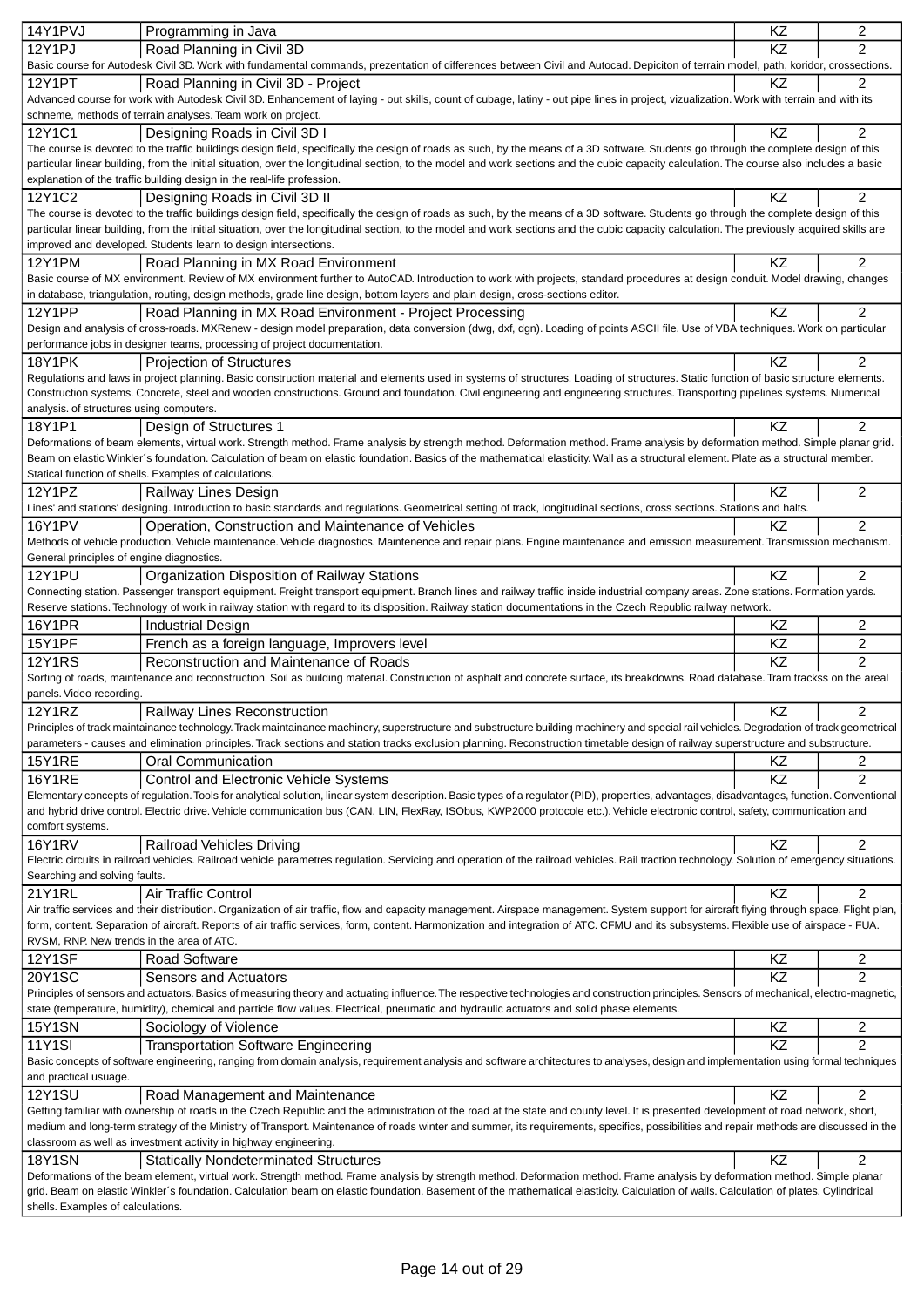| <b>14Y1SP</b>                     | <b>Strategic Planning for E-Business</b>                                                                                                                                                        | KZ              | 2              |
|-----------------------------------|-------------------------------------------------------------------------------------------------------------------------------------------------------------------------------------------------|-----------------|----------------|
| <b>13Y1TC</b>                     | <b>Techniques of Travel Services</b>                                                                                                                                                            | <b>KZ</b>       | $\overline{2}$ |
|                                   | The aim, development and importance of tourism, outline of services in tourism with detailed analysis of transport services and means of transportation (air transport, waterway and            |                 |                |
| sea, road and railway transport). |                                                                                                                                                                                                 |                 |                |
| 16Y1TJ                            | <b>Technological Quality Aspects</b>                                                                                                                                                            | KZ              | $\overline{2}$ |
|                                   | Certification and acreditation. Quality management. Standards of Quality Management and its application. Quality system creation. Tools and methods of quality improvement. Conformity          |                 |                |
|                                   | verification. Environmental certification. Workplace certification. QMS integration. Classification, certification of products and producers.                                                   |                 |                |
| 20Y1TE                            | Technology of Electronic Systems                                                                                                                                                                | KZ              | 2              |
|                                   | Characteristics of the technological process, the relation of the design, construction and technology. General scheme of technological process. Principles and characteristics of basic         |                 |                |
|                                   | electronic elements. Basic technology of integrated circuits. Synthesis of integrated circuits. Higher levels of technology components. Measurement, diagnostics, reliability. Operational      |                 |                |
| aspects of electronic systems.    |                                                                                                                                                                                                 |                 |                |
| <b>14Y1TD</b>                     | Design Theory                                                                                                                                                                                   | KZ              | 2              |
|                                   | In the course, the following aspects of design are treated: what are the characteristics of design problems; what is the structure of the design process; which forms of knowledge are          |                 |                |
|                                   | used in design; which means of reasoning are used in design; what are the psychological structures used by designers; what is the role of external representations; and what is the             |                 |                |
|                                   | nature and meaning of creativity in design? The theoretical background is based on two predominant notions of design: that of rational problem solving and reflection in action. Also,          |                 |                |
|                                   | current trends in design theory (design as a social activity, design rationale, learning to design, computer support, and research by design) are treated in the course.                        |                 |                |
| 11Y1TG                            | <b>Graph Theory</b>                                                                                                                                                                             | KZ              | $\overline{c}$ |
|                                   | Basic concepts and terminology of graph theory, graph representation. Problems of graph theory, problem instance. Graph search algorithms, trees, minimum spanning tree, shortest               |                 |                |
|                                   | path problem, Eulerian path, bipartite graph matching, flow networks, circulations, critical path method, traveling salesman problem. Problem of existence and optimization and algorithms      |                 |                |
|                                   | for their solving. Computational complexity, dealing with NP-complete problems, heuristic approach.                                                                                             |                 |                |
|                                   |                                                                                                                                                                                                 | KZ              | 2              |
| <b>18Y1TK</b>                     | Theory of Structures                                                                                                                                                                            |                 |                |
| <b>16Y1TR</b>                     | Theory of Railroad Vehicle Driving                                                                                                                                                              | $\overline{KZ}$ | $\mathfrak{p}$ |
|                                   | Legislation in railroad transportation. Technical condition of railroad vehicles and responsibility for their condition. Railroad traffic regulations. Railroad traffic safety. Signal systems. |                 |                |
|                                   | Radiocommunication system. Powering system. Power distribution.                                                                                                                                 |                 |                |
| 16Y1TZ                            | <b>Transporting Devices</b>                                                                                                                                                                     | KZ              | 2              |
|                                   | Flow of masses, material transport technology, loose material transport - conveyors with tractive elements, conveyors without tractive elements, transport of piece material - continual        |                 |                |
|                                   | transport devices, cyclic transport devices, crane mechanisms, steel constructions. Vertical transport, transport in mines, long-distance conveyor belt transport.                              |                 |                |
| <b>14Y1TI</b>                     | <b>Creating Interactive Internet Applications</b>                                                                                                                                               | ΚZ              | $\overline{2}$ |
|                                   | Possibilities of scripting language PHP. Overview of PHP language syntax, and functions. Analysis of finished scripts and demonstration of solutions. Your own application programmed           |                 |                |
| in PHP language.                  |                                                                                                                                                                                                 |                 |                |
| <b>14Y1TF</b>                     | <b>Technical Documentation</b>                                                                                                                                                                  | <b>KZ</b>       | $\overline{2}$ |
|                                   | In this course students will be introduced into photographic technique, photos editation and composition. In this course students will prepare 3 semestral projects, each of 10 - 20            |                 |                |
|                                   | photos, size 15 x 20 to 20 x 30 cm on given themas from the area of architektura, technical artefakt in its natural environment and still-life.                                                 |                 |                |
| 21Y1ULE                           | Aircraft Maintenance                                                                                                                                                                            | KZ              | 2              |
| <b>18Y1UK</b>                     | Introduction of Rail Vehicles                                                                                                                                                                   | KZ              | $\overline{2}$ |
|                                   | Basic characteristics and parameters rail transport systems - railway and urban transport. Basis driving mechanics rail vehicles - equation of motion train and unit trains. Rolling and        |                 |                |
|                                   | track resistance. Total running resistance. Acceleration force. Analyzing driving cycle rail vehicle. Speed-power diagrams and characteristics rail vehicle - hydromechanic, hydrodynamic       |                 |                |
|                                   | and electric drive. Design concept rail vehicles and drive of wheel set.                                                                                                                        |                 |                |
| <b>22Y1UN</b>                     | <b>Traffic Accidents Introduction</b>                                                                                                                                                           | KZ              | 2              |
| <b>14Y1VB</b>                     |                                                                                                                                                                                                 | KZ              | $\overline{2}$ |
|                                   | <b>Visual Basic</b>                                                                                                                                                                             |                 |                |
|                                   | Applications developing for Visual Basic on MS-Windows .NET platform with use of .NET libraries or Visual Studio tools for graphic or console mode. Further, creation of installation           |                 |                |
|                                   | utilities for these applications. Work with VBA at superstructures creation for MS-Windows applications supporting VBA.                                                                         |                 |                |
| <b>12Y1VC</b>                     | Waterways and Shipping                                                                                                                                                                          | KZ              | 2              |
|                                   | Basic modes of transport. The position of water transport in the transport system of the Czech Republic and the EU. Advantages and disadvantages of water transport. Basic systems              |                 |                |
|                                   | of waterways in Europe, a network of waterways in the Czech Republic. Construction of the waterway and its equipment. Management of waterways and its operation. The legal regime               |                 |                |
|                                   | in inland navigation, navigation rules of operation, navigation maps.                                                                                                                           |                 |                |
| 12Y1VD                            | Water Transport and Transportation                                                                                                                                                              | KZ              | 2              |
|                                   | Technologické možnosti vnitrozemské plavby. Základní rozd lení vnitrozemských plavidel a jejich základní parametry. Základy konstrukce a stavby plavidel. Efektivnost vodní dopravy             |                 |                |
|                                   | a finan ní náro nost výstavby infrastruktury vodní dopravy. Poptávka po vodní doprav v eské republice. Zp soby financování investi ních a provozních náklad infrastruktury vodní                |                 |                |
|                                   | dopravy (vodní cesty, p ístavy lod nice apod.). Námo ní doprava obecn a v podmínkách R.                                                                                                         |                 |                |
| <b>18Y1VF</b>                     | Numerical and Experimental Modelling in Transportation                                                                                                                                          | KZ              | 2              |
|                                   | Virtual work and variational principles in numerical modelling. Finite element method. Method of boundary elements and final strips. Application of programme systems for analysis of           |                 |                |
|                                   | behaviour of structures in transport. Model similarity. Strain gauge measuring. Optical method. Mechanical properties and phenomena observed experimentally. Measuring of transport             |                 |                |
|                                   | objects. Elaboration and processing of experimental values.                                                                                                                                     |                 |                |
| 14Y1VM                            | Development of Applications for Mobile Devices                                                                                                                                                  | KZ              | 2              |
|                                   | Object oriented programming, Java programming language, development environment, operating system Android, development application - widgets, containers, threads, menu,                        |                 |                |
| permissions, services, GUI.       |                                                                                                                                                                                                 |                 |                |
| <b>15Y1VV</b>                     | Origins and Development of Cars                                                                                                                                                                 | KZ              | $\overline{2}$ |
|                                   | Road development statistics in technical, economical, cultural, political and ecological context. Focus on vehicle technology, development of its technical level; history of different makes.  |                 |                |
|                                   | Development of relevant legislature and transport infrastructure. Social and cultural aspects of transportation. History of unrealised or non-standard transportation solutions, alternative    |                 |                |
| propulsion and fuels.             |                                                                                                                                                                                                 |                 |                |
| 21Y1ZT                            | <b>ATM Systems</b>                                                                                                                                                                              | KZ              | 2              |
|                                   | The course introduces classical and modern facilities, systems and technologies designed for ATS. Student obtains knowledge of technical principles and solutions of communication,             |                 |                |
|                                   | navigation and surveillance systems used in aviation.                                                                                                                                           |                 |                |
| 17Y1ZC                            | Transportation in Tourism                                                                                                                                                                       | KZ              | 2              |
|                                   | Tourist trade - its branches and typology. Market and marketing. Transport services in terms of tourist trade, scheduled and other kinds of transport, relations between carriers and           |                 |                |
|                                   | travel agencies. Specific transport services. Low cost airlines. Reservation and information systems. Modern kinds of transport and tourism. Rent a Car. Economical analysis.                   |                 |                |
| 14Y1ZA                            | Basics of Animation and Visualization                                                                                                                                                           | ΚZ              | 2              |
|                                   | 3D Studio MAX environment, 2D and 3D primitives. Tools for transformation and transformation control, tools for figurative constructing, and primitives modifications. NURBS curves             |                 |                |
|                                   | and surfaces, surface mapping and its types. Material editor, material of Standard kind, lights, cameras and their setup. Basic objects of Space Warp kind, creation of simple animation.       |                 |                |
|                                   | Track View Editor. Output - rendering + rendering parameters setup.                                                                                                                             |                 |                |
|                                   |                                                                                                                                                                                                 |                 |                |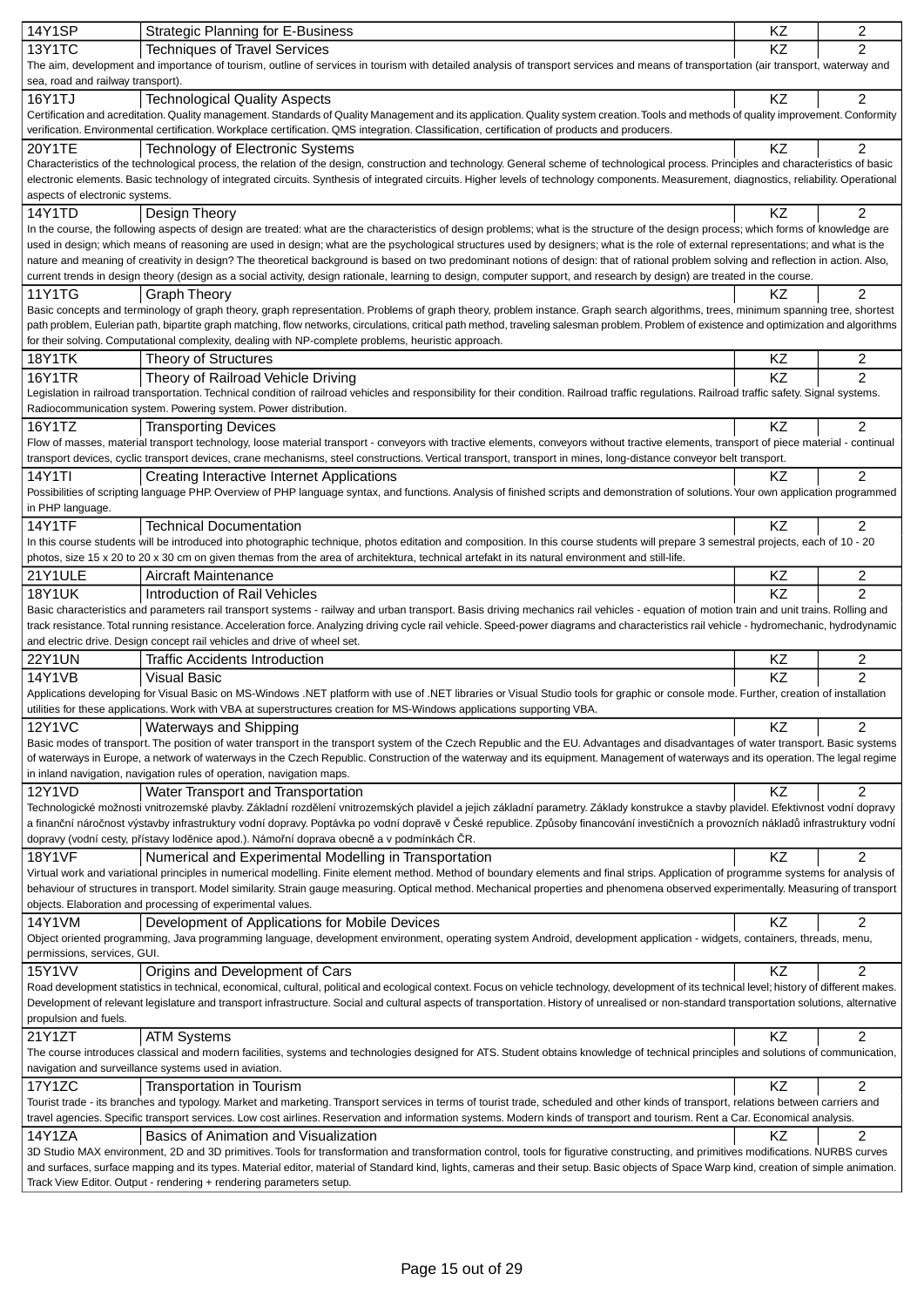| <b>Fundamentals of Applied Computer Graphics</b><br>Creation of three-dimensional and two-dimensional scenes, working with professional and freeware software for creating 2D and 3D graphics. Learning and working with software for<br>creation and processing of 2D and 3D graphics.<br>Introduction into Applied Computer Graphics<br>$\mathfrak{p}$<br>16Y1ZG<br>ΚZ |  |
|--------------------------------------------------------------------------------------------------------------------------------------------------------------------------------------------------------------------------------------------------------------------------------------------------------------------------------------------------------------------------|--|
|                                                                                                                                                                                                                                                                                                                                                                          |  |
|                                                                                                                                                                                                                                                                                                                                                                          |  |
|                                                                                                                                                                                                                                                                                                                                                                          |  |
| Computer graphics, division and applications with emphasis on transport, including development and research. Colours, colour perception, colour schemes, models, principles of 2D                                                                                                                                                                                        |  |
| and 3D generation, elementary algorithms for graphic data workout. Visualisation principles and tasks, technics, graphics and visualisation HW basics. Introduction to 2D and 3D                                                                                                                                                                                         |  |
| graphics software.                                                                                                                                                                                                                                                                                                                                                       |  |
| $\mathfrak{p}$<br>18Y1ZD<br>Basics of Two-Dimensional Design<br>ΚZ                                                                                                                                                                                                                                                                                                       |  |
| The comprehensive teaching method includes primary creative principles and the introduction to the logic of free shapes in the plane. The "step-by-step"procedure passing from simple                                                                                                                                                                                    |  |
| relatioships to more complex ones. The topics are closed by two-dimensional variations on basic conceptual elements and other tasks of the creative character.                                                                                                                                                                                                           |  |
| $\overline{2}$<br>11Y1ZF<br>Introduction to Solid State Physics<br>KZ                                                                                                                                                                                                                                                                                                    |  |
| Structure of solids, crystal lattice, Bloch function, Brillouin zones. Bend theory of solids. Dynamics of 1D lattice. Phonons. Thermodynamic properties of solids. Semiconductors.                                                                                                                                                                                       |  |
| Magnetism.                                                                                                                                                                                                                                                                                                                                                               |  |
| 14Y1ZM<br>Fundamentals of parametric and adaptive modeling<br>2<br>ΚZ                                                                                                                                                                                                                                                                                                    |  |
| Basics of work at products and parts creation. Sketch drawing by help of geometric relations, parametric dimensions, creation of adaptive models from 2D sketches. Import and export                                                                                                                                                                                     |  |
| from and to another systems. Fundamentals of assemblies creation.                                                                                                                                                                                                                                                                                                        |  |
| $\mathfrak{p}$<br>16Y1ZR<br>K7<br>Principles of Transportation Machinery Control                                                                                                                                                                                                                                                                                         |  |
| Combustion engine characteristics. Piston combustion engines - external and full- scale characteristics, factors affecting power and effectivenes. Regulation and control.                                                                                                                                                                                               |  |
| 18Y1ZT<br>$\mathcal{P}$<br>Basics of Three-Dimensional Design<br>K7                                                                                                                                                                                                                                                                                                      |  |
| The design tasks focus first on the three-dimensional design in defined space. The next step is the synthesis of the internal space with three-dimensional elements and correct shape                                                                                                                                                                                    |  |
| modelling.                                                                                                                                                                                                                                                                                                                                                               |  |
| <b>12Y1ZU</b><br>$\mathfrak{p}$<br>KZ<br>Principles of Urbanism                                                                                                                                                                                                                                                                                                          |  |
| Survey on history of city and settlement building. Functional components and their mutual relations (working, living, recreation, transportation). Spacial arrangement of settlements.                                                                                                                                                                                   |  |
| Types of towns or cities with a certain prevailing function, forms of their development. Brief overview of land-use planning.                                                                                                                                                                                                                                            |  |
| KZ<br>$\overline{2}$<br>15Y1ZD<br><b>Radiation in Traffic</b>                                                                                                                                                                                                                                                                                                            |  |
| Health protection against radiation in traffic.                                                                                                                                                                                                                                                                                                                          |  |
| $\mathfrak{p}$<br>16Y1ZL<br>Vehicle Testing, Legislation and Construction<br>KZ                                                                                                                                                                                                                                                                                          |  |
| Vehicle, bus and motorbike costruction, aggregate computing, driving resistance, build and parameters of traction, constructional arrangement of personal cars, trucks, buses, motorbikes,                                                                                                                                                                               |  |
| legislation in the EU and in the world, technical legislation creation, testing methods, vehicle tests, accelerated tests, mathematical modelling in testing.                                                                                                                                                                                                            |  |
| $\overline{2}$<br>12Y1ZV<br><b>Rail Vehicles</b><br>ΚZ                                                                                                                                                                                                                                                                                                                   |  |

Name of the block: Jazyky Minimal number of credits of the block: 8 The role of the block: J

Code of the group: J2B-B OD05/06 P+K Name of the group: Jazyk 2.bl.bak.od 05/06 prez.+kombin. Requirement credits in the group: In this group you have to gain 8 credits Requirement courses in the group: In this group you have to complete at least 5 courses Credits in the group: 8 Note on the group: **Name of the course / Name of the group of courses** *(in case of groups of courses the list of codes of their*

| Code   | (in case of groups of courses the list of codes of their<br>members)<br>Tutors, <b>authors</b> and guarantors (gar.) | Completion Credits   Scope Semester |                |         | <b>Role</b> |
|--------|----------------------------------------------------------------------------------------------------------------------|-------------------------------------|----------------|---------|-------------|
| 15JA2B | Foreign Language - English (exam 2)                                                                                  | ZK                                  | $\Omega$       |         | J           |
| 15J1A5 | Foreign Language - English 5                                                                                         | Ζ                                   | $\overline{2}$ | $0 + 2$ | J           |
| 15J1A6 | Foreign Language - English 6                                                                                         | Z                                   | 2              | $0 + 2$ | J           |
| 15J1A7 | Foreign Language - English 7                                                                                         | Z                                   | $\overline{2}$ | $0 + 2$ | J           |
| 15J1A8 | Foreign Language - English 8                                                                                         | Z,ZK                                | 2              | $0+2$   | J           |
| 15JF2B | Foreign Language - French (exam 2)                                                                                   | ZK                                  | $\Omega$       |         | J           |
| 15J1F5 | Foreign Language - French 5                                                                                          | Z                                   | 2              | $0+2$   | J           |
| 15J1F6 | Foreign Language - French 6                                                                                          | Z                                   | 2              | $0+2$   | J           |
| 15J1F7 | Foreign Language - French 7                                                                                          | Z                                   | $\overline{2}$ | $0+2$   | J           |
| 15J1F8 | Foreign Language - French 8                                                                                          | Z,ZK                                | 2              | $0+2$   | J           |
| 15JN2B | Foreign Language - German (exam 2)                                                                                   | ZK                                  | $\Omega$       |         | J           |
| 15J1N5 | Foreign Language - German 5                                                                                          | Z                                   | $\overline{2}$ | $0+2$   | J           |
| 15J1N6 | Foreign Language - German 6                                                                                          | Z                                   | 2              | $0+2$   | J           |
| 15J1N7 | Foreign Language - German 7                                                                                          | Z                                   | 2              | $0 + 2$ | J           |
| 15J1N8 | Foreign Language - German 8                                                                                          | Z,ZK                                | $\overline{2}$ | $0+2$   | J           |
| 15JR2B | Foreign Language - Russian (exam 2)                                                                                  | ZK                                  | $\mathbf 0$    |         | J           |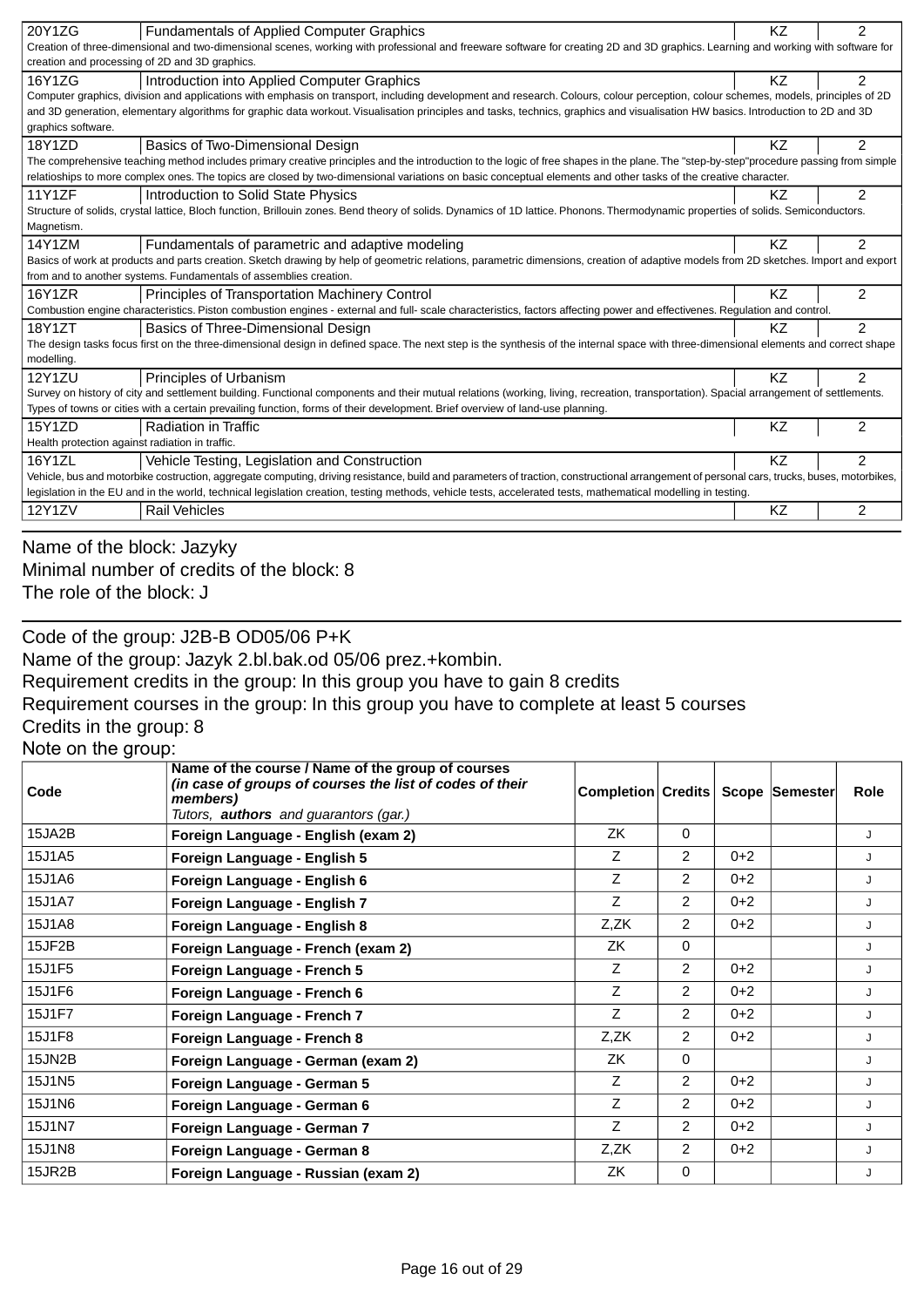| 15J1R5 | Foreign Language - Russian 5                                                                                                                                                                                                                                                                                                                                              | Z            | 2              | $0 + 2$ |      | J              |
|--------|---------------------------------------------------------------------------------------------------------------------------------------------------------------------------------------------------------------------------------------------------------------------------------------------------------------------------------------------------------------------------|--------------|----------------|---------|------|----------------|
| 15J1R6 |                                                                                                                                                                                                                                                                                                                                                                           | Z            | 2              | $0 + 2$ |      |                |
|        | Foreign Language - Russian 6                                                                                                                                                                                                                                                                                                                                              |              |                |         |      | J              |
| 15J1R7 | Foreign Language - Russian 7                                                                                                                                                                                                                                                                                                                                              | Z            | 2              | $0 + 2$ |      | J              |
| 15J1R8 | Foreign Language - Russian 8                                                                                                                                                                                                                                                                                                                                              | Z,ZK         | $\overline{c}$ | $0 + 2$ |      | J              |
| 15JS2B | Foreign Language - Spanish (exam 2)                                                                                                                                                                                                                                                                                                                                       | ZK           | 0              |         |      | J              |
| 15J1S5 | Foreign Language - Spanish 5                                                                                                                                                                                                                                                                                                                                              | Z            | 2              | $0 + 2$ |      | J              |
| 15J1S6 |                                                                                                                                                                                                                                                                                                                                                                           | Z            | 2              | $0 + 2$ |      | J              |
| 15J1S7 | Foreign Language - Spanish 6                                                                                                                                                                                                                                                                                                                                              | $\mathsf{Z}$ |                |         |      |                |
|        | Foreign Language - Spanish 7                                                                                                                                                                                                                                                                                                                                              |              | 2              | $0 + 2$ |      | J              |
| 15J1S8 | Foreign Language - Spanish 8                                                                                                                                                                                                                                                                                                                                              | Z,ZK         | 2              | $0 + 2$ |      | J              |
|        |                                                                                                                                                                                                                                                                                                                                                                           |              |                |         |      |                |
| 15JA2B | Characteristics of the courses of this group of Study Plan: Code=J2B-B OD05/06 P+K Name=Jazyk 2.bl.bak.od 05/06 prez.+kombin.<br>Foreign Language - English (exam 2)                                                                                                                                                                                                      |              |                |         | ZK   | 0              |
| 15J1A5 | Foreign Language - English 5                                                                                                                                                                                                                                                                                                                                              |              |                |         | Z    | $\overline{2}$ |
|        | The students of the Faculty of Transportation Sciences study two foreign languages one after another at the Department of Humanities. These courses aim at providing sufficient                                                                                                                                                                                           |              |                |         |      |                |
|        | knowledge to communicate about every-day matters but also to read and write and discuss professional and specialised issues.<br>Both gradually chosen language courses                                                                                                                                                                                                    |              |                |         |      |                |
|        | are ended with an exam (at the end of 4th and 8th semester; the TL (Air Traffic Control) specialisation students take an English exam only - at the end of 4th semester; the PP                                                                                                                                                                                           |              |                |         |      |                |
|        | (Professional Pilot) specialisation students take two exams in English - at the end of 4th and 6th semester). Those students who want to apply for the Air Traffic specializations are                                                                                                                                                                                    |              |                |         |      |                |
|        | recommended to enrol "English language" as their first choice. This is, however, not a guarantee for being excepted in the project study.<br>Our department provides courses<br>in English, German, French and Russian at different levels. The courses are also taught in our multimedia laboratory.                                                                     |              |                |         |      |                |
| 15J1A6 | Foreign Language - English 6                                                                                                                                                                                                                                                                                                                                              |              |                |         | Z    | 2              |
|        | The students of the Faculty of Transportation Sciences study two foreign languages one after another at the Department of Humanities. These courses aim at providing sufficient                                                                                                                                                                                           |              |                |         |      |                |
|        | knowledge to communicate about every-day matters but also to read and write and discuss professional and specialised issues.<br>Both gradually chosen language courses                                                                                                                                                                                                    |              |                |         |      |                |
|        | are ended with an exam (at the end of 4th and 8th semester; the TL (Air Traffic Control) specialisation students take an English exam only - at the end of 4th semester; the PP                                                                                                                                                                                           |              |                |         |      |                |
|        | (Professional Pilot) specialisation students take two exams in English - at the end of 4th and 6th semester). Those students who want to apply for the Air Traffic specializations are<br>recommended to enrol "English language" as their first choice. This is, however, not a guarantee for being excepted in the project study.<br>Our department provides courses    |              |                |         |      |                |
|        | in English, German, French and Russian at different levels. The courses are also taught in our multimedia laboratory.                                                                                                                                                                                                                                                     |              |                |         |      |                |
| 15J1A7 | Foreign Language - English 7                                                                                                                                                                                                                                                                                                                                              |              |                |         | Z    | 2              |
|        | The students of the Faculty of Transportation Sciences study two foreign languages one after another at the Department of Humanities. These courses aim at providing sufficient                                                                                                                                                                                           |              |                |         |      |                |
|        | knowledge to communicate about every-day matters but also to read and write and discuss professional and specialised issues.<br>Both gradually chosen language courses                                                                                                                                                                                                    |              |                |         |      |                |
|        | are ended with an exam (at the end of 4th and 8th semester; the TL (Air Traffic Control) specialisation students take an English exam only - at the end of 4th semester; the PP<br>(Professional Pilot) specialisation students take two exams in English - at the end of 4th and 6th semester). Those students who want to apply for the Air Traffic specializations are |              |                |         |      |                |
|        | recommended to enrol "English language" as their first choice. This is, however, not a guarantee for being excepted in the project study.<br>Our department provides courses                                                                                                                                                                                              |              |                |         |      |                |
|        | in English, German, French and Russian at different levels. The courses are also taught in our multimedia laboratory.                                                                                                                                                                                                                                                     |              |                |         |      |                |
| 15J1A8 | Foreign Language - English 8                                                                                                                                                                                                                                                                                                                                              |              |                |         | Z,ZK | 2              |
|        | The students of the Faculty of Transportation Sciences study two foreign languages one after another at the Department of Humanities. These courses aim at providing sufficient                                                                                                                                                                                           |              |                |         |      |                |
|        | knowledge to communicate about every-day matters but also to read and write and discuss professional and specialised issues.<br>Both gradually chosen language courses<br>are ended with an exam (at the end of 4th and 8th semester; the TL (Air Traffic Control) specialisation students take an English exam only - at the end of 4th semester; the PP                 |              |                |         |      |                |
|        | (Professional Pilot) specialisation students take two exams in English - at the end of 4th and 6th semester). Those students who want to apply for the Air Traffic specializations are                                                                                                                                                                                    |              |                |         |      |                |
|        | recommended to enrol "English language" as their first choice. This is, however, not a guarantee for being excepted in the project study.<br>Our department provides courses                                                                                                                                                                                              |              |                |         |      |                |
|        | in English, German, French and Russian at different levels. The courses are also taught in our multimedia laboratory.                                                                                                                                                                                                                                                     |              |                |         |      |                |
| 15JF2B | Foreign Language - French (exam 2)                                                                                                                                                                                                                                                                                                                                        |              |                |         | ZK   | 0              |
| 15J1F5 | Foreign Language - French 5                                                                                                                                                                                                                                                                                                                                               |              |                |         | Z    | $\overline{2}$ |
|        | The students of the Faculty of Transportation Sciences study two foreign languages one after another at the Department of Humanities. These courses aim at providing sufficient<br>knowledge to communicate about every-day matters but also to read and write and discuss professional and specialised issues.<br>Both gradually chosen language courses                 |              |                |         |      |                |
|        | are ended with an exam (at the end of 4th and 8th semester; the TL (Air Traffic Control) specialisation students take an English exam only - at the end of 4th semester; the PP                                                                                                                                                                                           |              |                |         |      |                |
|        | (Professional Pilot) specialisation students take two exams in English - at the end of 4th and 6th semester). Those students who want to apply for the Air Traffic specializations are                                                                                                                                                                                    |              |                |         |      |                |
|        | recommended to enrol "English language" as their first choice. This is, however, not a guarantee for being excepted in the project study.<br>Our department provides courses                                                                                                                                                                                              |              |                |         |      |                |
|        | in English, German, French and Russian at different levels. The courses are also taught in our multimedia laboratory.                                                                                                                                                                                                                                                     |              |                |         |      | 2              |
|        |                                                                                                                                                                                                                                                                                                                                                                           |              |                |         |      |                |
| 15J1F6 | Foreign Language - French 6<br>The students of the Faculty of Transportation Sciences study two foreign languages one after another at the Department of Humanities. These courses aim at providing sufficient                                                                                                                                                            |              |                |         | Z    |                |
|        | knowledge to communicate about every-day matters but also to read and write and discuss professional and specialised issues.<br>Both gradually chosen language courses                                                                                                                                                                                                    |              |                |         |      |                |
|        | are ended with an exam (at the end of 4th and 8th semester; the TL (Air Traffic Control) specialisation students take an English exam only - at the end of 4th semester; the PP                                                                                                                                                                                           |              |                |         |      |                |
|        | (Professional Pilot) specialisation students take two exams in English - at the end of 4th and 6th semester). Those students who want to apply for the Air Traffic specializations are                                                                                                                                                                                    |              |                |         |      |                |
|        | recommended to enrol "English language" as their first choice. This is, however, not a guarantee for being excepted in the project study.<br>Our department provides courses                                                                                                                                                                                              |              |                |         |      |                |
|        | in English, German, French and Russian at different levels. The courses are also taught in our multimedia laboratory.                                                                                                                                                                                                                                                     |              |                |         |      |                |
| 15J1F7 | Foreign Language - French 7<br>The students of the Faculty of Transportation Sciences study two foreign languages one after another at the Department of Humanities. These courses aim at providing sufficient                                                                                                                                                            |              |                |         | Z    | 2              |
|        | knowledge to communicate about every-day matters but also to read and write and discuss professional and specialised issues.<br>Both gradually chosen language courses                                                                                                                                                                                                    |              |                |         |      |                |
|        | are ended with an exam (at the end of 4th and 8th semester; the TL (Air Traffic Control) specialisation students take an English exam only - at the end of 4th semester; the PP                                                                                                                                                                                           |              |                |         |      |                |
|        | (Professional Pilot) specialisation students take two exams in English - at the end of 4th and 6th semester). Those students who want to apply for the Air Traffic specializations are                                                                                                                                                                                    |              |                |         |      |                |
|        | recommended to enrol "English language" as their first choice. This is, however, not a guarantee for being excepted in the project study.<br>Our department provides courses<br>in English, German, French and Russian at different levels. The courses are also taught in our multimedia laboratory.                                                                     |              |                |         |      |                |
| 15J1F8 | Foreign Language - French 8                                                                                                                                                                                                                                                                                                                                               |              |                |         | Z,ZK | 2              |
|        | The students of the Faculty of Transportation Sciences study two foreign languages one after another at the Department of Humanities. These courses aim at providing sufficient                                                                                                                                                                                           |              |                |         |      |                |
|        | knowledge to communicate about every-day matters but also to read and write and discuss professional and specialised issues.<br>Both gradually chosen language courses                                                                                                                                                                                                    |              |                |         |      |                |
|        | are ended with an exam (at the end of 4th and 8th semester; the TL (Air Traffic Control) specialisation students take an English exam only - at the end of 4th semester; the PP                                                                                                                                                                                           |              |                |         |      |                |
|        | (Professional Pilot) specialisation students take two exams in English - at the end of 4th and 6th semester). Those students who want to apply for the Air Traffic specializations are<br>recommended to enrol "English language" as their first choice. This is, however, not a guarantee for being excepted in the project study.<br>Our department provides courses    |              |                |         |      |                |
|        | in English, German, French and Russian at different levels. The courses are also taught in our multimedia laboratory.                                                                                                                                                                                                                                                     |              |                |         |      |                |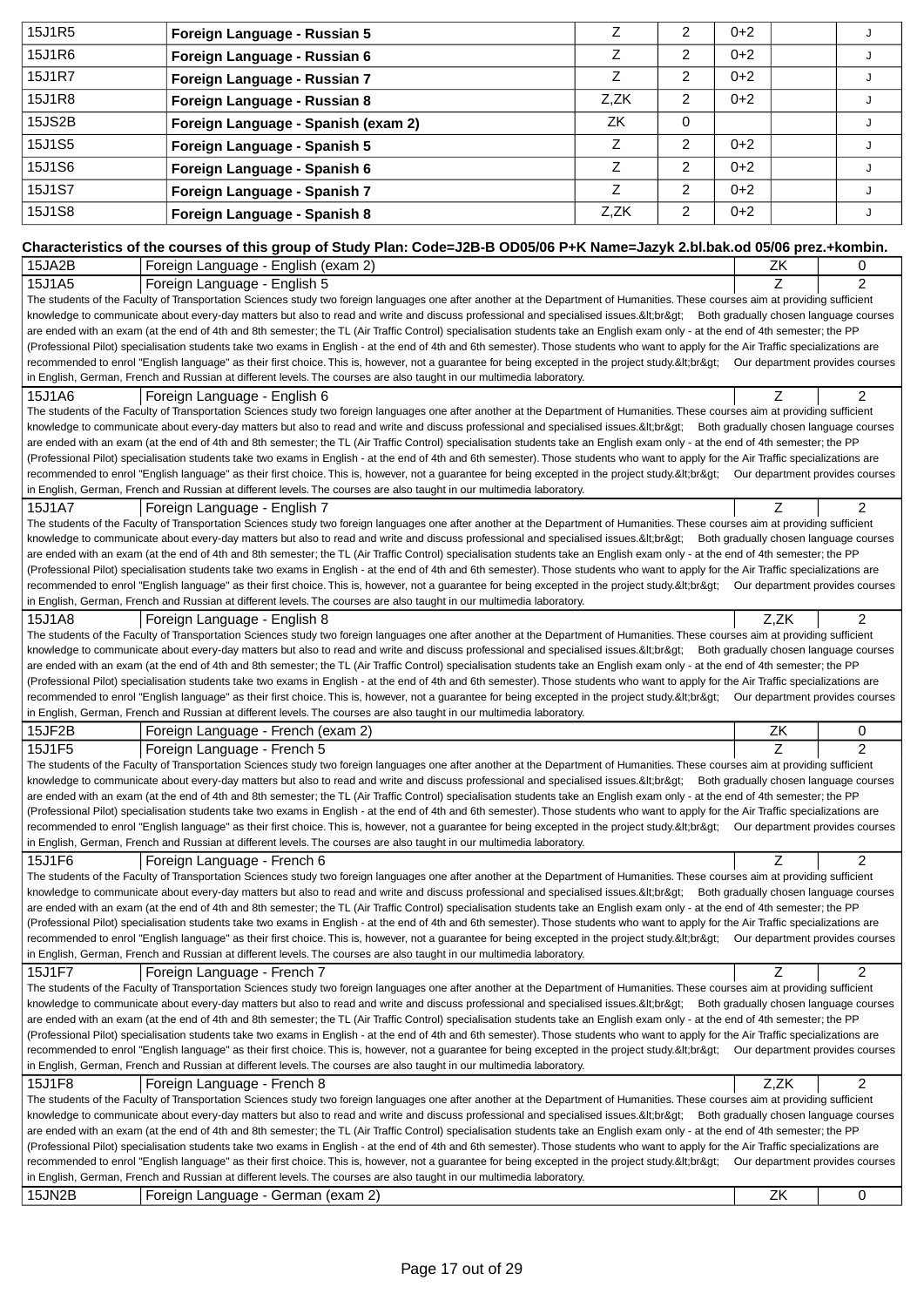| 15J1N5<br>Foreign Language - German 5                                                                                                                                                                                                                                                                                                                                     |      | 2              |
|---------------------------------------------------------------------------------------------------------------------------------------------------------------------------------------------------------------------------------------------------------------------------------------------------------------------------------------------------------------------------|------|----------------|
| The students of the Faculty of Transportation Sciences study two foreign languages one after another at the Department of Humanities. These courses aim at providing sufficient                                                                                                                                                                                           |      |                |
| knowledge to communicate about every-day matters but also to read and write and discuss professional and specialised issues.<br>Both gradually chosen language courses                                                                                                                                                                                                    |      |                |
| are ended with an exam (at the end of 4th and 8th semester; the TL (Air Traffic Control) specialisation students take an English exam only - at the end of 4th semester; the PP<br>(Professional Pilot) specialisation students take two exams in English - at the end of 4th and 6th semester). Those students who want to apply for the Air Traffic specializations are |      |                |
| recommended to enrol "English language" as their first choice. This is, however, not a guarantee for being excepted in the project study.<br>Our department provides courses                                                                                                                                                                                              |      |                |
| in English, German, French and Russian at different levels. The courses are also taught in our multimedia laboratory.                                                                                                                                                                                                                                                     |      |                |
| 15J1N6<br>Foreign Language - German 6                                                                                                                                                                                                                                                                                                                                     | Z    | $\overline{2}$ |
| The students of the Faculty of Transportation Sciences study two foreign languages one after another at the Department of Humanities. These courses aim at providing sufficient                                                                                                                                                                                           |      |                |
| knowledge to communicate about every-day matters but also to read and write and discuss professional and specialised issues.<br>Both gradually chosen language courses                                                                                                                                                                                                    |      |                |
| are ended with an exam (at the end of 4th and 8th semester; the TL (Air Traffic Control) specialisation students take an English exam only - at the end of 4th semester; the PP                                                                                                                                                                                           |      |                |
| (Professional Pilot) specialisation students take two exams in English - at the end of 4th and 6th semester). Those students who want to apply for the Air Traffic specializations are                                                                                                                                                                                    |      |                |
| recommended to enrol "English language" as their first choice. This is, however, not a guarantee for being excepted in the project study.<br>Our department provides courses                                                                                                                                                                                              |      |                |
| in English, German, French and Russian at different levels. The courses are also taught in our multimedia laboratory.                                                                                                                                                                                                                                                     |      |                |
| 15J1N7<br>Foreign Language - German 7                                                                                                                                                                                                                                                                                                                                     | Z    | 2              |
| The students of the Faculty of Transportation Sciences study two foreign languages one after another at the Department of Humanities. These courses aim at providing sufficient                                                                                                                                                                                           |      |                |
| knowledge to communicate about every-day matters but also to read and write and discuss professional and specialised issues.<br>Both gradually chosen language courses                                                                                                                                                                                                    |      |                |
| are ended with an exam (at the end of 4th and 8th semester; the TL (Air Traffic Control) specialisation students take an English exam only - at the end of 4th semester; the PP                                                                                                                                                                                           |      |                |
| (Professional Pilot) specialisation students take two exams in English - at the end of 4th and 6th semester). Those students who want to apply for the Air Traffic specializations are                                                                                                                                                                                    |      |                |
| recommended to enrol "English language" as their first choice. This is, however, not a guarantee for being excepted in the project study.<br>Our department provides courses                                                                                                                                                                                              |      |                |
| in English, German, French and Russian at different levels. The courses are also taught in our multimedia laboratory.                                                                                                                                                                                                                                                     |      |                |
| 15J1N8<br>Foreign Language - German 8                                                                                                                                                                                                                                                                                                                                     | Z,ZK | 2              |
| The students of the Faculty of Transportation Sciences study two foreign languages one after another at the Department of Humanities. These courses aim at providing sufficient<br>knowledge to communicate about every-day matters but also to read and write and discuss professional and specialised issues.<br>Both gradually chosen language courses                 |      |                |
| are ended with an exam (at the end of 4th and 8th semester; the TL (Air Traffic Control) specialisation students take an English exam only - at the end of 4th semester; the PP                                                                                                                                                                                           |      |                |
| (Professional Pilot) specialisation students take two exams in English - at the end of 4th and 6th semester). Those students who want to apply for the Air Traffic specializations are                                                                                                                                                                                    |      |                |
| recommended to enrol "English language" as their first choice. This is, however, not a guarantee for being excepted in the project study.<br>Our department provides courses                                                                                                                                                                                              |      |                |
| in English, German, French and Russian at different levels. The courses are also taught in our multimedia laboratory.                                                                                                                                                                                                                                                     |      |                |
| 15JR2B<br>Foreign Language - Russian (exam 2)                                                                                                                                                                                                                                                                                                                             | ΖK   | 0              |
| 15J1R5<br>Foreign Language - Russian 5                                                                                                                                                                                                                                                                                                                                    | Z    | 2              |
| The students of the Faculty of Transportation Sciences study two foreign languages one after another at the Department of Humanities. These courses aim at providing sufficient                                                                                                                                                                                           |      |                |
| knowledge to communicate about every-day matters but also to read and write and discuss professional and specialised issues.<br>Both gradually chosen language courses                                                                                                                                                                                                    |      |                |
| are ended with an exam (at the end of 4th and 8th semester; the TL (Air Traffic Control) specialisation students take an English exam only - at the end of 4th semester; the PP                                                                                                                                                                                           |      |                |
| (Professional Pilot) specialisation students take two exams in English - at the end of 4th and 6th semester). Those students who want to apply for the Air Traffic specializations are                                                                                                                                                                                    |      |                |
| recommended to enrol "English language" as their first choice. This is, however, not a guarantee for being excepted in the project study.<br>Our department provides courses                                                                                                                                                                                              |      |                |
| in English, German, French and Russian at different levels. The courses are also taught in our multimedia laboratory.                                                                                                                                                                                                                                                     |      |                |
|                                                                                                                                                                                                                                                                                                                                                                           |      |                |
| 15J1R6<br>Foreign Language - Russian 6                                                                                                                                                                                                                                                                                                                                    | Z    | 2              |
| The students of the Faculty of Transportation Sciences study two foreign languages one after another at the Department of Humanities. These courses aim at providing sufficient                                                                                                                                                                                           |      |                |
| knowledge to communicate about every-day matters but also to read and write and discuss professional and specialised issues.<br>Both gradually chosen language courses                                                                                                                                                                                                    |      |                |
| are ended with an exam (at the end of 4th and 8th semester; the TL (Air Traffic Control) specialisation students take an English exam only - at the end of 4th semester; the PP                                                                                                                                                                                           |      |                |
| (Professional Pilot) specialisation students take two exams in English - at the end of 4th and 6th semester). Those students who want to apply for the Air Traffic specializations are                                                                                                                                                                                    |      |                |
| recommended to enrol "English language" as their first choice. This is, however, not a guarantee for being excepted in the project study.<br>Our department provides courses                                                                                                                                                                                              |      |                |
| in English, German, French and Russian at different levels. The courses are also taught in our multimedia laboratory.                                                                                                                                                                                                                                                     |      |                |
| 15J1R7<br>Foreign Language - Russian 7                                                                                                                                                                                                                                                                                                                                    | Ζ    | 2              |
| The students of the Faculty of Transportation Sciences study two foreign languages one after another at the Department of Humanities. These courses aim at providing sufficient                                                                                                                                                                                           |      |                |
| knowledge to communicate about every-day matters but also to read and write and discuss professional and specialised issues.<br>Both gradually chosen language courses<br>are ended with an exam (at the end of 4th and 8th semester; the TL (Air Traffic Control) specialisation students take an English exam only - at the end of 4th semester; the PP                 |      |                |
| (Professional Pilot) specialisation students take two exams in English - at the end of 4th and 6th semester). Those students who want to apply for the Air Traffic specializations are                                                                                                                                                                                    |      |                |
| recommended to enrol "English language" as their first choice. This is, however, not a guarantee for being excepted in the project study.<br>Our department provides courses                                                                                                                                                                                              |      |                |
| in English, German, French and Russian at different levels. The courses are also taught in our multimedia laboratory.                                                                                                                                                                                                                                                     |      |                |
| 15J1R8<br>Foreign Language - Russian 8                                                                                                                                                                                                                                                                                                                                    | Z.ZK | 2              |
| The students of the Faculty of Transportation Sciences study two foreign languages one after another at the Department of Humanities. These courses aim at providing sufficient                                                                                                                                                                                           |      |                |
| knowledge to communicate about every-day matters but also to read and write and discuss professional and specialised issues.<br>Both gradually chosen language courses                                                                                                                                                                                                    |      |                |
| are ended with an exam (at the end of 4th and 8th semester; the TL (Air Traffic Control) specialisation students take an English exam only - at the end of 4th semester; the PP                                                                                                                                                                                           |      |                |
| (Professional Pilot) specialisation students take two exams in English - at the end of 4th and 6th semester). Those students who want to apply for the Air Traffic specializations are                                                                                                                                                                                    |      |                |
| recommended to enrol "English language" as their first choice. This is, however, not a guarantee for being excepted in the project study.<br>Our department provides courses                                                                                                                                                                                              |      |                |
| in English, German, French and Russian at different levels. The courses are also taught in our multimedia laboratory.                                                                                                                                                                                                                                                     |      |                |
| 15JS2B<br>Foreign Language - Spanish (exam 2)                                                                                                                                                                                                                                                                                                                             | ΖK   | 0              |
| Foreign Language - Spanish 5<br>15J1S5                                                                                                                                                                                                                                                                                                                                    | Z    | 2              |
| The students of the Faculty of Transportation Sciences study two foreign languages one after another at the Department of Humanities. These courses aim at providing sufficient                                                                                                                                                                                           |      |                |
| knowledge to communicate about every-day matters but also to read and write and discuss professional and specialised issues.<br>Both gradually chosen language courses                                                                                                                                                                                                    |      |                |
| are ended with an exam (at the end of 4th and 8th semester; the TL (Air Traffic Control) specialisation students take an English exam only - at the end of 4th semester; the PP                                                                                                                                                                                           |      |                |
| (Professional Pilot) specialisation students take two exams in English - at the end of 4th and 6th semester). Those students who want to apply for the Air Traffic specializations are<br>recommended to enrol "English language" as their first choice. This is, however, not a guarantee for being excepted in the project study.<br>Our department provides courses    |      |                |
| in English, German, French and Russian at different levels. The courses are also taught in our multimedia laboratory.                                                                                                                                                                                                                                                     |      |                |
| 15J1S6<br>Foreign Language - Spanish 6                                                                                                                                                                                                                                                                                                                                    | Z    | 2              |
| The students of the Faculty of Transportation Sciences study two foreign languages one after another at the Department of Humanities. These courses aim at providing sufficient                                                                                                                                                                                           |      |                |
| knowledge to communicate about every-day matters but also to read and write and discuss professional and specialised                                                                                                                                                                                                                                                      |      |                |
| issues.<br>Both gradually chosen language courses are ended with an exam (at the end of 4th and 8th semester; the                                                                                                                                                                                                                                                         |      |                |
| TL (Air Traffic Control) specialisation students take an English exam only - at the end of 4th semester; the PP (Professional Pilot) specialisation students take two exams in English -                                                                                                                                                                                  |      |                |
| at the end of 4th and 6th semester). Those students who want to apply for the Air Traffic specializations are recommended to enrol "English language" as their first choice. This is,                                                                                                                                                                                     |      |                |
| however, not a guarantee for being excepted in the project study.<br>Our department provides courses in English,<br>German, French and Russian at different levels. The courses are also taught in our multimedia laboratory.                                                                                                                                             |      |                |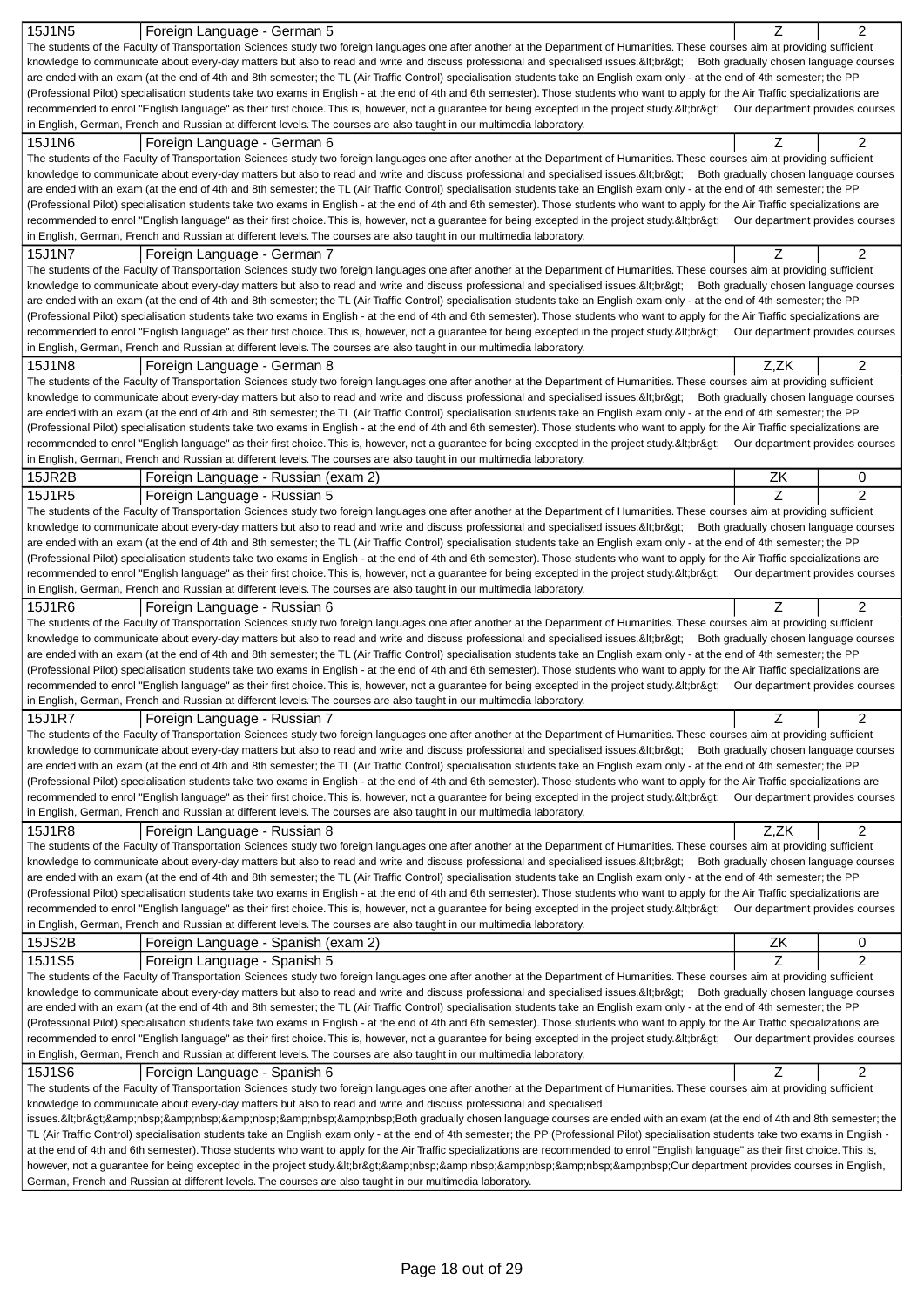| 15J1S7<br>Foreign Language - Spanish 7<br>The students of the Faculty of Transportation Sciences study two foreign languages one after another at the Department of Humanities. These courses aim at providing sufficient<br>TL (Air Traffic Control) specialisation students take an English exam only - at the end of 4th semester; the PP (Professional Pilot) specialisation students take two exams in English -<br>at the end of 4th and 6th semester). Those students who want to apply for the Air Traffic specializations are recommended to enrol "English language" as their first choice. This is,<br>however, not a guarantee for being excepted in the project study.<br>Qur department provides courses in English,<br>15J1S8<br>Foreign Language - Spanish 8<br>Z.ZK |                                                                                                                      |  |
|--------------------------------------------------------------------------------------------------------------------------------------------------------------------------------------------------------------------------------------------------------------------------------------------------------------------------------------------------------------------------------------------------------------------------------------------------------------------------------------------------------------------------------------------------------------------------------------------------------------------------------------------------------------------------------------------------------------------------------------------------------------------------------------|----------------------------------------------------------------------------------------------------------------------|--|
| issues.<br>Both gradually chosen language courses are ended with an exam (at the end of 4th and 8th semester; the                                                                                                                                                                                                                                                                                                                                                                                                                                                                                                                                                                                                                                                                    |                                                                                                                      |  |
|                                                                                                                                                                                                                                                                                                                                                                                                                                                                                                                                                                                                                                                                                                                                                                                      |                                                                                                                      |  |
|                                                                                                                                                                                                                                                                                                                                                                                                                                                                                                                                                                                                                                                                                                                                                                                      | knowledge to communicate about every-day matters but also to read and write and discuss professional and specialised |  |
|                                                                                                                                                                                                                                                                                                                                                                                                                                                                                                                                                                                                                                                                                                                                                                                      |                                                                                                                      |  |
|                                                                                                                                                                                                                                                                                                                                                                                                                                                                                                                                                                                                                                                                                                                                                                                      |                                                                                                                      |  |
|                                                                                                                                                                                                                                                                                                                                                                                                                                                                                                                                                                                                                                                                                                                                                                                      |                                                                                                                      |  |
|                                                                                                                                                                                                                                                                                                                                                                                                                                                                                                                                                                                                                                                                                                                                                                                      |                                                                                                                      |  |
|                                                                                                                                                                                                                                                                                                                                                                                                                                                                                                                                                                                                                                                                                                                                                                                      | German, French and Russian at different levels. The courses are also taught in our multimedia laboratory.            |  |
|                                                                                                                                                                                                                                                                                                                                                                                                                                                                                                                                                                                                                                                                                                                                                                                      |                                                                                                                      |  |
| The students of the Faculty of Transportation Sciences study two foreign languages one after another at the Department of Humanities. These courses aim at providing sufficient                                                                                                                                                                                                                                                                                                                                                                                                                                                                                                                                                                                                      |                                                                                                                      |  |
|                                                                                                                                                                                                                                                                                                                                                                                                                                                                                                                                                                                                                                                                                                                                                                                      | knowledge to communicate about every-day matters but also to read and write and discuss professional and specialised |  |
| issues.<br>Both gradually chosen language courses are ended with an exam (at the end of 4th and 8th semester; the                                                                                                                                                                                                                                                                                                                                                                                                                                                                                                                                                                                                                                                                    |                                                                                                                      |  |
| TL (Air Traffic Control) specialisation students take an English exam only - at the end of 4th semester; the PP (Professional Pilot) specialisation students take two exams in English -                                                                                                                                                                                                                                                                                                                                                                                                                                                                                                                                                                                             |                                                                                                                      |  |
| at the end of 4th and 6th semester). Those students who want to apply for the Air Traffic specializations are recommended to enrol "English language" as their first choice. This is,                                                                                                                                                                                                                                                                                                                                                                                                                                                                                                                                                                                                |                                                                                                                      |  |
| however, not a guarantee for being excepted in the project study.<br>Our department provides courses in English,                                                                                                                                                                                                                                                                                                                                                                                                                                                                                                                                                                                                                                                                     |                                                                                                                      |  |
|                                                                                                                                                                                                                                                                                                                                                                                                                                                                                                                                                                                                                                                                                                                                                                                      | German, French and Russian at different levels. The courses are also taught in our multimedia laboratory.            |  |

# **List of courses of this pass:**

| Code          | Name of the course                                                                                                                                                                                                                                                                                                                                                              | Completion      | <b>Credits</b> |
|---------------|---------------------------------------------------------------------------------------------------------------------------------------------------------------------------------------------------------------------------------------------------------------------------------------------------------------------------------------------------------------------------------|-----------------|----------------|
| 11MSAP        | Modeling of Systems and Processes                                                                                                                                                                                                                                                                                                                                               | Z,ZK            | 4              |
|               | The course introduces mathematical methods and algorithms providing an essential tool for system analysis. Methods and algorithms represent context in which the systems are                                                                                                                                                                                                    |                 |                |
|               | modelled and evaluated in continuous and discrete time domain. The Laplace transform, z-transform, and the recursive algorithms are introduced in order to understand solution of                                                                                                                                                                                               |                 |                |
|               | differential and difference equations, which are developed for system description. The course focuses on practical use of technical computing environment MATLAB.                                                                                                                                                                                                               |                 |                |
| 11MST         | <b>Mathematical Statistics</b>                                                                                                                                                                                                                                                                                                                                                  | Z.ZK            | $\overline{c}$ |
|               | Point estimation, properties of point estimators (consistency, unbiasedness, efficiency), methods of point estimation (method of moments, maximum likelihood metod). Bayes estimators.                                                                                                                                                                                          |                 |                |
|               | Testing of statistical hypothesis, critical values, choice of hypothesis and level of significance, observed level of significance (P-value). Goodness of fit test, independence test. Regression                                                                                                                                                                               |                 |                |
|               | and correlation, linear regression, correlation coefficient, coefficient of determination, the general linear model, statistical inference in linear regression, analysis of variance, multiple<br>regression, the use of matrices in regression.                                                                                                                               |                 |                |
| 11PMZD        | Measurement and Data Processing                                                                                                                                                                                                                                                                                                                                                 | KZ              | $\overline{2}$ |
| 11X15         | Project 5                                                                                                                                                                                                                                                                                                                                                                       | $\overline{z}$  | $\overline{2}$ |
| 11X16         | Project 6                                                                                                                                                                                                                                                                                                                                                                       | Ζ               | $\overline{2}$ |
| 11X17         | Project 7                                                                                                                                                                                                                                                                                                                                                                       | Z               | 6              |
|               |                                                                                                                                                                                                                                                                                                                                                                                 | Ζ               |                |
| 11X18         | Project 8                                                                                                                                                                                                                                                                                                                                                                       | $\overline{KZ}$ | 10             |
| <b>11Y1LP</b> | Linear Programming                                                                                                                                                                                                                                                                                                                                                              |                 | $\overline{2}$ |
|               | Definition of the optimization problem of linear programming, application of the linear programming on economic and technical problems, normal traffic problems and traffic problems<br>with constrains. Geometrical interpretation of linear programming problems, simplex method, duality principle.                                                                          |                 |                |
| <b>11Y1MM</b> | Mathematical Models in Economy                                                                                                                                                                                                                                                                                                                                                  | <b>KZ</b>       | $\overline{2}$ |
|               | The goal of the course is to teach selected methods of linear programming, with theoretical procedures applicable for individual tasks and their program implementation. The outcom                                                                                                                                                                                             |                 |                |
|               | of the course is the ability to implement and solve basic tasks from the queue theory, graph theory and both free and constrained optimization.                                                                                                                                                                                                                                 |                 |                |
| <b>11Y1MS</b> | Systems Modelling From Data                                                                                                                                                                                                                                                                                                                                                     | ΚZ              | 2              |
| <b>11Y1OS</b> | Image systems                                                                                                                                                                                                                                                                                                                                                                   | $\overline{KZ}$ | $\overline{2}$ |
| <b>11Y1PE</b> | <b>Computer Controlled Experiments</b>                                                                                                                                                                                                                                                                                                                                          | $\overline{KZ}$ | $\overline{2}$ |
|               | Implementation of experiment consisting of designing, measurement method selection according to required results accuracy and available measurement devices, selection of                                                                                                                                                                                                       |                 |                |
|               | computer-recorded parameters, data acquisition and results calculation. Evaluation of measurement method accuracy and result uncertainty.                                                                                                                                                                                                                                       |                 |                |
| <b>11Y1PV</b> | Parametrical and Multicriterial Programming                                                                                                                                                                                                                                                                                                                                     | KZ.             | $\overline{2}$ |
|               | Solution to the problem of linear programming with a parameter in objective function, on right sides and in the matrix of coeficients of linear constraints. Computation of efficient solution.                                                                                                                                                                                 |                 |                |
| <b>11Y1SI</b> | <b>Transportation Software Engineering</b>                                                                                                                                                                                                                                                                                                                                      | <b>KZ</b>       | $\overline{2}$ |
|               | Basic concepts of software engineering, ranging from domain analysis, requirement analysis and software architectures to analyses, design and implementation using formal techniques                                                                                                                                                                                            |                 |                |
|               | and practical usuage.                                                                                                                                                                                                                                                                                                                                                           |                 |                |
| <b>11Y1TG</b> | <b>Graph Theory</b>                                                                                                                                                                                                                                                                                                                                                             | ΚZ              | $\overline{c}$ |
|               | Basic concepts and terminology of graph theory, graph representation. Problems of graph theory, problem instance. Graph search algorithms, trees, minimum spanning tree, shortest<br>path problem, Eulerian path, bipartite graph matching, flow networks, circulations, critical path method, traveling salesman problem. Problem of existence and optimization and algorithms |                 |                |
|               | for their solving. Computational complexity, dealing with NP-complete problems, heuristic approach.                                                                                                                                                                                                                                                                             |                 |                |
| 11Y1ZF        | Introduction to Solid State Physics                                                                                                                                                                                                                                                                                                                                             | KZ              | $\overline{c}$ |
|               | Structure of solids, crystal lattice, Bloch function, Brillouin zones. Bend theory of solids. Dynamics of 1D lattice. Phonons. Thermodynamic properties of solids. Semiconductors.                                                                                                                                                                                              |                 |                |
|               | Magnetism.                                                                                                                                                                                                                                                                                                                                                                      |                 |                |
| 12X15         | Project 5                                                                                                                                                                                                                                                                                                                                                                       | Z               | 2              |
| 12X16         | Project 6                                                                                                                                                                                                                                                                                                                                                                       | Z               | $\overline{2}$ |
| 12X17         | Project 7                                                                                                                                                                                                                                                                                                                                                                       | $\overline{z}$  | 6              |
| 12X18         | Project 8                                                                                                                                                                                                                                                                                                                                                                       | $\overline{z}$  | 10             |
| 12Y1C1        | Designing Roads in Civil 3D I                                                                                                                                                                                                                                                                                                                                                   | KZ              | $\overline{2}$ |
|               | The course is devoted to the traffic buildings design field, specifically the design of roads as such, by the means of a 3D software. Students go through the complete design of this                                                                                                                                                                                           |                 |                |
|               | particular linear building, from the initial situation, over the longitudinal section, to the model and work sections and the cubic capacity calculation. The course also includes a basic                                                                                                                                                                                      |                 |                |
|               | explanation of the traffic building design in the real-life profession.                                                                                                                                                                                                                                                                                                         |                 |                |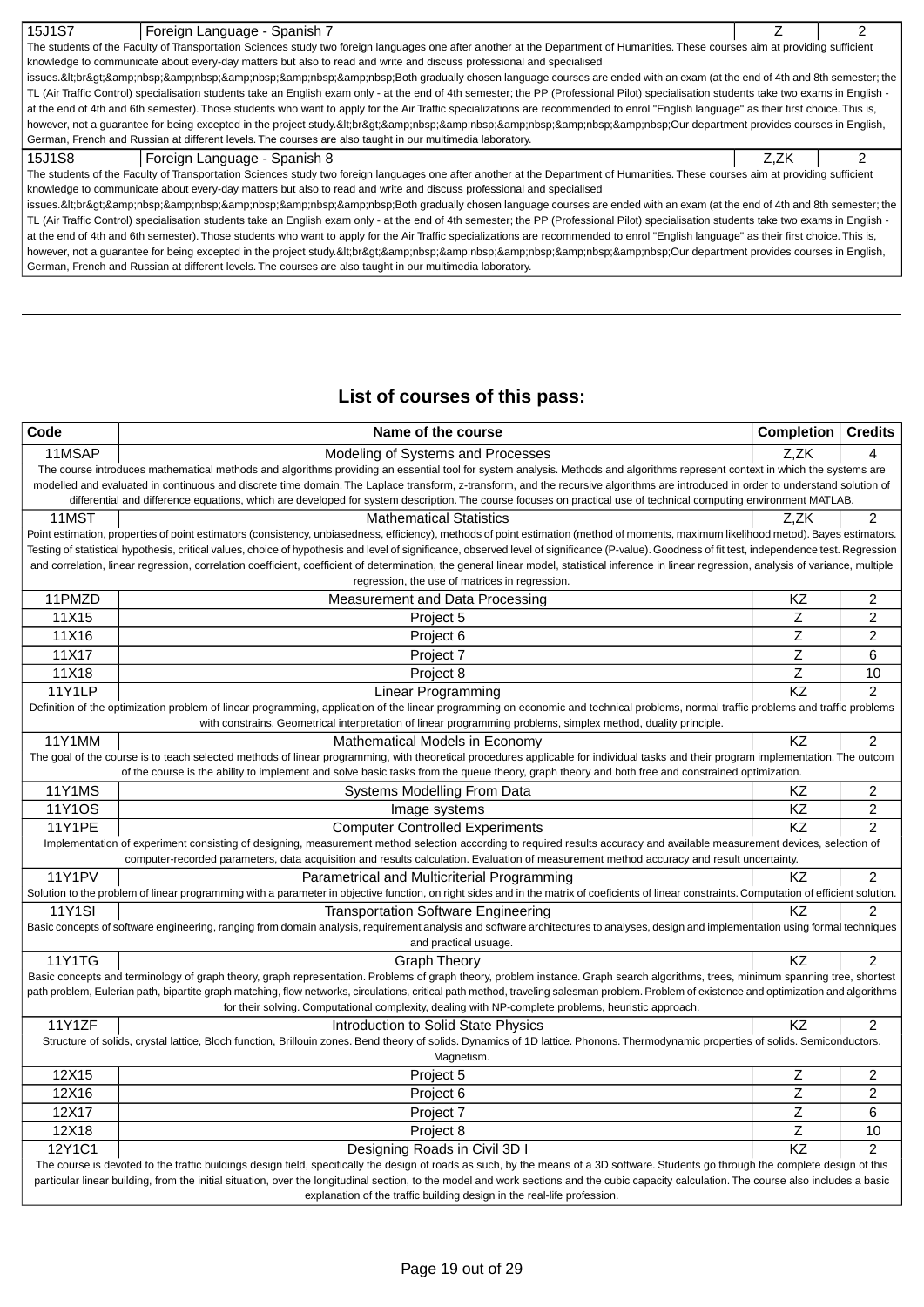| 12Y1C2         | Designing Roads in Civil 3D II                                                                                                                                                                                                                                                                                                                                                       | <b>KZ</b> | 2                       |
|----------------|--------------------------------------------------------------------------------------------------------------------------------------------------------------------------------------------------------------------------------------------------------------------------------------------------------------------------------------------------------------------------------------|-----------|-------------------------|
|                | The course is devoted to the traffic buildings design field, specifically the design of roads as such, by the means of a 3D software. Students go through the complete design of this                                                                                                                                                                                                |           |                         |
|                | particular linear building, from the initial situation, over the longitudinal section, to the model and work sections and the cubic capacity calculation. The previously acquired skills are<br>improved and developed. Students learn to design intersections.                                                                                                                      |           |                         |
| 12Y1DO         | <b>Transport Services of Settlements and Regions</b>                                                                                                                                                                                                                                                                                                                                 | KZ        | 2                       |
| 12Y1HD         | <b>Traffic Noise</b>                                                                                                                                                                                                                                                                                                                                                                 | KZ        | $\overline{2}$          |
|                | Acoustic introduction, basic terms, quantities. Basics of physiological acoustic, noise impacts on human body. Acoustic legislation, standarts, regulations. Creation acoustic climate in                                                                                                                                                                                            |           |                         |
|                | area, principles of urban acoustic, noise transmission, soundproofing. Types of noise sources in area. Determination of acoustic situation in the area of interest. Methodology of                                                                                                                                                                                                   |           |                         |
|                | computing and measurement of transport noise. Acoustic studies, measuring protocol.                                                                                                                                                                                                                                                                                                  |           |                         |
| 12Y1HZ         | Assesment of Impact of Investment Constructions on the Environment                                                                                                                                                                                                                                                                                                                   | KZ        | $\overline{2}$          |
|                | Systematic research of the consequences of assumed intentions, projects, plans and political interests with regard to the environment; negative and undesirable effects in terms of                                                                                                                                                                                                  |           |                         |
|                | E.I.A. (Environmental Impact Assessment) process.                                                                                                                                                                                                                                                                                                                                    |           |                         |
| <b>12Y1KB</b>  | Quality and Safety of Roads                                                                                                                                                                                                                                                                                                                                                          | KZ        | 2                       |
| <b>12Y1KN</b>  | <b>Combined Transportation</b>                                                                                                                                                                                                                                                                                                                                                       | KZ        | $\overline{2}$          |
|                | Combined transport strategy and legislation. Load units. Means of transport in combined transport. Combined transport systems. Transshipping areas. Multimodal logistic centres                                                                                                                                                                                                      |           |                         |
| 12Y1MA         | Marketing                                                                                                                                                                                                                                                                                                                                                                            | KZ        | 2                       |
| <b>12Y1PC</b>  | Pedestrian and Cycling Transport                                                                                                                                                                                                                                                                                                                                                     | KZ        | $\overline{2}$          |
|                | Routes for pedestrians. Pedestrian crossings. Modifications for blind, dim-sighted and disabled people. Design of cycle routes network. Ways of cycle route layout and design parameters<br>for cyclists. Separation of cyclists from other transport modes. Cycle tracks and its design - one way streets, reserved traffic lanes, bus stops, crossings with other transport modes, |           |                         |
|                | crossroads. Traffic signs and road marking for cyclists.                                                                                                                                                                                                                                                                                                                             |           |                         |
| 12Y1PD         | <b>Assessment of Transport Structures</b>                                                                                                                                                                                                                                                                                                                                            | KZ        | 2                       |
|                | Assessment of transport structures, the EIA process. Multicriteria assessment methods, risk analysis, SWOT analysis. Landscape character, possibilities of its protection and assessment                                                                                                                                                                                             |           |                         |
|                | transport structures on the landscape. Rating fragmentation and landscape connectivity in the preparation of linear structures. Practical examples of assessment of traffic buildings on                                                                                                                                                                                             |           |                         |
|                | the environment.                                                                                                                                                                                                                                                                                                                                                                     |           |                         |
| 12Y1PJ         | Road Planning in Civil 3D                                                                                                                                                                                                                                                                                                                                                            | <b>KZ</b> | $\overline{c}$          |
|                | Basic course for Autodesk Civil 3D. Work with fundamental commands, prezentation of differences between Civil and Autocad. Depiciton of terrain model, path, koridor, crossections.                                                                                                                                                                                                  |           |                         |
| 12Y1PM         | Road Planning in MX Road Environment                                                                                                                                                                                                                                                                                                                                                 | ΚZ        | 2                       |
|                | Basic course of MX environment. Review of MX environment further to AutoCAD. Introduction to work with projects, standard procedures at design conduit. Model drawing, changes                                                                                                                                                                                                       |           |                         |
|                | in database, triangulation, routing, design methods, grade line design, bottom layers and plain design, cross-sections editor.                                                                                                                                                                                                                                                       |           |                         |
| <b>12Y1PN</b>  | Planning and design roads                                                                                                                                                                                                                                                                                                                                                            | KZ        | 2                       |
| <b>12Y1PP</b>  | Road Planning in MX Road Environment - Project Processing<br>Design and analysis of cross-roads. MXRenew - design model preparation, data conversion (dwg, dxf, dgn). Loading of points ASCII file. Use of VBA techniques. Work on particular                                                                                                                                        | KZ        | $\overline{2}$          |
|                | performance jobs in designer teams, processing of project documentation.                                                                                                                                                                                                                                                                                                             |           |                         |
| <b>12Y1PT</b>  | Road Planning in Civil 3D - Project                                                                                                                                                                                                                                                                                                                                                  | KZ        | $\overline{c}$          |
|                | Advanced course for work with Autodesk Civil 3D. Enhancement of laying - out skills, count of cubage, latiny - out pipe lines in project, vizualization. Work with terrain and with its                                                                                                                                                                                              |           |                         |
|                |                                                                                                                                                                                                                                                                                                                                                                                      |           |                         |
|                | schneme, methods of terrain analyses. Team work on project.                                                                                                                                                                                                                                                                                                                          |           |                         |
| <b>12Y1PU</b>  | Organization Disposition of Railway Stations                                                                                                                                                                                                                                                                                                                                         | KZ        | $\overline{2}$          |
|                | Connecting station. Passenger transport equipment. Freight transport equipment. Branch lines and railway traffic inside industrial company areas. Zone stations. Formation yards.                                                                                                                                                                                                    |           |                         |
|                | Reserve stations. Technology of work in railway station with regard to its disposition. Railway station documentations in the Czech Republic railway network.                                                                                                                                                                                                                        |           |                         |
| 12Y1PZ         | Railway Lines Design                                                                                                                                                                                                                                                                                                                                                                 | ΚZ        | $\overline{c}$          |
|                | Lines' and stations' designing. Introduction to basic standards and regulations. Geometrical setting of track, longitudinal sections, cross sections. Stations and halts.                                                                                                                                                                                                            |           |                         |
| <b>12Y1RS</b>  | Reconstruction and Maintenance of Roads                                                                                                                                                                                                                                                                                                                                              | KZ        | 2                       |
|                | Sorting of roads, maintenance and reconstruction. Soil as building material. Construction of asphalt and concrete surface, its breakdowns. Road database. Tram trackss on the areal                                                                                                                                                                                                  |           |                         |
|                | panels. Video recording.                                                                                                                                                                                                                                                                                                                                                             |           |                         |
| 12Y1RZ         | Railway Lines Reconstruction<br>Principles of track maintainance technology. Track maintainance machinery, superstructure and substructure building machinery and special rail vehicles. Degradation of track geometrical                                                                                                                                                            | KZ        | $\overline{\mathbf{c}}$ |
|                | parameters - causes and elimination principles. Track sections and station tracks exclusion planning. Reconstruction timetable design of railway superstructure and substructure.                                                                                                                                                                                                    |           |                         |
| <b>12Y1SF</b>  | <b>Road Software</b>                                                                                                                                                                                                                                                                                                                                                                 | KZ        | 2                       |
| <b>12Y1SU</b>  | Road Management and Maintenance                                                                                                                                                                                                                                                                                                                                                      | KZ        | $\overline{c}$          |
|                | Getting familiar with ownership of roads in the Czech Republic and the administration of the road at the state and county level. It is presented development of road network, short,                                                                                                                                                                                                 |           |                         |
|                | medium and long-term strategy of the Ministry of Transport. Maintenance of roads winter and summer, its requirements, specifics, possibilities and repair methods are discussed in the                                                                                                                                                                                               |           |                         |
|                | classroom as well as investment activity in highway engineering.                                                                                                                                                                                                                                                                                                                     |           |                         |
| <b>12Y1VC</b>  | <b>Waterways and Shipping</b>                                                                                                                                                                                                                                                                                                                                                        | KZ        | $\overline{c}$          |
|                | Basic modes of transport. The position of water transport in the transport system of the Czech Republic and the EU. Advantages and disadvantages of water transport. Basic systems                                                                                                                                                                                                   |           |                         |
|                | of waterways in Europe, a network of waterways in the Czech Republic. Construction of the waterway and its equipment. Management of waterways and its operation. The legal regime                                                                                                                                                                                                    |           |                         |
|                | in inland navigation, navigation rules of operation, navigation maps.                                                                                                                                                                                                                                                                                                                |           |                         |
| 12Y1VD         | Water Transport and Transportation<br>Technologické možnosti vnitrozemské plavby. Základní rozd lení vnitrozemských plavidel a jejich základní parametry. Základy konstrukce a stavby plavidel. Efektivnost vodní dopravy                                                                                                                                                            | KZ        | $\overline{c}$          |
|                | a finan ní náro nost výstavby infrastruktury vodní dopravy. Poptávka po vodní doprav v eské republice. Zp soby financování investi ních a provozních náklad infrastruktury vodní                                                                                                                                                                                                     |           |                         |
|                | dopravy (vodní cesty, p ístavy lod nice apod.). Námo ní doprava obecn a v podmínkách R.                                                                                                                                                                                                                                                                                              |           |                         |
| 12Y1ZU         | Principles of Urbanism                                                                                                                                                                                                                                                                                                                                                               | KZ        | $\overline{c}$          |
|                | Survey on history of city and settlement building. Functional components and their mutual relations (working, living, recreation, transportation). Spacial arrangement of settlements.                                                                                                                                                                                               |           |                         |
|                | Types of towns or cities with a certain prevailing function, forms of their development. Brief overview of land-use planning.                                                                                                                                                                                                                                                        |           |                         |
| 12Y1ZV         | <b>Rail Vehicles</b>                                                                                                                                                                                                                                                                                                                                                                 | KZ        | 2                       |
| 13EFI          | <b>Enterprise Economics</b>                                                                                                                                                                                                                                                                                                                                                          | Z,ZK      | 3                       |
| 13PE           | Operational Economy                                                                                                                                                                                                                                                                                                                                                                  | Z,ZK      | 3                       |
| 13X15          | Project 5                                                                                                                                                                                                                                                                                                                                                                            | Ζ         | 2                       |
| 13X16          | Project 6                                                                                                                                                                                                                                                                                                                                                                            | Z         | 2                       |
| 13X17<br>13X18 | Project 7<br>Project 8                                                                                                                                                                                                                                                                                                                                                               | Ζ<br>Z    | 6<br>10                 |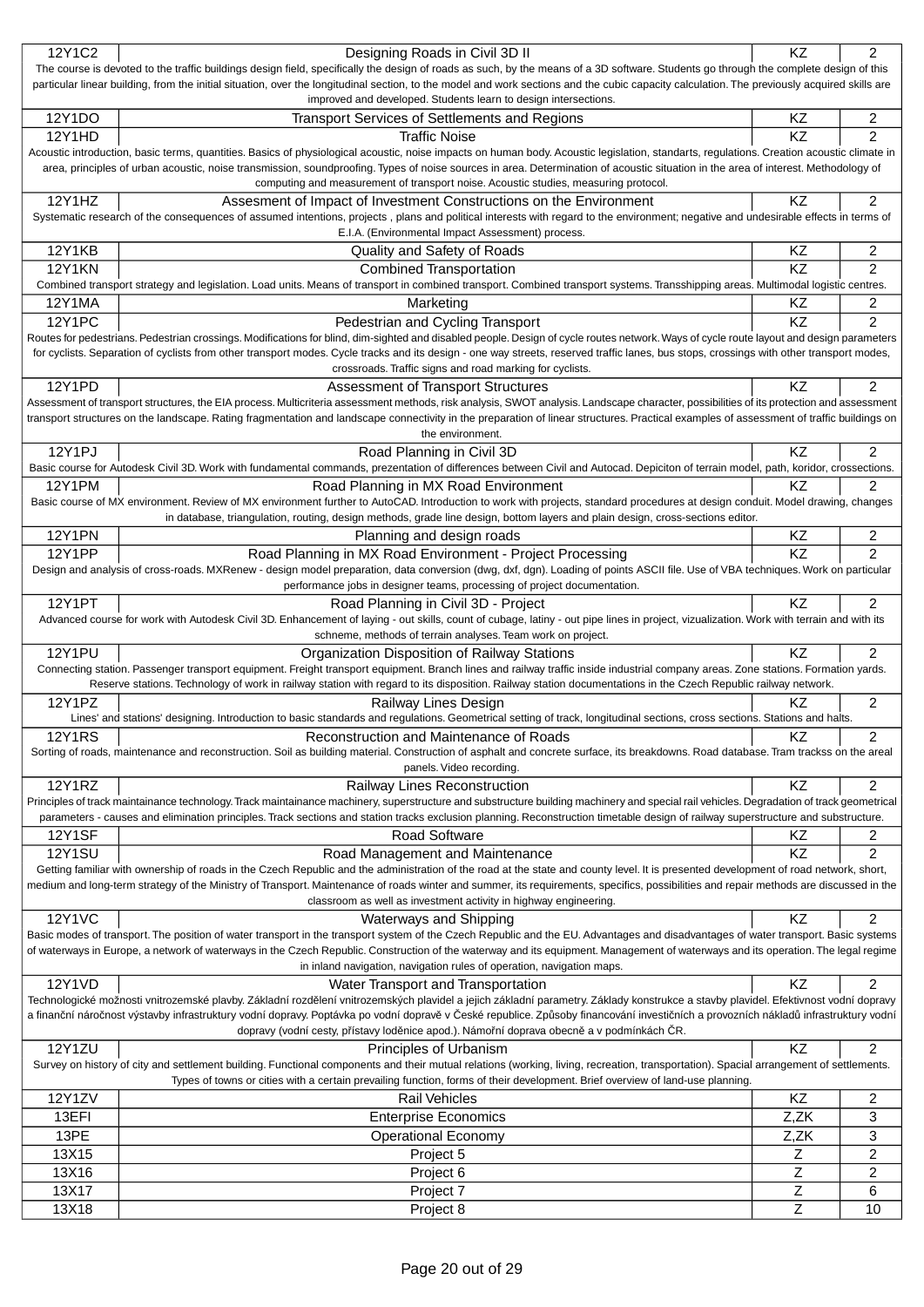| 13Y1BC         | Bourse, Stock, Investment Comanies                                                                                                                                                                                                                                                                                                                                                  | KZ     | 2              |
|----------------|-------------------------------------------------------------------------------------------------------------------------------------------------------------------------------------------------------------------------------------------------------------------------------------------------------------------------------------------------------------------------------------|--------|----------------|
| <b>13Y1EA</b>  | Economic - Energetic Analysis of Land Transport                                                                                                                                                                                                                                                                                                                                     | KZ     | 2              |
|                | Vehicle traction systems, traction-energetic properties, laws of vehicle motion, assessment of energy demands, traction-energetic conceptions, technical, economical and social aspects.                                                                                                                                                                                            |        |                |
| 13Y1EP         | Economics and Management of Postal Services                                                                                                                                                                                                                                                                                                                                         | KZ     | 2              |
|                | Special character of postal service and its impact on economic activity and company management. The position of the state as a regulator of liberalisation of postal service.                                                                                                                                                                                                       |        |                |
| <b>13Y1EV</b>  | <b>Public Sector Economy</b><br>Summary of basic economic findings, public goods - definition, public sector domains, state budget, taxes, public goods and externalities, externalities in transportation and their                                                                                                                                                                | KZ     | $\overline{c}$ |
|                | treatment, methods of assessment of public projects, transport projects and their funding, benefits of transport projects, the assessment of transport projects by the CBA method,                                                                                                                                                                                                  |        |                |
|                | HDM-4, CSHS.                                                                                                                                                                                                                                                                                                                                                                        |        |                |
| 13Y1HG         | <b>Economic Geography</b>                                                                                                                                                                                                                                                                                                                                                           | ΚZ     | $\overline{2}$ |
|                | Basic concepts of economic geography. Economy and territorial relations. Rules of functioning and development of socio-economic spheres as the standpoint of understanding the                                                                                                                                                                                                      |        |                |
|                | world economy.                                                                                                                                                                                                                                                                                                                                                                      |        |                |
| <b>13Y1KM</b>  | Crisis Management in Transportation                                                                                                                                                                                                                                                                                                                                                 | KZ     | 2              |
|                | Crisis situations in transport. Risk of extraordinary events in relation to transport. Measures in the case of the state economic mobilisation in the sphere of transport and telecommunications.<br>Organisation prerequisites for crisis solution in transportation. Technical means for liquidation of the consequences of extraordinary events in transport. Crisis management. |        |                |
| <b>13Y1MR</b>  | Managerial Decision-making                                                                                                                                                                                                                                                                                                                                                          | ΚZ     | 2              |
|                | Solution of decision-making issues. Basic concepts of decision-making theory, rational logistics for solution of decision-making issues in organisations - from identification of                                                                                                                                                                                                   |        |                |
|                | decision-making problems to assesment of different variants. Procedures of multi-criteria decision-making, choice of decision-making methods under risk and uncertainty. Choice of a                                                                                                                                                                                                |        |                |
|                | successful type of decision-making procedure.                                                                                                                                                                                                                                                                                                                                       |        |                |
| <b>13Y1MS</b>  | <b>Marketing Strategies</b>                                                                                                                                                                                                                                                                                                                                                         | KZ     | 2              |
| 13Y1MZ         | Management of the Environment                                                                                                                                                                                                                                                                                                                                                       | KZ     | 2              |
| 13Y1PD         | The Participation of Transport in Tourist Trade Management                                                                                                                                                                                                                                                                                                                          | KZ     | $\overline{c}$ |
|                | Tourist trade, transport, typology, market, marketing mix, transport service providers, contract cooperation, reservation systems, transport valuables, standard air carriers, low cost air                                                                                                                                                                                         |        |                |
|                | carriers, IATA, ICAO, road, water, rail transport.                                                                                                                                                                                                                                                                                                                                  |        |                |
| 13Y1PM         | Personal Management<br>Basic overview of leadership issue from the viewpoint of an employee as well as a manager. The accent at the experience of basic situations through a simulation game. Systemic                                                                                                                                                                              | KZ     | 2              |
|                | approach to the personal management, the assessment as a process, SWOT analysis, basic principles of personal management, theory and practice of motivation, managerial leadership                                                                                                                                                                                                  |        |                |
|                | styles.                                                                                                                                                                                                                                                                                                                                                                             |        |                |
| 13Y1PM2        | Personal Management 2                                                                                                                                                                                                                                                                                                                                                               | ΚZ     | 2              |
| <b>13Y1TC</b>  | <b>Techniques of Travel Services</b>                                                                                                                                                                                                                                                                                                                                                | KZ     | 2              |
|                | The aim, development and importance of tourism, outline of services in tourism with detailed analysis of transport services and means of transportation (air transport, waterway and                                                                                                                                                                                                |        |                |
|                | sea, road and railway transport).                                                                                                                                                                                                                                                                                                                                                   |        |                |
| 14DAPS         | Database and Presentation Systems<br>Database systems. E-R data model, relational data model, relational databases. Creation of a simple database application in the MS ACCESS environment. Creation of presentations                                                                                                                                                               | KZ     | 2              |
|                | by help of the PowerPoint environment - static snaps, simple animations, linking with other applications.                                                                                                                                                                                                                                                                           |        |                |
|                |                                                                                                                                                                                                                                                                                                                                                                                     |        |                |
|                |                                                                                                                                                                                                                                                                                                                                                                                     |        | 4              |
| 14IFS          | <b>Information Systems</b><br>The subject is specialized in theoretic and practical design resources and principles and information systems (IS) creation and realization. Students get knowledge of various information                                                                                                                                                            | ZK     |                |
|                | systems terminology, classification and characterization (process, transaction, knowledge, metainformation, etc.), IS projecting procedures, data/information computer proceeding                                                                                                                                                                                                   |        |                |
|                | technology by help of data structures, database systems and models. They obtain view of IS and information technologies technical infrastructure trends, understand IS architecture                                                                                                                                                                                                 |        |                |
|                | principles and purposes, human role in IS and possibilities of IS evaluation. In brief, they acquaint themselves with creation principles, architecture and standards of the state information                                                                                                                                                                                      |        |                |
|                | system.                                                                                                                                                                                                                                                                                                                                                                             |        |                |
| 14IP1          | Tutorial in Informatics 1                                                                                                                                                                                                                                                                                                                                                           | Ζ      | 2              |
|                | The course involves introductory theoretical part (basic terminology from information technologies, information theory, computer terminology, data damage protection, theft and<br>destruction, protection of computer network, security and legal problems relevant to information technologies, copyright and data protection law, computer criminality) and practical part       |        |                |
|                | according to the specialization.                                                                                                                                                                                                                                                                                                                                                    |        |                |
| 14IP2          | Tutorial in Informatics 2                                                                                                                                                                                                                                                                                                                                                           | KZ     | 2              |
|                | Knowledge systems. Expert systems and programmes based on knowledge, their architecture, knowledge representation, basic derivation and implementation methods. Interface for                                                                                                                                                                                                       |        |                |
|                | knowledge systems creation andt their design principles. Certainty and uncertainty in knowledge systems and different approaches to them. Common model of balances combination,                                                                                                                                                                                                     |        |                |
|                | fuzzy logics. Knowledge base design methods. Database and knowledge systems and their rules.<br>Information Systems in Transportation                                                                                                                                                                                                                                               | ΖK     | 4              |
| 14ISVD         | The subject's contents: information transmission processes, transmission security and reliability problems. Information protection, access control, authentification. Specification of                                                                                                                                                                                              |        |                |
|                | database and expert systems in transportation and telecommunication. Problems of user comfort in relation to interaction human-machine security and reliability, optionally with functional                                                                                                                                                                                         |        |                |
|                | properties of complex social and technical systems.                                                                                                                                                                                                                                                                                                                                 |        |                |
| 14RD           | Robotics in Transportation                                                                                                                                                                                                                                                                                                                                                          | ΖK     | 3              |
|                | The subject is focused on elementary components and their relations in robotics systems. Lessons starts with discussion of terms robot, industrial robot and follows acros terms of                                                                                                                                                                                                 |        |                |
|                | robot progress generations, mobile robots, robot kinematics, sensors, actuators, tactile recognition, transmissions, control systems, the role of arificial intellingence in robotics, robot                                                                                                                                                                                        |        |                |
|                | groups.                                                                                                                                                                                                                                                                                                                                                                             | KZ     |                |
| 14SSS          | Networks and Network Operating Systems<br>Acquaintance with operating and possibilities of computer networks and their services utilize is the subject target. Network topology, IP addressing, WAN networks, connection information                                                                                                                                                |        | 2              |
|                | (ping, trace route). Detailed familiarity with selected WIN NT, Novell, and Unix network environment in the second semester part. Introduction to server and workstations installation,                                                                                                                                                                                             |        |                |
|                | users and groups creation, folder structure creation, disc mapping, users protection, folders security, network printing, network security.                                                                                                                                                                                                                                         |        |                |
| 14TKMS         | <b>Telecommunication Systems</b>                                                                                                                                                                                                                                                                                                                                                    | Z,ZK   | 4              |
| 14TLK          | Telecommunications                                                                                                                                                                                                                                                                                                                                                                  | Z,ZK   | 4              |
|                | Telecommunication bases as cross-section branch create the subject's contents. During introduction, basic legislative conditions forming telecommunication market consistent with the                                                                                                                                                                                               |        |                |
|                | EU rules (selected parts of legislative and sub legislative standards, regulation and regulation frame) and existing and perspective telecommunication services characteristics are<br>lectured. In the second part, transmission and connecting system and terminal devices basic principles (analogue and digital systems, used modulations in view of PCM modulation             |        |                |
|                | and modulation predicative methods) and solution of modern connecting systems are explained. In the third part, network management principles from view of operational organization                                                                                                                                                                                                 |        |                |
|                | are briefly described.                                                                                                                                                                                                                                                                                                                                                              |        |                |
| 14X15<br>14X16 | Project 5<br>Project 6                                                                                                                                                                                                                                                                                                                                                              | Ζ<br>Ζ | 2<br>2         |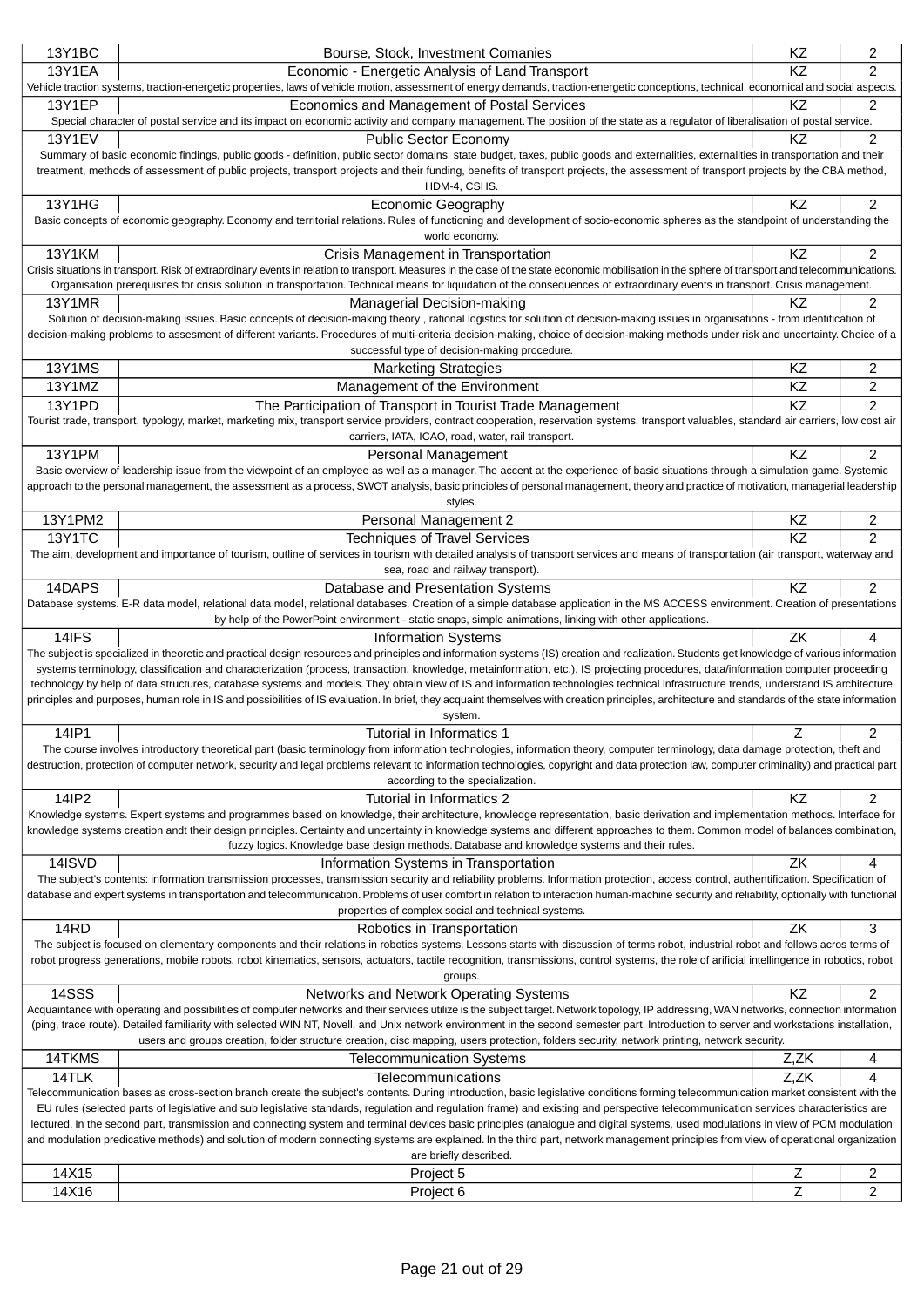|               |                                                                                                                                                                                                | Z         |                |
|---------------|------------------------------------------------------------------------------------------------------------------------------------------------------------------------------------------------|-----------|----------------|
| 14X17         | Project 7                                                                                                                                                                                      |           | 6              |
| 14X18         | Project 8                                                                                                                                                                                      | Z         | 10             |
| <b>14Y1AP</b> | Automatization in Mail                                                                                                                                                                         | KZ        | $\overline{2}$ |
|               | Technology of post shipment submission, transport, and delivery via physic and electronic way, virtual post operation. Technology of information transmission by electronic way,               |           |                |
|               | application of new information and communication technologies in an offer of permanent, mobile, and NGN e-communication networks, solutions to e-communication network interfaces,             |           |                |
|               | technological principles of end telecommunication devices.                                                                                                                                     |           |                |
| 14Y1AV        | Animation and Visualization                                                                                                                                                                    | KZ        | $\overline{c}$ |
|               |                                                                                                                                                                                                |           |                |
|               | Advanced modifications and modeling of NURBS, Patch objects, selection of objects (according to filter and properties). 3D Studio MAX systems and Space Warp objects. Atmospheric              |           |                |
|               | and other effects, rendering filters, Motion blur, advanced animations, Motion panel. Modeling for morphing and animation, bone formation, animation using Inverse Kinematics.                 |           |                |
| 14Y1BE        | <b>Barrierless Transport</b>                                                                                                                                                                   | KZ.       | 2              |
|               | The issue of barrierless accessible public transportation in terms of architectural barriers and also for transportation-technological point of view. Students will gain theoretical knowledge |           |                |
|               | of barrierless environment roads, railway stations, public transport stops, terminal buildings, vehicles, public transport, information and orientation systems and transportation technology. |           |                |
|               | Theoretical knowledge will be supplemented by practical examples.                                                                                                                              |           |                |
| 14Y1GD        | GIS and Maps Digitalization                                                                                                                                                                    | KZ        | 2              |
|               | Work with map sources and their creating. Maps digitalization and creation. Use and creation of other (non-graphic) information with use of databases. Interlinking external references        |           |                |
|               | with drawings containing maps.                                                                                                                                                                 |           |                |
|               |                                                                                                                                                                                                | KZ        | 2              |
| 14Y1HW        | <b>Computer Hardware</b>                                                                                                                                                                       |           |                |
|               | Computer architecture, basics of logical circuits design and their realization using FPGA. In detail, description of computer architecture and separate parts designing - controllers,         |           |                |
|               | arithmetic and logical units, I/O subsystem.                                                                                                                                                   |           |                |
| 14Y1K2        | Computer Aided Design 2 (AutoCAD, 3D, Map)                                                                                                                                                     | KZ        | $\overline{2}$ |
|               | 3D space handling, user setting creation, object sets creation, digitalization and filtering of map backgrounds, data work linked with external database and following map data analysis.      |           |                |
|               | Possibilities of raster backgrounds use.                                                                                                                                                       |           |                |
| <b>14Y1ND</b> | Databases Design and Programming                                                                                                                                                               | KZ        | $\overline{c}$ |
|               | Creation and sustaining of DB application, i.e. database design, basic graphical interface creation, and programming of requested application behaviour. Introduction to DB engine             |           |                |
|               | Jet, basics of programming in Visual Basic for Application language, DAO object models, and their use for programme-controlled database.                                                       |           |                |
| <b>14Y1NH</b> | Databases Design and Programming                                                                                                                                                               | KZ        | 2              |
|               | Students in this course will deepen their knowledge and skills in database design and learn the procedural extension of SQL, PL/SQL, which makes it possible to ensure data integrity          |           |                |
|               | on the level of the database engine.                                                                                                                                                           |           |                |
|               |                                                                                                                                                                                                |           |                |
| <b>14Y1NP</b> | Non-parametric 3D Modelling                                                                                                                                                                    | <b>KZ</b> | 2              |
|               | Work in 3D non-parametricmodeller (AutoCAD) environment, scenes rendering, creation of planar and volumetric objects, user setup creation, object data creation, work with data                |           |                |
|               | connected with external database. Basic definition of work with lights, materials and reflexes. Models presentation.                                                                           |           |                |
| 14Y10L        | <b>Linux Operating System</b>                                                                                                                                                                  | KZ        | $\overline{2}$ |
|               | Distributions. GNU/Linux system installation. X-window system. Rights - Users and Groups, ACL rights. Filesystems and file attributes. Programs and processes. Boot of OS, runlevels.          |           |                |
|               | Basic console commands. Configuration files. Managing SW system. Programs in graphic mode - tools for text, graphics, sound, video, communication. Services management. Principles             |           |                |
|               | of OS secure configuration. Remote administration.                                                                                                                                             |           |                |
| 14Y1OS        | <b>Operating Systems</b>                                                                                                                                                                       | KZ        | $\overline{2}$ |
|               | Operating systems, their function and architecture, process and memory management, virtual memory, threads, interprocess communication, synchronization, file systems, architecture            |           |                |
|               | of operating systems Win and Linux, start of PC and operating systems, networking, safety in OS, terminals in MS Win and Linux, batch files. Domains and workgroups in MS Win,                 |           |                |
|               | users and their rights, configuration of networks, Windows registry, remote desktop.                                                                                                           |           |                |
| <b>14Y1PG</b> | <b>Computer Graphics</b>                                                                                                                                                                       | ΚZ        | $\overline{2}$ |
|               | Basic formats of graphic and possibilities of their editing and mutual conversion. Use of individual types according to character of work. Work with editing programs (within the user         |           |                |
|               | level scope) using layers, DPI, colors. Basics of digital photography, scanning and computer technology like monitors and graphics cards.                                                      |           |                |
| 14Y1PJ        | C Programming Language                                                                                                                                                                         | KZ        | 2              |
|               |                                                                                                                                                                                                |           |                |
|               | C programming language. Preprocessor, basics of the C language (data types, syntax, commands), functions, pointes, dynamical memory allocation, string, files, structures and unions.          |           |                |
|               | Implementations of abstract data types (FIFO, LIFO, list), programming techniques (sorting, searching, recursion), using bitwise oprerators.                                                   |           |                |
| 14Y1PM        | Advanced Methods of Parametric Programming                                                                                                                                                     | KZ        | 2              |
|               | Assemblies programming - tools and methodology of working subassemblies and assemblies, sheet metal parts modelling, welded assemblies, pipelines, and distribution lines.                     |           |                |
|               | Photorealistic output rendering - physical and material properties, lighting sources. MKP - visual example.                                                                                    |           |                |
| 14Y1PVJ       | Programming in Java                                                                                                                                                                            | KZ        | 2              |
| <b>14Y1SP</b> | <b>Strategic Planning for E-Business</b>                                                                                                                                                       | KZ        | 2              |
| 14Y1TD        |                                                                                                                                                                                                | KZ        | 2              |
|               | Design Theory                                                                                                                                                                                  |           |                |
|               | In the course, the following aspects of design are treated: what are the characteristics of design problems; what is the structure of the design process; which forms of knowledge are         |           |                |
|               | used in design; which means of reasoning are used in design; what are the psychological structures used by designers; what is the role of external representations; and what is the            |           |                |
|               | nature and meaning of creativity in design? The theoretical background is based on two predominant notions of design: that of rational problem solving and reflection in action. Also,         |           |                |
|               | current trends in design theory (design as a social activity, design rationale, learning to design, computer support, and research by design) are treated in the course.                       |           |                |
| <b>14Y1TF</b> | <b>Technical Documentation</b>                                                                                                                                                                 | KZ        | 2              |
|               | In this course students will be introduced into photographic technique, photos editation and composition. In this course students will prepare 3 semestral projects, each of 10 - 20           |           |                |
|               | photos, size 15 x 20 to 20 x 30 cm on given themas from the area of architektura, technical artefakt in its natural environment and still-life.                                                |           |                |
| 14Y1TI        | Creating Interactive Internet Applications                                                                                                                                                     | KZ        | 2              |
|               | Possibilities of scripting language PHP. Overview of PHP language syntax, and functions. Analysis of finished scripts and demonstration of solutions. Your own application programmed          |           |                |
|               | in PHP language.                                                                                                                                                                               |           |                |
| 14Y1VB        | <b>Visual Basic</b>                                                                                                                                                                            | KZ        | 2              |
|               | Applications developing for Visual Basic on MS-Windows .NET platform with use of .NET libraries or Visual Studio tools for graphic or console mode. Further, creation of installation          |           |                |
|               | utilities for these applications. Work with VBA at superstructures creation for MS-Windows applications supporting VBA.                                                                        |           |                |
| 14Y1VM        | Development of Applications for Mobile Devices                                                                                                                                                 | KZ        | 2              |
|               | Object oriented programming, Java programming language, development environment, operating system Android, development application - widgets, containers, threads, menu,                       |           |                |
|               | permissions, services, GUI.                                                                                                                                                                    |           |                |
| 14Y1ZA        | Basics of Animation and Visualization                                                                                                                                                          | KZ        | 2              |
|               | 3D Studio MAX environment, 2D and 3D primitives. Tools for transformation and transformation control, tools for figurative constructing, and primitives modifications. NURBS curves            |           |                |
|               |                                                                                                                                                                                                |           |                |
|               | and surfaces, surface mapping and its types. Material editor, material of Standard kind, lights, cameras and their setup. Basic objects of Space Warp kind, creation of simple animation.      |           |                |
|               | Track View Editor. Output - rendering + rendering parameters setup.                                                                                                                            |           |                |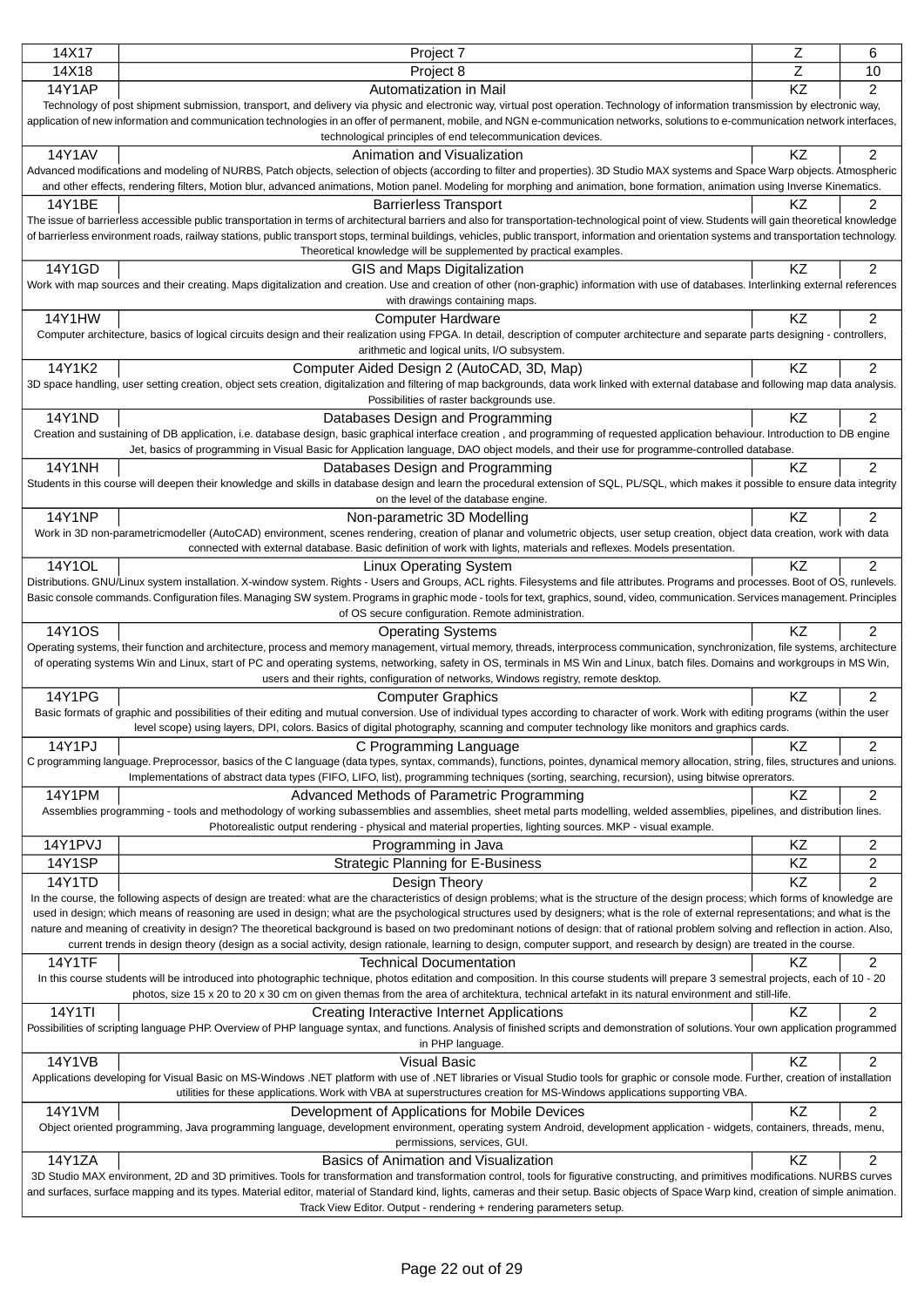|        | Fundamentals of parametric and adaptive modeling                                                                                                                                                                                                                                                                                                                       | KZ   | 2 |
|--------|------------------------------------------------------------------------------------------------------------------------------------------------------------------------------------------------------------------------------------------------------------------------------------------------------------------------------------------------------------------------|------|---|
|        | Basics of work at products and parts creation. Sketch drawing by help of geometric relations, parametric dimensions, creation of adaptive models from 2D sketches. Import and export                                                                                                                                                                                   |      |   |
|        | from and to another systems. Fundamentals of assemblies creation.                                                                                                                                                                                                                                                                                                      |      |   |
| 15J1A5 | Foreign Language - English 5                                                                                                                                                                                                                                                                                                                                           | Ζ    | 2 |
|        | The students of the Faculty of Transportation Sciences study two foreign languages one after another at the Department of Humanities. These courses aim at providing sufficient                                                                                                                                                                                        |      |   |
|        | knowledge to communicate about every-day matters but also to read and write and discuss professional and specialised issues.<:br> Both gradually chosen language courses                                                                                                                                                                                               |      |   |
|        | are ended with an exam (at the end of 4th and 8th semester; the TL (Air Traffic Control) specialisation students take an English exam only - at the end of 4th semester; the PP                                                                                                                                                                                        |      |   |
|        | (Professional Pilot) specialisation students take two exams in English - at the end of 4th and 6th semester). Those students who want to apply for the Air Traffic specializations are                                                                                                                                                                                 |      |   |
|        | recommended to enrol "English language" as their first choice. This is, however, not a guarantee for being excepted in the project study.<br>Our department provides courses                                                                                                                                                                                           |      |   |
|        | in English, German, French and Russian at different levels. The courses are also taught in our multimedia laboratory.                                                                                                                                                                                                                                                  |      |   |
| 15J1A6 | Foreign Language - English 6                                                                                                                                                                                                                                                                                                                                           | Ζ    | 2 |
|        | The students of the Faculty of Transportation Sciences study two foreign languages one after another at the Department of Humanities. These courses aim at providing sufficient                                                                                                                                                                                        |      |   |
|        | knowledge to communicate about every-day matters but also to read and write and discuss professional and specialised issues.<br>Both gradually chosen language courses                                                                                                                                                                                                 |      |   |
|        | are ended with an exam (at the end of 4th and 8th semester; the TL (Air Traffic Control) specialisation students take an English exam only - at the end of 4th semester; the PP                                                                                                                                                                                        |      |   |
|        | (Professional Pilot) specialisation students take two exams in English - at the end of 4th and 6th semester). Those students who want to apply for the Air Traffic specializations are<br>recommended to enrol "English language" as their first choice. This is, however, not a guarantee for being excepted in the project study.<br>Our department provides courses |      |   |
|        | in English, German, French and Russian at different levels. The courses are also taught in our multimedia laboratory.                                                                                                                                                                                                                                                  |      |   |
| 15J1A7 |                                                                                                                                                                                                                                                                                                                                                                        |      | 2 |
|        | Foreign Language - English 7                                                                                                                                                                                                                                                                                                                                           | Ζ    |   |
|        | The students of the Faculty of Transportation Sciences study two foreign languages one after another at the Department of Humanities. These courses aim at providing sufficient<br>knowledge to communicate about every-day matters but also to read and write and discuss professional and specialised issues.<br>Both gradually chosen language courses              |      |   |
|        | are ended with an exam (at the end of 4th and 8th semester; the TL (Air Traffic Control) specialisation students take an English exam only - at the end of 4th semester; the PP                                                                                                                                                                                        |      |   |
|        | (Professional Pilot) specialisation students take two exams in English - at the end of 4th and 6th semester). Those students who want to apply for the Air Traffic specializations are                                                                                                                                                                                 |      |   |
|        | recommended to enrol "English language" as their first choice. This is, however, not a guarantee for being excepted in the project study.<br>Our department provides courses                                                                                                                                                                                           |      |   |
|        | in English, German, French and Russian at different levels. The courses are also taught in our multimedia laboratory.                                                                                                                                                                                                                                                  |      |   |
| 15J1A8 | Foreign Language - English 8                                                                                                                                                                                                                                                                                                                                           | Z,ZK | 2 |
|        | The students of the Faculty of Transportation Sciences study two foreign languages one after another at the Department of Humanities. These courses aim at providing sufficient                                                                                                                                                                                        |      |   |
|        | knowledge to communicate about every-day matters but also to read and write and discuss professional and specialised issues.<br>Both gradually chosen language courses                                                                                                                                                                                                 |      |   |
|        | are ended with an exam (at the end of 4th and 8th semester; the TL (Air Traffic Control) specialisation students take an English exam only - at the end of 4th semester; the PP                                                                                                                                                                                        |      |   |
|        | (Professional Pilot) specialisation students take two exams in English - at the end of 4th and 6th semester). Those students who want to apply for the Air Traffic specializations are                                                                                                                                                                                 |      |   |
|        | recommended to enrol "English language" as their first choice. This is, however, not a guarantee for being excepted in the project study.<br>Our department provides courses                                                                                                                                                                                           |      |   |
|        | in English, German, French and Russian at different levels. The courses are also taught in our multimedia laboratory.                                                                                                                                                                                                                                                  |      |   |
| 15J1F5 | Foreign Language - French 5                                                                                                                                                                                                                                                                                                                                            | Ζ    | 2 |
|        | The students of the Faculty of Transportation Sciences study two foreign languages one after another at the Department of Humanities. These courses aim at providing sufficient                                                                                                                                                                                        |      |   |
|        | knowledge to communicate about every-day matters but also to read and write and discuss professional and specialised issues.<br>Both gradually chosen language courses                                                                                                                                                                                                 |      |   |
|        | are ended with an exam (at the end of 4th and 8th semester; the TL (Air Traffic Control) specialisation students take an English exam only - at the end of 4th semester; the PP                                                                                                                                                                                        |      |   |
|        | (Professional Pilot) specialisation students take two exams in English - at the end of 4th and 6th semester). Those students who want to apply for the Air Traffic specializations are                                                                                                                                                                                 |      |   |
|        | recommended to enrol "English language" as their first choice. This is, however, not a guarantee for being excepted in the project study.<br>Our department provides courses                                                                                                                                                                                           |      |   |
|        | in English, German, French and Russian at different levels. The courses are also taught in our multimedia laboratory.                                                                                                                                                                                                                                                  |      |   |
| 15J1F6 |                                                                                                                                                                                                                                                                                                                                                                        |      |   |
|        | Foreign Language - French 6                                                                                                                                                                                                                                                                                                                                            | Ζ    | 2 |
|        | The students of the Faculty of Transportation Sciences study two foreign languages one after another at the Department of Humanities. These courses aim at providing sufficient                                                                                                                                                                                        |      |   |
|        | knowledge to communicate about every-day matters but also to read and write and discuss professional and specialised issues.<:br> Both gradually chosen language courses                                                                                                                                                                                               |      |   |
|        | are ended with an exam (at the end of 4th and 8th semester; the TL (Air Traffic Control) specialisation students take an English exam only - at the end of 4th semester; the PP                                                                                                                                                                                        |      |   |
|        | (Professional Pilot) specialisation students take two exams in English - at the end of 4th and 6th semester). Those students who want to apply for the Air Traffic specializations are                                                                                                                                                                                 |      |   |
|        | recommended to enrol "English language" as their first choice. This is, however, not a guarantee for being excepted in the project study.<br>Our department provides courses                                                                                                                                                                                           |      |   |
|        | in English, German, French and Russian at different levels. The courses are also taught in our multimedia laboratory.                                                                                                                                                                                                                                                  |      |   |
| 15J1F7 | Foreign Language - French 7                                                                                                                                                                                                                                                                                                                                            | Ζ    | 2 |
|        | The students of the Faculty of Transportation Sciences study two foreign languages one after another at the Department of Humanities. These courses aim at providing sufficient                                                                                                                                                                                        |      |   |
|        | knowledge to communicate about every-day matters but also to read and write and discuss professional and specialised issues.<br>Both gradually chosen language courses                                                                                                                                                                                                 |      |   |
|        | are ended with an exam (at the end of 4th and 8th semester; the TL (Air Traffic Control) specialisation students take an English exam only - at the end of 4th semester; the PP                                                                                                                                                                                        |      |   |
|        | (Professional Pilot) specialisation students take two exams in English - at the end of 4th and 6th semester). Those students who want to apply for the Air Traffic specializations are                                                                                                                                                                                 |      |   |
|        | recommended to enrol "English language" as their first choice. This is, however, not a guarantee for being excepted in the project study.<br>Our department provides courses                                                                                                                                                                                           |      |   |
|        | in English, German, French and Russian at different levels. The courses are also taught in our multimedia laboratory.                                                                                                                                                                                                                                                  |      |   |
| 15J1F8 | Foreign Language - French 8                                                                                                                                                                                                                                                                                                                                            | Z,ZK | 2 |
|        | The students of the Faculty of Transportation Sciences study two foreign languages one after another at the Department of Humanities. These courses aim at providing sufficient                                                                                                                                                                                        |      |   |
|        | knowledge to communicate about every-day matters but also to read and write and discuss professional and specialised issues.<br>Both gradually chosen language courses                                                                                                                                                                                                 |      |   |
|        | are ended with an exam (at the end of 4th and 8th semester; the TL (Air Traffic Control) specialisation students take an English exam only - at the end of 4th semester; the PP                                                                                                                                                                                        |      |   |
|        | (Professional Pilot) specialisation students take two exams in English - at the end of 4th and 6th semester). Those students who want to apply for the Air Traffic specializations are                                                                                                                                                                                 |      |   |
|        | recommended to enrol "English language" as their first choice. This is, however, not a guarantee for being excepted in the project study.<br>Our department provides courses<br>in English, German, French and Russian at different levels. The courses are also taught in our multimedia laboratory.                                                                  |      |   |
|        |                                                                                                                                                                                                                                                                                                                                                                        |      |   |
| 15J1N5 | Foreign Language - German 5                                                                                                                                                                                                                                                                                                                                            | Ζ    | 2 |
|        | The students of the Faculty of Transportation Sciences study two foreign languages one after another at the Department of Humanities. These courses aim at providing sufficient<br>knowledge to communicate about every-day matters but also to read and write and discuss professional and specialised issues.<br>Both gradually chosen language courses              |      |   |
|        | are ended with an exam (at the end of 4th and 8th semester; the TL (Air Traffic Control) specialisation students take an English exam only - at the end of 4th semester; the PP                                                                                                                                                                                        |      |   |
|        | (Professional Pilot) specialisation students take two exams in English - at the end of 4th and 6th semester). Those students who want to apply for the Air Traffic specializations are                                                                                                                                                                                 |      |   |
|        | recommended to enrol "English language" as their first choice. This is, however, not a guarantee for being excepted in the project study.<br>Our department provides courses                                                                                                                                                                                           |      |   |
|        | in English, German, French and Russian at different levels. The courses are also taught in our multimedia laboratory.                                                                                                                                                                                                                                                  |      |   |
| 15J1N6 | Foreign Language - German 6                                                                                                                                                                                                                                                                                                                                            | Ζ    | 2 |
|        | The students of the Faculty of Transportation Sciences study two foreign languages one after another at the Department of Humanities. These courses aim at providing sufficient                                                                                                                                                                                        |      |   |
|        | knowledge to communicate about every-day matters but also to read and write and discuss professional and specialised issues.<br>Both gradually chosen language courses                                                                                                                                                                                                 |      |   |
|        | are ended with an exam (at the end of 4th and 8th semester; the TL (Air Traffic Control) specialisation students take an English exam only - at the end of 4th semester; the PP                                                                                                                                                                                        |      |   |
|        | (Professional Pilot) specialisation students take two exams in English - at the end of 4th and 6th semester). Those students who want to apply for the Air Traffic specializations are                                                                                                                                                                                 |      |   |
|        | recommended to enrol "English language" as their first choice. This is, however, not a guarantee for being excepted in the project study.<br>Our department provides courses<br>in English, German, French and Russian at different levels. The courses are also taught in our multimedia laboratory.                                                                  |      |   |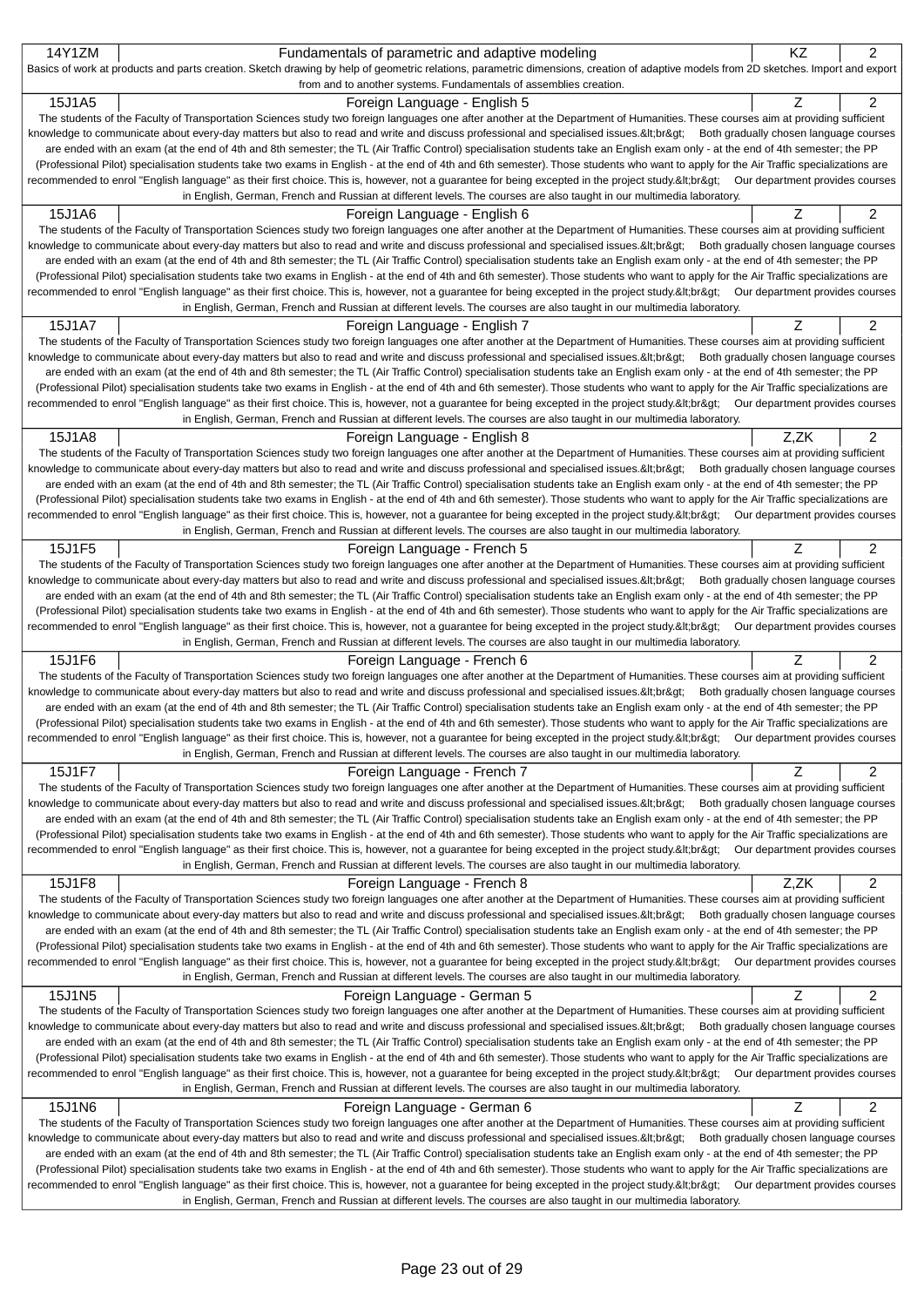| 15J1N7<br>Foreign Language - German 7                                                                                                                                                                                         |      |                         |
|-------------------------------------------------------------------------------------------------------------------------------------------------------------------------------------------------------------------------------|------|-------------------------|
|                                                                                                                                                                                                                               | Ζ    | 2                       |
| The students of the Faculty of Transportation Sciences study two foreign languages one after another at the Department of Humanities. These courses aim at providing sufficient                                               |      |                         |
| knowledge to communicate about every-day matters but also to read and write and discuss professional and specialised issues.<br>Both gradually chosen language courses                                                        |      |                         |
| are ended with an exam (at the end of 4th and 8th semester; the TL (Air Traffic Control) specialisation students take an English exam only - at the end of 4th semester; the PP                                               |      |                         |
| (Professional Pilot) specialisation students take two exams in English - at the end of 4th and 6th semester). Those students who want to apply for the Air Traffic specializations are                                        |      |                         |
| recommended to enrol "English language" as their first choice. This is, however, not a guarantee for being excepted in the project study.<br>Our department provides courses                                                  |      |                         |
| in English, German, French and Russian at different levels. The courses are also taught in our multimedia laboratory.                                                                                                         |      |                         |
| 15J1N8<br>Foreign Language - German 8                                                                                                                                                                                         | Z.ZK | 2                       |
| The students of the Faculty of Transportation Sciences study two foreign languages one after another at the Department of Humanities. These courses aim at providing sufficient                                               |      |                         |
| knowledge to communicate about every-day matters but also to read and write and discuss professional and specialised issues.<br>Both gradually chosen language courses                                                        |      |                         |
| are ended with an exam (at the end of 4th and 8th semester; the TL (Air Traffic Control) specialisation students take an English exam only - at the end of 4th semester; the PP                                               |      |                         |
| (Professional Pilot) specialisation students take two exams in English - at the end of 4th and 6th semester). Those students who want to apply for the Air Traffic specializations are                                        |      |                         |
| recommended to enrol "English language" as their first choice. This is, however, not a guarantee for being excepted in the project study.<br>Our department provides courses                                                  |      |                         |
| in English, German, French and Russian at different levels. The courses are also taught in our multimedia laboratory.                                                                                                         |      |                         |
| 15J1R5<br>Foreign Language - Russian 5                                                                                                                                                                                        | Ζ    | 2                       |
| The students of the Faculty of Transportation Sciences study two foreign languages one after another at the Department of Humanities. These courses aim at providing sufficient                                               |      |                         |
| knowledge to communicate about every-day matters but also to read and write and discuss professional and specialised issues.<br>Both gradually chosen language courses                                                        |      |                         |
| are ended with an exam (at the end of 4th and 8th semester; the TL (Air Traffic Control) specialisation students take an English exam only - at the end of 4th semester; the PP                                               |      |                         |
| (Professional Pilot) specialisation students take two exams in English - at the end of 4th and 6th semester). Those students who want to apply for the Air Traffic specializations are                                        |      |                         |
| recommended to enrol "English language" as their first choice. This is, however, not a guarantee for being excepted in the project study.<br>Our department provides courses                                                  |      |                         |
| in English, German, French and Russian at different levels. The courses are also taught in our multimedia laboratory.                                                                                                         |      |                         |
| 15J1R6<br>Foreign Language - Russian 6                                                                                                                                                                                        | Ζ    | 2                       |
| The students of the Faculty of Transportation Sciences study two foreign languages one after another at the Department of Humanities. These courses aim at providing sufficient                                               |      |                         |
| knowledge to communicate about every-day matters but also to read and write and discuss professional and specialised issues.<br>Both gradually chosen language courses                                                        |      |                         |
| are ended with an exam (at the end of 4th and 8th semester; the TL (Air Traffic Control) specialisation students take an English exam only - at the end of 4th semester; the PP                                               |      |                         |
| (Professional Pilot) specialisation students take two exams in English - at the end of 4th and 6th semester). Those students who want to apply for the Air Traffic specializations are                                        |      |                         |
| recommended to enrol "English language" as their first choice. This is, however, not a guarantee for being excepted in the project study.<br>Our department provides courses                                                  |      |                         |
| in English, German, French and Russian at different levels. The courses are also taught in our multimedia laboratory.                                                                                                         |      |                         |
| 15J1R7<br>Foreign Language - Russian 7                                                                                                                                                                                        | Ζ    | 2                       |
| The students of the Faculty of Transportation Sciences study two foreign languages one after another at the Department of Humanities. These courses aim at providing sufficient                                               |      |                         |
| knowledge to communicate about every-day matters but also to read and write and discuss professional and specialised issues.<br>Both gradually chosen language courses                                                        |      |                         |
| are ended with an exam (at the end of 4th and 8th semester; the TL (Air Traffic Control) specialisation students take an English exam only - at the end of 4th semester; the PP                                               |      |                         |
| (Professional Pilot) specialisation students take two exams in English - at the end of 4th and 6th semester). Those students who want to apply for the Air Traffic specializations are                                        |      |                         |
| recommended to enrol "English language" as their first choice. This is, however, not a guarantee for being excepted in the project study.<br>Our department provides courses                                                  |      |                         |
| in English, German, French and Russian at different levels. The courses are also taught in our multimedia laboratory.                                                                                                         |      |                         |
| 15J1R8<br>Foreign Language - Russian 8                                                                                                                                                                                        | Z,ZK | 2                       |
| The students of the Faculty of Transportation Sciences study two foreign languages one after another at the Department of Humanities. These courses aim at providing sufficient                                               |      |                         |
| knowledge to communicate about every-day matters but also to read and write and discuss professional and specialised issues.<br>Both gradually chosen language courses                                                        |      |                         |
|                                                                                                                                                                                                                               |      |                         |
| are ended with an exam (at the end of 4th and 8th semester; the TL (Air Traffic Control) specialisation students take an English exam only - at the end of 4th semester; the PP                                               |      |                         |
| (Professional Pilot) specialisation students take two exams in English - at the end of 4th and 6th semester). Those students who want to apply for the Air Traffic specializations are                                        |      |                         |
| recommended to enrol "English language" as their first choice. This is, however, not a guarantee for being excepted in the project study.<br>Our department provides courses                                                  |      |                         |
| in English, German, French and Russian at different levels. The courses are also taught in our multimedia laboratory.                                                                                                         |      |                         |
| 15J1S5<br>Foreign Language - Spanish 5                                                                                                                                                                                        | Z    | 2                       |
| The students of the Faculty of Transportation Sciences study two foreign languages one after another at the Department of Humanities. These courses aim at providing sufficient                                               |      |                         |
| knowledge to communicate about every-day matters but also to read and write and discuss professional and specialised issues.<br>Both gradually chosen language courses                                                        |      |                         |
| are ended with an exam (at the end of 4th and 8th semester; the TL (Air Traffic Control) specialisation students take an English exam only - at the end of 4th semester; the PP                                               |      |                         |
| (Professional Pilot) specialisation students take two exams in English - at the end of 4th and 6th semester). Those students who want to apply for the Air Traffic specializations are                                        |      |                         |
| recommended to enrol "English language" as their first choice. This is, however, not a guarantee for being excepted in the project study.<br>Our department provides courses                                                  |      |                         |
| in English, German, French and Russian at different levels. The courses are also taught in our multimedia laboratory.                                                                                                         |      |                         |
| 15J1S6<br>Foreign Language - Spanish 6                                                                                                                                                                                        | Ζ    | 2                       |
| The students of the Faculty of Transportation Sciences study two foreign languages one after another at the Department of Humanities. These courses aim at providing sufficient                                               |      |                         |
| knowledge to communicate about every-day matters but also to read and write and discuss professional and specialised                                                                                                          |      |                         |
| issues.<br>Both gradually chosen language courses are ended with an exam (at the end of 4th and 8th semester; the                                                                                                             |      |                         |
| TL (Air Traffic Control) specialisation students take an English exam only - at the end of 4th semester; the PP (Professional Pilot) specialisation students take two exams in English -                                      |      |                         |
| at the end of 4th and 6th semester). Those students who want to apply for the Air Traffic specializations are recommended to enrol "English language" as their first choice. This is,                                         |      |                         |
| however, not a guarantee for being excepted in the project study.<br>Our department provides courses in English,                                                                                                              |      |                         |
| German, French and Russian at different levels. The courses are also taught in our multimedia laboratory.                                                                                                                     |      |                         |
| 15J1S7<br>Foreign Language - Spanish 7                                                                                                                                                                                        | Z    | $\overline{\mathbf{c}}$ |
| The students of the Faculty of Transportation Sciences study two foreign languages one after another at the Department of Humanities. These courses aim at providing sufficient                                               |      |                         |
| knowledge to communicate about every-day matters but also to read and write and discuss professional and specialised                                                                                                          |      |                         |
| issues.<br>Both gradually chosen language courses are ended with an exam (at the end of 4th and 8th semester; the                                                                                                             |      |                         |
| TL (Air Traffic Control) specialisation students take an English exam only - at the end of 4th semester; the PP (Professional Pilot) specialisation students take two exams in English -                                      |      |                         |
| at the end of 4th and 6th semester). Those students who want to apply for the Air Traffic specializations are recommended to enrol "English language" as their first choice. This is,                                         |      |                         |
| however, not a guarantee for being excepted in the project study.&Itbr>     Our department provides courses in English,                                                                                                       |      |                         |
| German, French and Russian at different levels. The courses are also taught in our multimedia laboratory.                                                                                                                     |      |                         |
| 15J1S8<br>Foreign Language - Spanish 8                                                                                                                                                                                        | Z,ZK | 2                       |
| The students of the Faculty of Transportation Sciences study two foreign languages one after another at the Department of Humanities. These courses aim at providing sufficient                                               |      |                         |
| knowledge to communicate about every-day matters but also to read and write and discuss professional and specialised                                                                                                          |      |                         |
| issues.<br>Both gradually chosen language courses are ended with an exam (at the end of 4th and 8th semester; the                                                                                                             |      |                         |
| TL (Air Traffic Control) specialisation students take an English exam only - at the end of 4th semester; the PP (Professional Pilot) specialisation students take two exams in English -                                      |      |                         |
| at the end of 4th and 6th semester). Those students who want to apply for the Air Traffic specializations are recommended to enrol "English language" as their first choice. This is,                                         |      |                         |
| however, not a guarantee for being excepted in the project study.<br>@ur department provides courses in English,<br>German, French and Russian at different levels. The courses are also taught in our multimedia laboratory. |      |                         |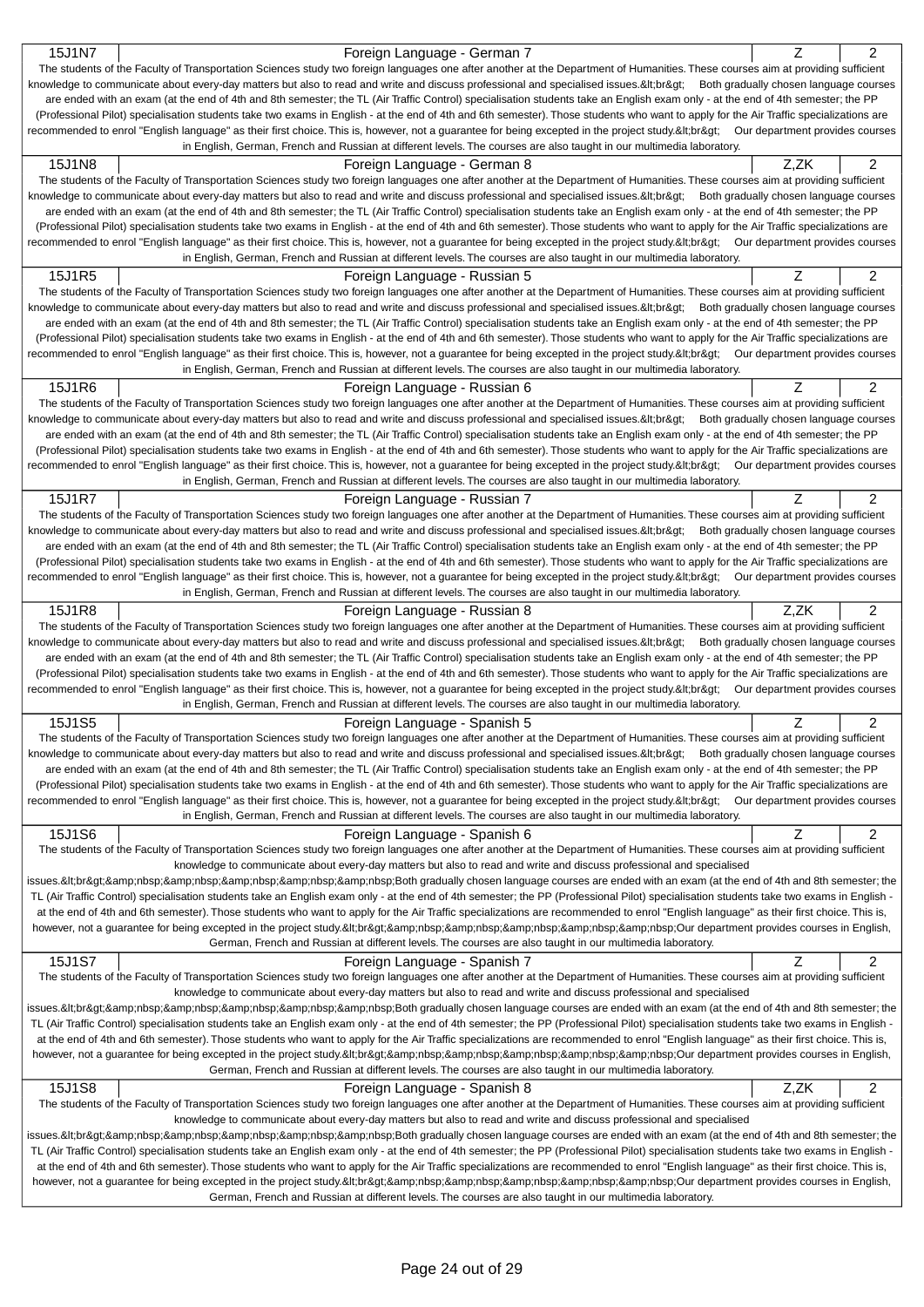| 15JA2B        | Foreign Language - English (exam 2)                                                                                                                                                                                                                                                                                                                                       | ZK             | 0                       |
|---------------|---------------------------------------------------------------------------------------------------------------------------------------------------------------------------------------------------------------------------------------------------------------------------------------------------------------------------------------------------------------------------|----------------|-------------------------|
| 15JF2B        | Foreign Language - French (exam 2)                                                                                                                                                                                                                                                                                                                                        | ZK             | 0                       |
| 15JN2B        | Foreign Language - German (exam 2)                                                                                                                                                                                                                                                                                                                                        | ZK             | 0                       |
| 15JR2B        | Foreign Language - Russian (exam 2)                                                                                                                                                                                                                                                                                                                                       | ZK             | 0                       |
| 15JS2B        | Foreign Language - Spanish (exam 2)                                                                                                                                                                                                                                                                                                                                       | ZK             | 0                       |
| 15X15         | Project 5                                                                                                                                                                                                                                                                                                                                                                 | Z              | 2                       |
| 15X16         | Project 6                                                                                                                                                                                                                                                                                                                                                                 | Ζ              | 2                       |
| 15X17         | Project 7                                                                                                                                                                                                                                                                                                                                                                 | Ζ              | 6                       |
| 15X18         | Project 8                                                                                                                                                                                                                                                                                                                                                                 | $\overline{z}$ | 10                      |
| 15Y1BO        | Work Safety and Health Protection in Transportation                                                                                                                                                                                                                                                                                                                       | KZ             | $\overline{2}$          |
|               | Fundamental legislative, definition of terms, risks and possible health damage, working conditions and health protection with focus on transportation. Health protection programmes,                                                                                                                                                                                      |                |                         |
|               | health insurance of home and foreign business trips, statistics, working practice.                                                                                                                                                                                                                                                                                        |                |                         |
| 15Y1DP        | <b>Transportation Psychology</b>                                                                                                                                                                                                                                                                                                                                          | KZ             | 2                       |
| <b>15Y1DU</b> | History of Art and Society                                                                                                                                                                                                                                                                                                                                                | KZ             | $\overline{2}$          |
|               | History of art - definitions, terminology, division into periods. Architecture, fine arts, design. Situation in Central Europe, today in the Czech Republic. Stations, bridges, industrial<br>buildings. Design of transport vehicles.                                                                                                                                    |                |                         |
| 15Y1DZ        | <b>History of Railway</b>                                                                                                                                                                                                                                                                                                                                                 | KZ             | $\overline{2}$          |
|               | Horse-drawn railways, steam railways, railway network development in the 2nd half of 19th century, regional railways epoch, railways of the "First Republic", electric traction, World                                                                                                                                                                                    |                |                         |
|               | War II railways, railway development in the 2nd half of 20th century, high-speed railway origins, railway lines closing, important long-distance train connections, railway lines construction,                                                                                                                                                                           |                |                         |
|               | railway accidents, railway junctions. Excursions and projections.                                                                                                                                                                                                                                                                                                         |                |                         |
| 15Y1EH        | European Integration within Historical Context                                                                                                                                                                                                                                                                                                                            | KZ             | $\overline{2}$          |
|               | Versailles system, formation of new states. Europe and the powers, League of Nations. European policy in the 1920s. Fascism, nacism, communism. Little Entente, its principles and                                                                                                                                                                                        |                |                         |
|               | goals. Europe after Hitler's getting to power, system of bilateral agreements. Decline of the LN. Rearrangement of powers during WWII. Cold war and its consequences for Europe.                                                                                                                                                                                          |                |                         |
| 15Y1FD        | New quality of French-German relationship - a driving power of starting European integration.                                                                                                                                                                                                                                                                             | ΚZ             |                         |
|               | French Area Studies and Transportation<br>France - geography and regions, transport infrastructure. Paris and its sights, city public transport. Road traffic, motorways, railway traffic, TGV, air traffic, specialised terminology.                                                                                                                                     |                | $\overline{c}$          |
|               | French society and culture. Current political system. System of education, studying in France. Selected authors of French literature. French gastronomy.                                                                                                                                                                                                                  |                |                         |
| 15Y1FJ        | French as a foreign language                                                                                                                                                                                                                                                                                                                                              | KZ             | $\overline{\mathbf{c}}$ |
| 15Y1HD        | History of City Mass Transport                                                                                                                                                                                                                                                                                                                                            | KZ             | $\overline{2}$          |
|               | History of city mass transport in the world, development of tram, bus and trolley-bus systems. History of transport networks in the world, current trends and developments of tariff and                                                                                                                                                                                  |                |                         |
|               | clearance systems. History of city transport in Prague and Brno. History of tram, bus and trolley-bus operation systems in the Czech Republic and Slovakia.                                                                                                                                                                                                               |                |                         |
| <b>15Y1HE</b> | Work Hygiene and Ergonomics in Traffic                                                                                                                                                                                                                                                                                                                                    | KZ             | 2                       |
|               | Basic knowledge of occupational hygiene and ergonomics, and their application in transport. Working environment factors, and the influence of these factors on health of workers.                                                                                                                                                                                         |                |                         |
|               | Creation and protection of working conditions that do not damage public health. Mutual links: man-machine-environment. Adaptation of technology to possibilities and skills of a man.<br>Practical examples from the field of transportation; relevant legislature.                                                                                                       |                |                         |
| <b>15Y1HL</b> | History of Civil Aviation                                                                                                                                                                                                                                                                                                                                                 | KZ             | 2                       |
|               | Beginnings of flying, development of aircrafts lighter than air. Beginnings of aircrafts heavier than air. Czechoslovak aviation pioneers. Development of airports in the Czech Republic.                                                                                                                                                                                 |                |                         |
|               | World airports. Famous aviators. Helicopters. CSA airplanes. Development of aircrafts in Czechoslovakia between the years 1945-1989. Classic era of aviation. Golden era of civil                                                                                                                                                                                         |                |                         |
|               | aviation. Modern era of civil aviation. Airline companies. Supersonic flying.                                                                                                                                                                                                                                                                                             |                |                         |
| 15Y1IM        | Intercultural management                                                                                                                                                                                                                                                                                                                                                  | KZ             | 2                       |
| 15Y1LU        | Logics of Engineer's Judgement                                                                                                                                                                                                                                                                                                                                            | KZ             | $\overline{2}$          |
|               | Logical structure of engineer's judgement, its propositional and predicative logical base. Solutions of logical tasks through the methods of truthfulness and semantic analysis charts.                                                                                                                                                                                   |                |                         |
|               | Venn's diagram method. Logical basis for network design for the solution of technical tasks.                                                                                                                                                                                                                                                                              |                |                         |
| 15Y1OC        | <b>Crucial Moments of Czechs</b>                                                                                                                                                                                                                                                                                                                                          | KZ             | 2                       |
|               | The contemporary view of crucial moments of the more than a thousand-year long history of western Slavs in Central Europe stressing the relations with bordering nations and with<br>Europe as a whole. Formation and strengthening of the P emysl state. The lands of the Czech Crown as a part of the Habsburgh monarchy. Political programmes in the 19th century      |                |                         |
|               | and formation of Czechoslovakia. Disputes over the sense of Czech history. Changes of the power structure of Europe in the 20th century regarding the position of our lands.                                                                                                                                                                                              |                |                         |
| <b>15Y1PF</b> | French as a foreign language, Improvers level                                                                                                                                                                                                                                                                                                                             | ΚZ             | 2                       |
| <b>15Y1RE</b> | <b>Oral Communication</b>                                                                                                                                                                                                                                                                                                                                                 | KZ             | 2                       |
| <b>15Y1SN</b> | Sociology of Violence                                                                                                                                                                                                                                                                                                                                                     | KZ             | 2                       |
| <b>15Y1VV</b> | Origins and Development of Cars                                                                                                                                                                                                                                                                                                                                           | KZ             | 2                       |
|               | Road development statistics in technical, economical, cultural, political and ecological context. Focus on vehicle technology, development of its technical level; history of different makes.                                                                                                                                                                            |                |                         |
|               | Development of relevant legislature and transport infrastructure. Social and cultural aspects of transportation. History of unrealised or non-standard transportation solutions, alternative                                                                                                                                                                              |                |                         |
|               | propulsion and fuels.                                                                                                                                                                                                                                                                                                                                                     |                |                         |
| 15Y1ZD        | <b>Radiation in Traffic</b>                                                                                                                                                                                                                                                                                                                                               | KZ             | 2                       |
|               | Health protection against radiation in traffic.                                                                                                                                                                                                                                                                                                                           |                |                         |
| 16X15         | Project 5                                                                                                                                                                                                                                                                                                                                                                 | Ζ              | 2                       |
| 16X16         | Project 6                                                                                                                                                                                                                                                                                                                                                                 | Ζ              | 2                       |
| 16X17         | Project 7                                                                                                                                                                                                                                                                                                                                                                 | Ζ              | 6                       |
| 16X18         | Project 8                                                                                                                                                                                                                                                                                                                                                                 | Ζ              | 10                      |
| <b>16Y1AV</b> | Automobile Aerodynamics                                                                                                                                                                                                                                                                                                                                                   | KZ             | 2                       |
| <b>16Y1KA</b> | Vehicle and Motorcycle Design                                                                                                                                                                                                                                                                                                                                             | KZ             | $\overline{2}$          |
|               | Inputs for decission-making on vehicle concept type and character, description of project procedure. Vehicle construction and its computer back up. Possibilities of vehicle concepts,<br>concept of power units. Legislative preconditions of vehicle projection, legislation. Preconditions of the construction of motorcycles, passenger vehicles, lorries, and buses. |                |                         |
| 16Y1KJ        | <b>Railroad Vehicles</b>                                                                                                                                                                                                                                                                                                                                                  | ΚZ             | 2                       |
|               | 21st century mobility. Recent construction of railroad, city and intercity public vehicles, future and present situation, speed as a solution, maglev. From principle to design and construction;                                                                                                                                                                         |                |                         |
|               | some realization in the world. Division and ways of drive, efficient electronics, changers, railroad traction, energetic calculation. Railroad safety signalling systems, railroad vehicle and                                                                                                                                                                            |                |                         |
|               | infrastructure compliance (interference). Testing.                                                                                                                                                                                                                                                                                                                        |                |                         |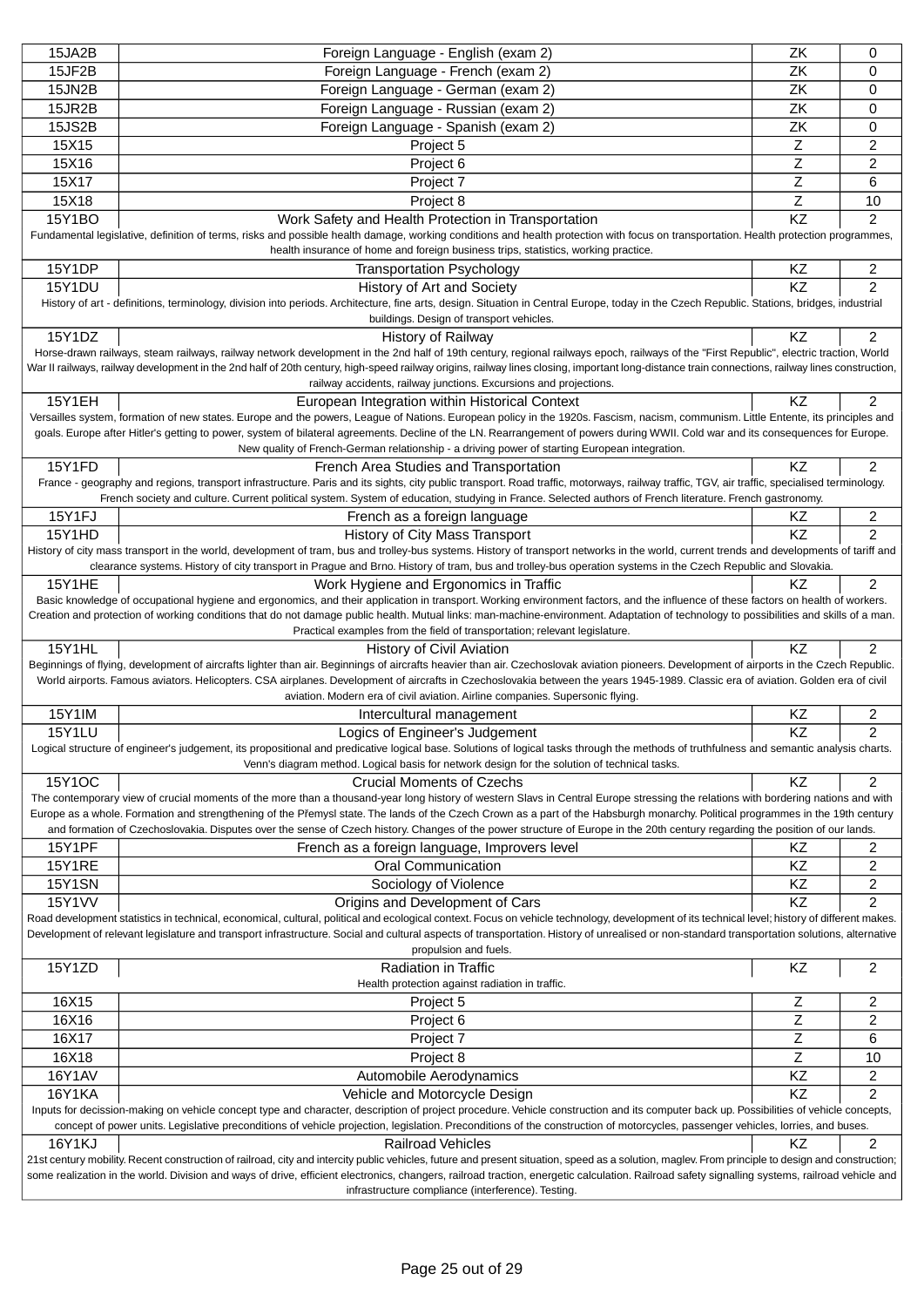| <b>16Y1KP</b> | Car Body Design with Respect to Passive Safety of Vehicles                                                                                                                                                                                                                                                                                           | KZ   | $\overline{2}$ |
|---------------|------------------------------------------------------------------------------------------------------------------------------------------------------------------------------------------------------------------------------------------------------------------------------------------------------------------------------------------------------|------|----------------|
|               | This subject concerns principles of car body design with respect to passve safety, deformation zones' properties within accidents and legislative. Car body frames and integral body                                                                                                                                                                 |      |                |
|               | frame design, construction of apportionable body parts and their juncture, variation of forces in operation mode, bending and torsion, body dynamics, principles of controlled deformation,                                                                                                                                                          |      |                |
|               | restraint systems, biomechanics of injury, injury mechanisms and injury seriousness.                                                                                                                                                                                                                                                                 |      |                |
| 16Y1LZ        | Vehicle Testing and Legislation                                                                                                                                                                                                                                                                                                                      | KZ   | 2              |
|               | National and international legislation concerning technical roadworthiness of vehicles. Procedures of homologation. Types of testing according to the stage of development (prototype,                                                                                                                                                               |      |                |
|               | type, homologation and operating life). Types of testing according to function (brakes, noise, exhalation, passive safety, driving properties, power). Types of testing according to                                                                                                                                                                 |      |                |
|               | compatibility (components, sets, units). Testing methodologies and ways of evaluation.                                                                                                                                                                                                                                                               |      |                |
| 16Y1MV        | Material Application in Industry                                                                                                                                                                                                                                                                                                                     | KZ   | 2              |
| <b>16Y1NV</b> | Configuration and Calculation of Vehicle Structures                                                                                                                                                                                                                                                                                                  | KZ   | $\overline{2}$ |
| 16Y1PB        | Vehicle Passive Safety                                                                                                                                                                                                                                                                                                                               | KZ   | $\overline{c}$ |
| 16Y1PD        | <b>Traction Elements of Vehicles</b>                                                                                                                                                                                                                                                                                                                 | KZ   | 2              |
|               | Principal characteristics of combustion engines. Principal characteristics of blade jet engines. Traction characteristics of surface devices output tranfer. Mechanical tranfer of output.                                                                                                                                                           |      |                |
|               | Hydraulic transfer of output, hydrostatic, hydrodynamic with different coupling settings. Dieselelectric tranfer of output.                                                                                                                                                                                                                          |      |                |
| <b>16Y1PR</b> | <b>Industrial Design</b>                                                                                                                                                                                                                                                                                                                             | KZ   | 2              |
| 16Y1PV        | Operation, Construction and Maintenance of Vehicles                                                                                                                                                                                                                                                                                                  | KZ   | $\overline{2}$ |
|               | Methods of vehicle production. Vehicle maintenance. Vehicle diagnostics. Maintenence and repair plans. Engine maintenance and emission measurement. Transmission mechanism.                                                                                                                                                                          |      |                |
|               | General principles of engine diagnostics.                                                                                                                                                                                                                                                                                                            |      |                |
| 16Y1RE        | Control and Electronic Vehicle Systems                                                                                                                                                                                                                                                                                                               | KZ   | $\overline{2}$ |
|               | Elementary concepts of regulation. Tools for analytical solution, linear system description. Basic types of a regulator (PID), properties, advantages, disadvantages, function. Conventional                                                                                                                                                         |      |                |
|               | and hybrid drive control. Electric drive. Vehicle communication bus (CAN, LIN, FlexRay, ISObus, KWP2000 protocole etc.). Vehicle electronic control, safety, communication and                                                                                                                                                                       |      |                |
|               | comfort systems.                                                                                                                                                                                                                                                                                                                                     |      |                |
| <b>16Y1RV</b> | <b>Railroad Vehicles Driving</b><br>Electric circuits in railroad vehicles. Railroad vehicle parametres regulation. Servicing and operation of the railroad vehicles. Rail traction technology. Solution of emergency situations.                                                                                                                    | KZ   | 2              |
|               | Searching and solving faults.                                                                                                                                                                                                                                                                                                                        |      |                |
| 16Y1TJ        | <b>Technological Quality Aspects</b>                                                                                                                                                                                                                                                                                                                 | KZ   | 2              |
|               | Certification and acreditation. Quality management. Standards of Quality Management and its application. Quality system creation. Tools and methods of quality improvement. Conformity                                                                                                                                                               |      |                |
|               | verification. Environmental certification. Workplace certification. QMS integration. Classification, certification of products and producers.                                                                                                                                                                                                        |      |                |
| <b>16Y1TR</b> | Theory of Railroad Vehicle Driving                                                                                                                                                                                                                                                                                                                   | KZ   | 2              |
|               | Legislation in railroad transportation. Technical condition of railroad vehicles and responsibility for their condition. Railroad traffic regulations. Railroad traffic safety. Signal systems.                                                                                                                                                      |      |                |
|               | Radiocommunication system. Powering system. Power distribution.                                                                                                                                                                                                                                                                                      |      |                |
| 16Y1TZ        | <b>Transporting Devices</b>                                                                                                                                                                                                                                                                                                                          | KZ   | 2              |
|               | Flow of masses, material transport technology, loose material transport - conveyors with tractive elements, conveyors without tractive elements, transport of piece material - continual                                                                                                                                                             |      |                |
|               | transport devices, cyclic transport devices, crane mechanisms, steel constructions. Vertical transport, transport in mines, long-distance conveyor belt transport.                                                                                                                                                                                   |      |                |
|               |                                                                                                                                                                                                                                                                                                                                                      |      |                |
| 16Y1ZG        | Introduction into Applied Computer Graphics                                                                                                                                                                                                                                                                                                          | KZ   | 2              |
|               | Computer graphics, division and applications with emphasis on transport, including development and research. Colours, colour perception, colour schemes, models, principles of 2D                                                                                                                                                                    |      |                |
|               | and 3D generation, elementary algorithms for graphic data workout. Visualisation principles and tasks, technics, graphics and visualisation HW basics. Introduction to 2D and 3D                                                                                                                                                                     |      |                |
|               | graphics software.                                                                                                                                                                                                                                                                                                                                   |      |                |
| 16Y1ZL        | Vehicle Testing, Legislation and Construction                                                                                                                                                                                                                                                                                                        | KZ   | 2              |
|               | Vehicle, bus and motorbike costruction, aggregate computing, driving resistance, build and parameters of traction, constructional arrangement of personal cars, trucks, buses, motorbikes,                                                                                                                                                           |      |                |
|               | legislation in the EU and in the world, technical legislation creation, testing methods, vehicle tests, accelerated tests, mathematical modelling in testing.                                                                                                                                                                                        |      |                |
| 16Y1ZR        | Principles of Transportation Machinery Control                                                                                                                                                                                                                                                                                                       | ΚZ   | 2              |
|               | Combustion engine characteristics. Piston combustion engines - external and full- scale characteristics, factors affecting power and effectivenes. Regulation and control.                                                                                                                                                                           |      |                |
| 17LGS         | Logistics                                                                                                                                                                                                                                                                                                                                            | Z.ZK | 4              |
|               | As an integrated managerial system of circular and transfer flows, logistics form new ways of partnership between production and business organization on one hand, and material                                                                                                                                                                     |      |                |
|               | and information carriers on the other hand. This subject is focused on:<br>\r\n <ul>\r\n<li>Concept of logistics, its development and principles\r\n<li>Logistics systems</li></li></ul>                                                                                                                                                             |      |                |
|               | units, logistics chain\r\n <li>Logistics coupling, logistics methods and technologies, decision making in the logistics managerial systems\r\n<li>Marketing as a basic tool in the</li></li>                                                                                                                                                         |      |                |
|               | logistics managerial systems, marketing survey, marketing offer, marketing evaluation techniques and completion marketing planning\r\n <li>Status of transportation in the logistics<br/>system\r\n<li>Information flows in the logistics chain\r\n</li></li>                                                                                        |      |                |
|               |                                                                                                                                                                                                                                                                                                                                                      |      |                |
| 17TEC         | <b>Technology of Transport</b>                                                                                                                                                                                                                                                                                                                       | Z,ZK | 4              |
|               | Course deals with foundations of technology and management of transportation proceses. It is concerning mainly in way and organization transfer of persons and goods on the defined<br>transport network by moving of transport means through the transport ways. It connects on knowledges of transport and handling tools from tke first period of |      |                |
|               | study.<br><br>\r\nStudy is concerning on these questions from technology of single sorts of transportation:\r\n <ul>\r\n<li>most important terms of transfer process,</li></ul>                                                                                                                                                                      |      |                |
|               | particularities,and using indicators,\r\n <li>making and using of basing technologic plans and tools,\r\n<li>combination and integration of sorts of transportation into transport</li></li>                                                                                                                                                         |      |                |
|               | systems,\r\n <li>using knowledges of system analyses and kybernetics in management of transportation process\r\n</li>                                                                                                                                                                                                                                |      |                |
| 17X15         | Project 5                                                                                                                                                                                                                                                                                                                                            | Ζ    | 2              |
| 17X16         | Project 6                                                                                                                                                                                                                                                                                                                                            | Ζ    | 2              |
| 17X17         | Project 7                                                                                                                                                                                                                                                                                                                                            | Ζ    | 6              |
| 17X18         | Project 8                                                                                                                                                                                                                                                                                                                                            | Z    | 10             |
| <b>17Y1AF</b> |                                                                                                                                                                                                                                                                                                                                                      | KZ   | 2              |
|               | Alternative Forms of Transportation Project Financing<br>There will be specifed such forms of financing in transportation, where the public sector body perform the final debtor, i. e. debtor payments come from its budget, but the final debtor                                                                                                   |      |                |
|               | is not a direct participant of the transaction and it is not the counterparty of the financial institute which provides the funding. Issue of securities as an alternative source of transportation                                                                                                                                                  |      |                |
|               | project.                                                                                                                                                                                                                                                                                                                                             |      |                |
| 17Y1BB        | Banks and Banking                                                                                                                                                                                                                                                                                                                                    | KZ   | $\overline{c}$ |
|               | Banks and banking system. Balance sheet, income statement, bank's capital and its functions. Banking risks. Banking products. Interest types, pay-off and loan securing, financial loan                                                                                                                                                              |      |                |
|               | products. Banking deposit products. Banking payment-clearing products. Financial intermediation, open-end and closed-end funds, collective investment schemes. Central bank and                                                                                                                                                                      |      |                |
| 17Y1BC        | its role. Bank regulation and supervision. International banking.<br>Bourse, Stock and Investment Companies                                                                                                                                                                                                                                          | KZ   | $\overline{2}$ |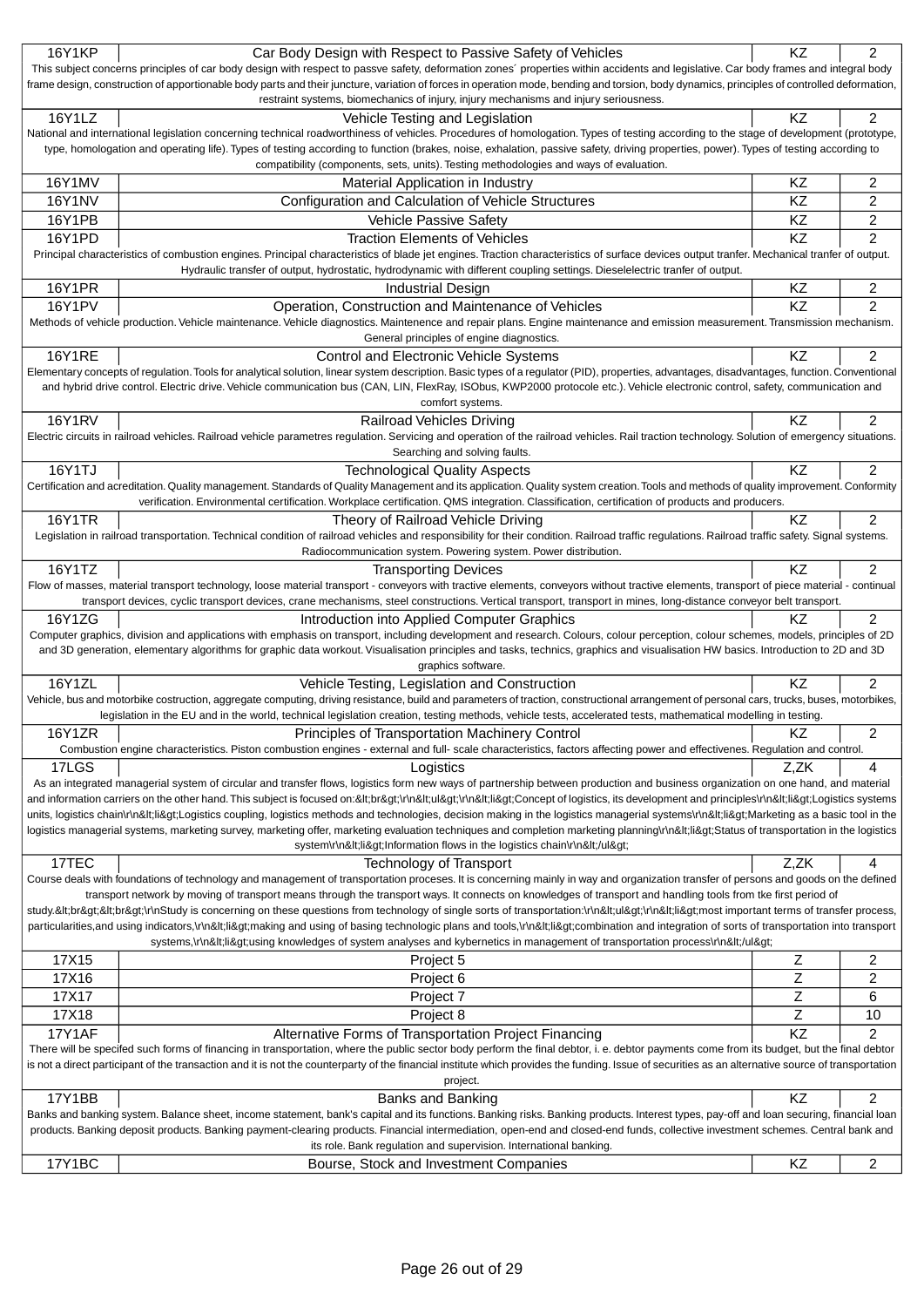|               | <b>Transport Geography</b>                                                                                                                                                                                                 | KZ          | 2              |
|---------------|----------------------------------------------------------------------------------------------------------------------------------------------------------------------------------------------------------------------------|-------------|----------------|
| 17Y1DG        |                                                                                                                                                                                                                            |             |                |
|               | Transport and reciprocal relations between economical development and the transport system. Arrangement of transport infrastructure as a result of long-term relationship. Railway,                                        |             |                |
|               | road, water, air and combined transportation, cooperatiom betwen them; services offered.                                                                                                                                   |             |                |
| <b>17Y1DN</b> | <b>Transportation of Dangerous Goods</b>                                                                                                                                                                                   | KZ          | 2              |
|               | Classification, filling, packing, marking, sending, carrying and receiving dangerous goods, technical requirements and certification for transport means and drivers; safety requirements.                                 |             |                |
| 17Y1DP        | <b>Transportation Policy and Strategy</b>                                                                                                                                                                                  | ΚZ          | 2              |
|               | Current state of transportation as a system; development of transport infrastructure, mobile technical platforms, transport law, transport financing, transport territory services, transport                              |             |                |
|               | safety and security, social development and research - all in the context of EU.                                                                                                                                           |             |                |
|               |                                                                                                                                                                                                                            |             |                |
| 17Y1DZ        | <b>Transported Commodities Cognization</b>                                                                                                                                                                                 | KZ          | 2              |
|               | Useful features. Quality. Testing. Standardization. Features relevant for the transport. Packing. Stress. Protection of goods and damage prevention during the carriage. Optimization                                      |             |                |
|               | of the choice and effective transport means utility.                                                                                                                                                                       |             |                |
| <b>17Y1HO</b> | Heuristic Methods in Optimization Problems                                                                                                                                                                                 | KZ          | 2              |
|               | Introduction and overview of heuristic methods, exact approaches for solving the Traveling Salesman Problem (TSP), Lagrangean approach, assignment problem, algorithm of Little,                                           |             |                |
|               | vehicle routing problem (VRP) - derivation from the TSP, classical heuristics solving the VRP, local search methods, Tabu Search method, genetic algorithms in location problems and                                       |             |                |
|               |                                                                                                                                                                                                                            |             |                |
|               | its enhancements.                                                                                                                                                                                                          |             |                |
| <b>17Y1LL</b> | Logistics of Passenger and Freight Air Transport                                                                                                                                                                           | ΚZ          | 2              |
|               | Logistics airline passenger and cargo. Aircraft and airport terminals for passenger and cargo transport. Airlines in terms of logistics systems. Aerial transport process passengers and                                   |             |                |
|               | air cargo. Information systems in air transport. Global distribution systems.                                                                                                                                              |             |                |
| <b>17Y1ND</b> | <b>Maritime Transportation</b>                                                                                                                                                                                             | ΚZ          | 2              |
|               | History and importance of the maritime transportation, theoretical discipline in maritime transportation, seafaring vessels, maritime ports and their utilization, inland logistic centre and                              |             |                |
|               |                                                                                                                                                                                                                            |             |                |
|               | maritime ports, transport corridors and link by maritime, river and rail transport I and II, global maritime corridors, logistics of maritime transportation, maritime transportation and smart                            |             |                |
|               | containers, ITS in maritime transport.                                                                                                                                                                                     |             |                |
| 17Y1ZC        | Transportation in Tourism                                                                                                                                                                                                  | KZ          | 2              |
|               | Tourist trade - its branches and typology. Market and marketing. Transport services in terms of tourist trade, scheduled and other kinds of transport, relations between carriers and                                      |             |                |
|               | travel agencies. Specific transport services. Low cost airlines. Reservation and information systems. Modern kinds of transport and tourism. Rent a Car. Economical analysis.                                              |             |                |
| 17ZTD         |                                                                                                                                                                                                                            |             |                |
|               | Introduction to Theory of Transport                                                                                                                                                                                        | Z,ZK        | 4              |
| 18X15         | Project 5                                                                                                                                                                                                                  | Ζ           | 2              |
| 18X16         | Project 6                                                                                                                                                                                                                  | Z           | 2              |
| 18X17         | Project 7                                                                                                                                                                                                                  | Ζ           | 6              |
|               |                                                                                                                                                                                                                            |             |                |
| 18X18         | Project 8                                                                                                                                                                                                                  | $\mathsf Z$ | 10             |
| 18Y1AM        | Anatomy, Mobility and Safety of Man                                                                                                                                                                                        | KZ          | $\overline{2}$ |
|               | Survey of tissues. Anatomical structure and growth of bones. Articular joint. Remodelling of bone tissue. Anatomical structure of muscles. Blood circulation and nervous system. Structure                                 |             |                |
|               | and biomechanics of muscular-skeletal system. Injury of human organs and musculo-skeletal system during traffic accidents. Mobility of ill and injured man and his treatment. Human                                        |             |                |
|               | joint prostheses. Protective means and traffic safety regulations.                                                                                                                                                         |             |                |
| <b>18Y1AN</b> | <b>Traffic Accidents Analysis</b>                                                                                                                                                                                          | KZ          | 2              |
|               |                                                                                                                                                                                                                            |             |                |
|               | Analysis a road traffic accident as a physical process with its own regularities, quantities and applications. Basic types of accidents in terms of analytical approach. Preparing documents                               |             |                |
|               | for analysis. Vehicle road-holding. Tyre adhesion. Conditions of car collisions. Analysis of wheel traces. Basic analysis of road traffic accident processes in space and time.                                            |             |                |
| 18Y1D1        | Dynamics of Routes and Vehicles 1                                                                                                                                                                                          | KZ          | 2              |
|               | Theory and analysis of vibration of multimass systems. Dynamical model of vehicle and interaction with transport structure. Assessment of structure vibration and allowable criteria.                                      |             |                |
|               | Vibroisolation and absorbers of dynamical effects. Methods of experimental dynamics. FEM in structure dynamics.                                                                                                            |             |                |
| 18Y1EM1       | <b>Experimental Methods 1</b>                                                                                                                                                                                              | KZ          | 2              |
|               |                                                                                                                                                                                                                            |             |                |
| 18Y1EM2       | <b>Experimental Methods 2</b>                                                                                                                                                                                              |             |                |
| <b>18Y1EV</b> |                                                                                                                                                                                                                            | KZ          | 2              |
|               | Experimental Methods and Numerical Modelling                                                                                                                                                                               | KZ          | 2              |
|               | Physical properties measured in structural mechanics and dynamics. Principles of strain gauge measurement. Theory of photoelasticimetry, experimental methods in structural dynamics.                                      |             |                |
|               |                                                                                                                                                                                                                            |             |                |
|               | Basic principles of numerical methods in structural mechanics and dynamics. Finite element method in statics and dynamics. Geometry development, discretization to elements, types                                         |             |                |
|               | of structural elements. Boundary conditions. Material models. Solution of problems.                                                                                                                                        |             |                |
| 18Y1EZ        | Experimental Methods and Testing of Constructions                                                                                                                                                                          | KZ          | 2              |
| <b>18Y1MK</b> | Finite Element Method and Its Application                                                                                                                                                                                  | KZ          | 2              |
|               | Variational principles of solid mechanics used in finite element method. Types of finite elements and their applicability in different problems. Shape functions for selected elements.                                    |             |                |
|               | Direct generation, meshing of solid models. Boundary conditions and loads. Methods for solving large systems of algebraic equations. Preprocessor, solution pass, postprocessor.                                           |             |                |
|               |                                                                                                                                                                                                                            |             |                |
| <b>18Y1MT</b> | <b>Engineering Materials</b>                                                                                                                                                                                               | ΚZ          | 2              |
|               | Systematic overview of main classes of materials used in technical design. In addition to main classes of materials, i. e. metals, ceramics, polymers and composites, attention is paid                                    |             |                |
|               | to biological materials and to biomimetics. Integral approach to material selection process is also demonstrated based on so called Ashby's selection charts.                                                              |             |                |
| <b>18Y1NM</b> | <b>Numerical Modelling</b>                                                                                                                                                                                                 | ΚZ          | 2              |
|               | Introduction to Finite Element Method computational software in general. Philosophy behind the ANSYS software package. Development of the model geometry. Modification and                                                 |             |                |
|               | Boolean operations with basic geometrical primitives. Import and cleanup of geometry imported from other CAE systems. Definition of material properties. Element types. From                                               |             |                |
|               | geometrical model to finite element model (mesh generation). Loading and boundary conditions. Selected basic problems (statical analysis, mode shapes and frequency analysis).                                             |             |                |
|               |                                                                                                                                                                                                                            |             |                |
|               | Introduction to nonlinear problems (contact analysis, plasticity).                                                                                                                                                         |             |                |
| 18Y1P1        | Design of Structures 1                                                                                                                                                                                                     | KZ          | 2              |
|               | Deformations of beam elements, virtual work. Strength method. Frame analysis by strength method. Deformation method. Frame analysis by deformation method. Simple planar grid.                                             |             |                |
|               | Beam on elastic Winkler's foundation. Calculation of beam on elastic foundation. Basics of the mathematical elasticity. Wall as a structural element. Plate as a structural member.                                        |             |                |
|               | Statical function of shells. Examples of calculations.                                                                                                                                                                     |             |                |
| 18Y1PA        | <b>Computer Simulations and Road Traffic Accident Analysis</b>                                                                                                                                                             | KZ          | 2              |
|               | Analysis of traffic accidents by means of PC-Crash and Impulz Expert 2000 applications. Introduction to principles and mathematic models used in basic tasks solutions within computing                                    |             |                |
|               |                                                                                                                                                                                                                            |             |                |
|               | systems. Vehicle movement simulation. Kinematic versus dynamic models. Basics of software use for analysis of road tolls and their reconstruction, model solutions of particular tasks,                                    |             |                |
|               | problems of boundary conditions.                                                                                                                                                                                           |             |                |
| 18Y1PK        | <b>Projection of Structures</b>                                                                                                                                                                                            | KZ          | 2              |
|               | Regulations and laws in project planning. Basic construction material and elements used in systems of structures. Loading of structures. Static function of basic structure elements.                                      |             |                |
|               | Construction systems. Concrete, steel and wooden constructions. Ground and foundation. Civil engineering and engineering structures. Transporting pipelines systems. Numerical<br>analysis. of structures using computers. |             |                |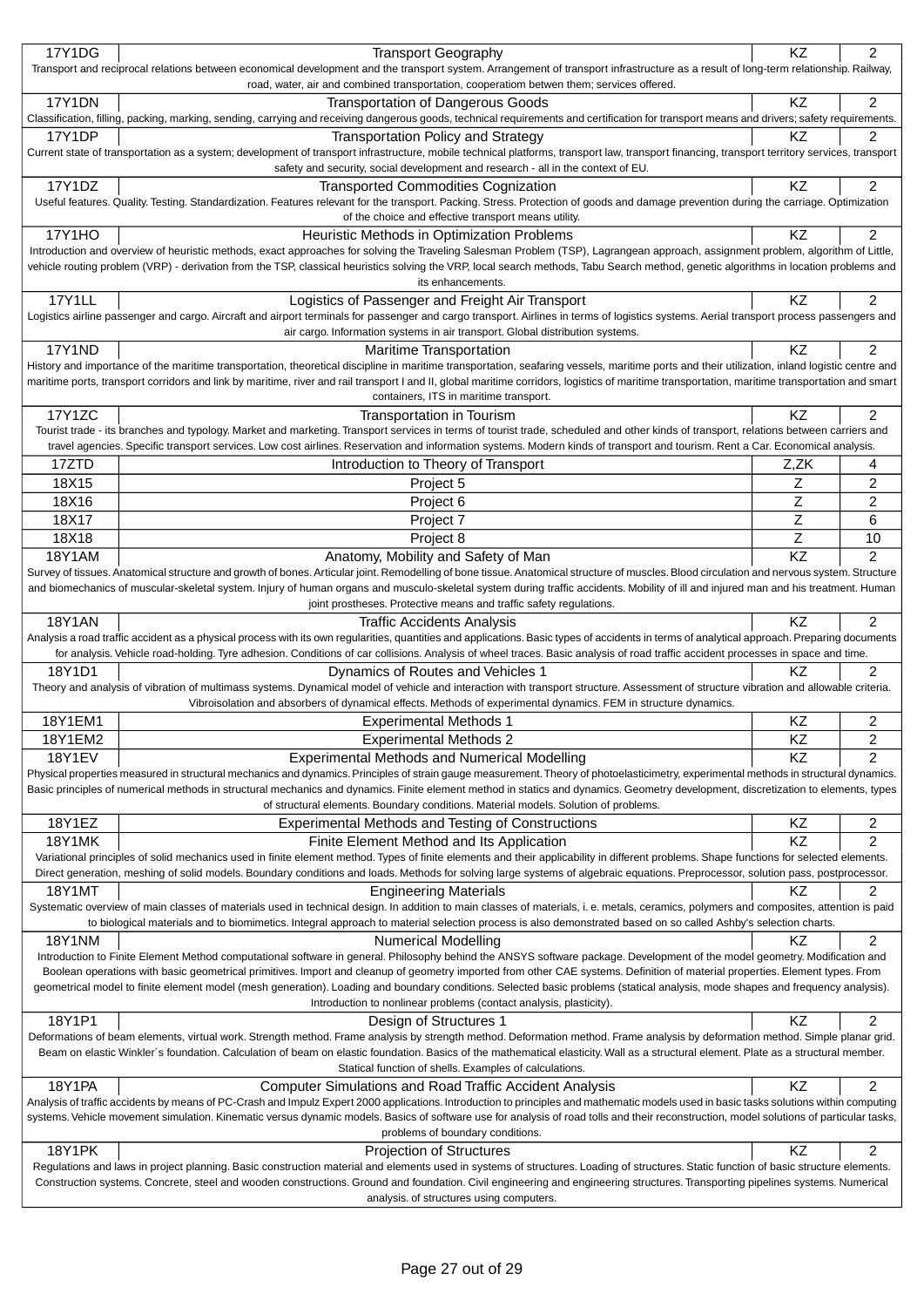| <b>18Y1PN</b> |                                                                                                                                                                                                |                 |                |
|---------------|------------------------------------------------------------------------------------------------------------------------------------------------------------------------------------------------|-----------------|----------------|
|               | Prevention of Road Traffic Accidents                                                                                                                                                           | KZ              | 2              |
|               | Systematic accident causes with focus on education. Typical examples of unsuitable street pattern creating places of frequent road accidents. Car defects causing road accidents;              |                 |                |
|               | possibilities to reduce the risk of accidents. Influence of speed. Pedestrians. Visibility.                                                                                                    |                 |                |
| <b>18Y1SN</b> | <b>Statically Nondeterminated Structures</b>                                                                                                                                                   | KZ              | $\overline{2}$ |
|               | Deformations of the beam element, virtual work. Strength method. Frame analysis by strength method. Deformation method. Frame analysis by deformation method. Simple planar                    |                 |                |
|               | grid. Beam on elastic Winkler's foundation. Calculation beam on elastic foundation. Basement of the mathematical elasticity. Calculation of walls. Calculation of plates. Cylindrical          |                 |                |
|               | shells. Examples of calculations.                                                                                                                                                              |                 |                |
| <b>18Y1TK</b> | Theory of Structures                                                                                                                                                                           | KZ              | 2              |
| <b>18Y1UK</b> | Introduction of Rail Vehicles                                                                                                                                                                  | $\overline{KZ}$ | $\overline{2}$ |
|               | Basic characteristics and parameters rail transport systems - railway and urban transport. Basis driving mechanics rail vehicles - equation of motion train and unit trains. Rolling and       |                 |                |
|               | track resistance. Total running resistance. Acceleration force. Analyzing driving cycle rail vehicle. Speed-power diagrams and characteristics rail vehicle - hydromechanic, hydrodynamic      |                 |                |
|               | and electric drive. Design concept rail vehicles and drive of wheel set.                                                                                                                       |                 |                |
| <b>18Y1VF</b> | Numerical and Experimental Modelling in Transportation                                                                                                                                         | KZ              | $\overline{2}$ |
|               | Virtual work and variational principles in numerical modelling. Finite element method. Method of boundary elements and final strips. Application of programme systems for analysis of          |                 |                |
|               | behaviour of structures in transport. Model similarity. Strain gauge measuring. Optical method. Mechanical properties and phenomena observed experimentally. Measuring of transport            |                 |                |
|               | objects. Elaboration and processing of experimental values.                                                                                                                                    |                 |                |
| 18Y1ZD        | Basics of Two-Dimensional Design                                                                                                                                                               | KZ              | 2              |
|               | The comprehensive teaching method includes primary creative principles and the introduction to the logic of free shapes in the plane. The "step-by-step"procedure passing from simple          |                 |                |
|               | relatioships to more complex ones. The topics are closed by two-dimensional variations on basic conceptual elements and other tasks of the creative character.                                 |                 |                |
| 18Y1ZT        | Basics of Three-Dimensional Design                                                                                                                                                             | ΚZ              | 2              |
|               | The design tasks focus first on the three-dimensional design in defined space. The next step is the synthesis of the internal space with three-dimensional elements and correct shape          |                 |                |
|               | modelling.                                                                                                                                                                                     |                 |                |
| 20BSS         | Safety and Reliability of Systems                                                                                                                                                              | ZK              | 3              |
|               | Basic theory of reliability and safety with special regard to information and automation equipments used in transportation safety systems. The aspects of reliability and safety systems       |                 |                |
|               | analysis and synthesis are taken into account. A special interest is given to problems of human subject - artificial system (namely of the transportation nature) interaction reliability.     |                 |                |
| 20OPM         | Optimization and Modeling                                                                                                                                                                      | Z,ZK            | 3              |
|               | The concept of decision making. Linear and non-linear optimization, Structural, dynamic and stochastic programming. Definition of optimization task, problems arising within the bodies        |                 |                |
|               | of economics and technology that results in the task of linear programming, classical transportation problem, geometric interpretation of the tasks of linear programming, simplex method,     |                 |                |
|               | their concept and techniques. Complex decision making based on the metodologies of the theory of games, decision making in the situation of uncertainty and risk, basic methods of             |                 |                |
|               | the multicriteral decision making.                                                                                                                                                             |                 |                |
| 20RSSD        | Road Transportation Control Systems                                                                                                                                                            | Z,ZK            | 3              |
|               | The content of the subject is the complex of the traffic knot, line or area control. In the introduction to this problem the basic conceptions from the branch are being introduced. The       |                 |                |
|               | princip of control by means of light signalisation equipments, princip of signal picture proposal basic transport characteristic are being discussed. The technical means of knot control      |                 |                |
|               | and the corresponding software, princips and properties of traffic detectors and models of transport flow, methods of line control of transport flow, specifications of areas control, central |                 |                |
|               | control, safety systems, modes of preferences in public transport and statistic component of transport (parking and parking systems etc) are always being gone through. The conception         |                 |                |
|               | of the telematics is being introduced, its content and the spedific problems of traffic control in tunnels and their environment also discussed.                                               |                 |                |
| 20SANL        | Systems Analysis                                                                                                                                                                               | Z.ZK            | 4              |
|               | Models and analyses of systemic features, means of detection of systemic characteristics, ways, decomposition, boundary and structure of systems, system behavior, decision-making             |                 |                |
|               | processes, disgram characteristics, fuzzy sets/equations, formulation of states underindistinctly defined conditions, stability of systems.                                                    |                 |                |
| 20SRDP        | Vehicular Control Systems                                                                                                                                                                      |                 |                |
|               | The aim of the course is to introduce fundamental principles of feedback control and to demonstrate their applications in different transport systems. Students are acquainted with            | ZK              | 3              |
|               |                                                                                                                                                                                                |                 |                |
|               | fundamental concepts of linear control theory and discrete control. The fundamentals of nonlinear, adaptive and optimal control and their applications in transportation are also explained.   |                 |                |
| 20TM          | <b>Telematics</b>                                                                                                                                                                              | Z,ZK            | 4              |
|               | The subject Transport Telematics defines the basic principles of telematics in both theoretical and applicational areas. The user requirements are taking into account in telematics           |                 |                |
|               | system decomposition into the subsystems, modules, functions and processes. By chaining of strong processes the telematics applications are defined. The system parameters for                 |                 |                |
|               | different telematics applications are determined e.g. on computer centers, telecommunication environment, etc. The main goal of subject Transport Telematics is to present the design          |                 |                |
|               | methodology of telematics systems in such way that the user requirements are fullfiled and the solution in close to optimality.                                                                |                 |                |
| 20X15         | Project 5                                                                                                                                                                                      | Ζ               | 2              |
| 20X16         | Project 6                                                                                                                                                                                      | Ζ               | 2              |
| 20X17         | Project 7                                                                                                                                                                                      | Ζ               | 6              |
| 20X18         | Project 8                                                                                                                                                                                      | $\mathsf Z$     | 10             |
|               |                                                                                                                                                                                                |                 |                |
| 20Y1GI        | Geographical Information Systems                                                                                                                                                               | KZ              | 2              |
|               | Introduction to geographical information systems, creating real-world model, data models, storage of geographical data, methods of data entry, digitization, geographical coordinate           |                 |                |
|               | systems, map projections, raster and vector representation, spatial algorithms and operations, and general transport roles in GIS.                                                             |                 |                |
| 20Y1IC        | Human Machine Interaction                                                                                                                                                                      | KZ              | 2              |
|               | Interaction of human-system. Methods and procedures for detecting decrease in attention. Used software and hardware tools. Bio-feedback, EEG measurements.                                     |                 |                |
| 20Y1K         | Cybernetics                                                                                                                                                                                    | KZ              | $\overline{c}$ |
|               | Fundamentals of information theory, dynamic systems, the principle of feedback, logical systems. Finite automata as a special case of dynamical systems. Relations between languages           |                 |                |
|               | and automata.                                                                                                                                                                                  |                 |                |
| 20Y1MK        | Quality Tools in the Development Phase                                                                                                                                                         | KZ              | 2              |
| <b>20Y1NE</b> | Designing and Evalution of Experiments in the Procedures and the Quality Operation of Vehicles                                                                                                 | KZ              | 2              |
| <b>20Y1NS</b> | <b>Neural Networks</b>                                                                                                                                                                         | KZ              | 2              |
|               | The basic structure and function of human brain and its main functional blocks and building elements - neurons. Models of neurons, modelling their networks and the basic paradigms            |                 |                |
|               | of artificial neural networks.                                                                                                                                                                 |                 |                |
| <b>20Y1OI</b> | Fare Collection and Information Systems                                                                                                                                                        | KZ              | 2              |
|               | Fare collection systems in public transport and their components (on-board units, validators, turnstiles, ). Information systems and their components for users (timetables, maps,             |                 |                |
|               | panels ) and operators (cycles, location or current delay of vehicles, ). The issue of tariff systems. Other examples of clearance systems (parking).                                          |                 |                |
| 20Y1SC        | Sensors and Actuators                                                                                                                                                                          | KZ              | 2              |
|               | Principles of sensors and actuators. Basics of measuring theory and actuating influence. The respective technologies and construction principles. Sensors of mechanical, electro-magnetic,     |                 |                |
|               | state (temperature, humidity), chemical and particle flow values. Electrical, pneumatic and hydraulic actuators and solid phase elements.                                                      |                 |                |